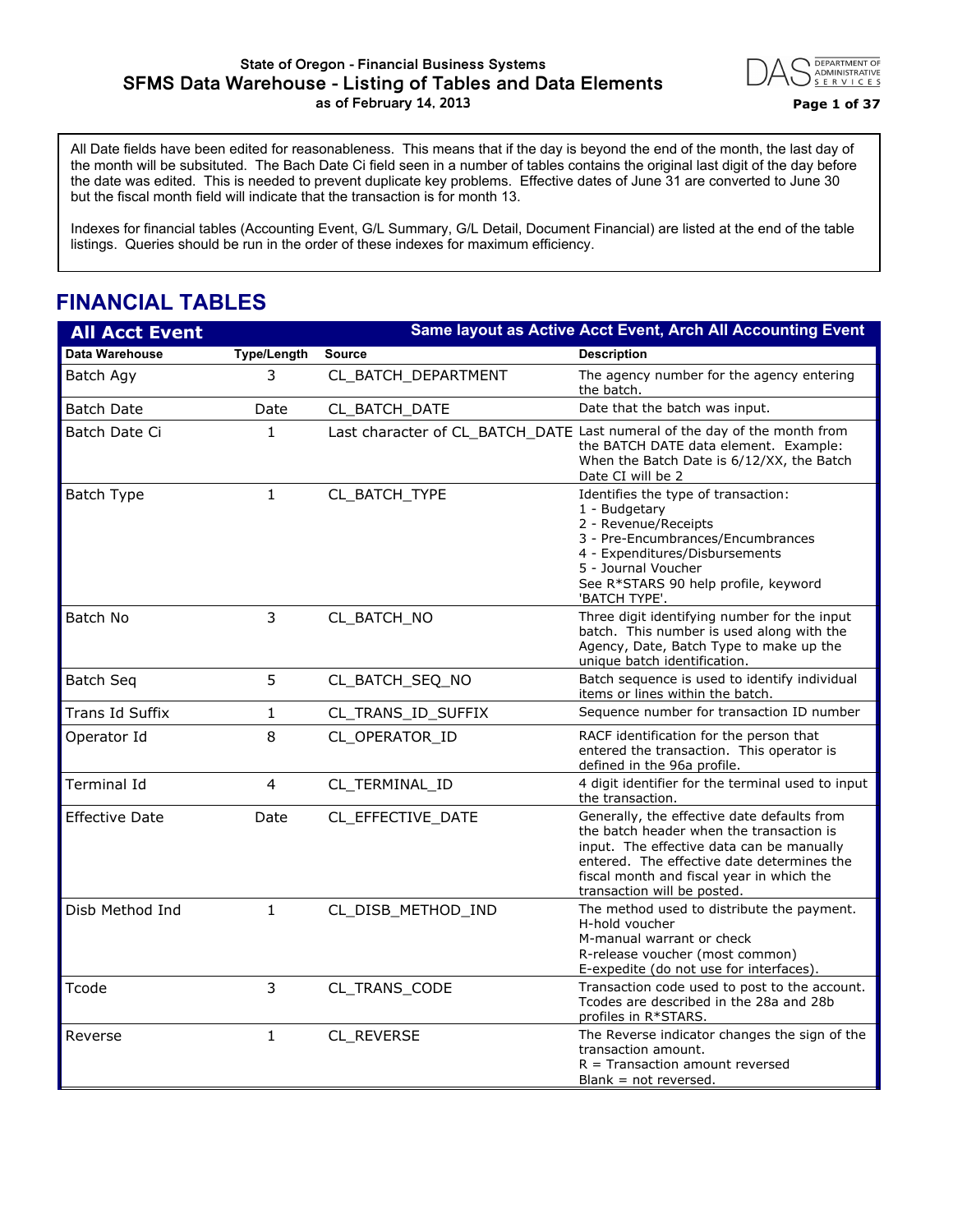#### **State of Oregon - Financial Business Systems SFMS Data Warehouse - Listing of Tables and Data Elements as of February 14, 2013 Page 2 of 37**



| <b>All Acct Event -- Continued</b> |                    |                   |                                                                                                                                                                                                                                                                                                                                                                                                                                       |
|------------------------------------|--------------------|-------------------|---------------------------------------------------------------------------------------------------------------------------------------------------------------------------------------------------------------------------------------------------------------------------------------------------------------------------------------------------------------------------------------------------------------------------------------|
| <b>Data Warehouse</b>              | <b>Type/Length</b> | Source            | <b>Description</b>                                                                                                                                                                                                                                                                                                                                                                                                                    |
| Rti                                | 6                  | CL_RTI            | Recurring Transaction Index When used, it<br>must exist in the 550 Recurring Transaction<br>Profile. The RTI distributes a transaction<br>across cost centers as defined in the 550<br>profile. The RTI is generally used for routine,<br>recurring transactions. The RTI is generally<br>looked up by PCA or Index. (Note: In<br>R*STARS, "D" is entered in the R*STARS<br>input screen to prevent a transaction from<br>splitting.) |
| Index No                           | 5                  | CL_INDEX          | Relates to the 24 Index Code Profile in<br>R*STARS. The Index is used to identify the<br>organization structure or other coding<br>elements.                                                                                                                                                                                                                                                                                          |
| Appn No                            | 5                  | CL_BUDGET_UNIT    | The Appropriation Number identifies where<br>the transaction is posted related to the<br>agency budget.                                                                                                                                                                                                                                                                                                                               |
| Fund                               | 4                  | CL_FUND_DETAIL    | D23 Fund Number                                                                                                                                                                                                                                                                                                                                                                                                                       |
| Pca                                | 5                  | CL_PCA_NO         | Program Cost Account code. This must exist<br>in the 26 profile in R*STARS. The PCA is<br>used to look up the program hierarchy and<br>other coding elements.                                                                                                                                                                                                                                                                         |
| Compt Srce Grp                     | 4                  | CL_COMPT_SRCE_GRP | This is the major summary financial reporting<br>classification that the comptroller object<br>(D10) rolls up to. The Comptroller Source<br>Group relates to the R*STARS D09 table.                                                                                                                                                                                                                                                   |
| Budget Obj                         | 4                  | CL_LBB_OBJECT     | This is the major summary financial<br>statement rollup in addition to the<br>Comptroller Source Group for revenue and<br>expenditure comptroller objects (R*STARS<br>D10 Comptroller Objects). The Budget Object<br>relates to the R*STARS D01 table.                                                                                                                                                                                |
| Compt Obj                          | 4                  | CL_SUB_OBJECT     | The comptroller object is the statewide<br>"revenue object" or "expenditure object"<br>classification. Agency Objects will reference<br>this comptroller object.                                                                                                                                                                                                                                                                      |
| Agy Obj Grp                        | $\overline{2}$     | CL_AGCY_OBJ_GRP   | This is the major financial statement rollup<br>for revenue and expenditure agency objects.<br>Not all agencies use this grouping (R*STARS<br>D25 table).                                                                                                                                                                                                                                                                             |
| Agy Obj                            | 4                  | CL_OBJ_DETAIL     | The agency object is the agency specific<br>"revenue object" or "expenditure object"<br>classification. These always roll up to the<br>statewide comptroller object.                                                                                                                                                                                                                                                                  |
| Grant Obj                          | 6                  | CL_GRANT_OBJECT   | This is used to provide summary rollups of<br>Comptroller Objects for grant reporting<br>purposes (R*STARS D42 table).                                                                                                                                                                                                                                                                                                                |
| Project No                         | 6                  | CL_PROJ_NO        | Project number is defined in the 27 Project<br>Control Profile. This (along with the project<br>phase) is used to accumulate project<br>expenditures, revenues, budgets, & statistical<br>information. Billings for reimbursable<br>projects may be predicated on this<br>information.                                                                                                                                                |
| Project Phase                      | $\overline{2}$     | CL_PROJ_PHASE     | Project phase is an integral part of the<br>project number coding structure.                                                                                                                                                                                                                                                                                                                                                          |
| Grant No                           | 6                  | CL_GRANT_NO       | Grant Number, as defined in the "29" Grant<br>Control Profile                                                                                                                                                                                                                                                                                                                                                                         |
| Grant Phase                        | $\overline{2}$     | CL_GRANT_PHASE    | Grant Phase coding is used in conjunction<br>with the Grant Number.                                                                                                                                                                                                                                                                                                                                                                   |
| Sub Grantee                        | 14                 | CL_SUB_GRNTEE     | Subgrantee must exist in the 31 Subgrantee<br>Profile. These are entities (agencies,<br>localities, etc.,) who receive portions of<br>pass-through grants.                                                                                                                                                                                                                                                                            |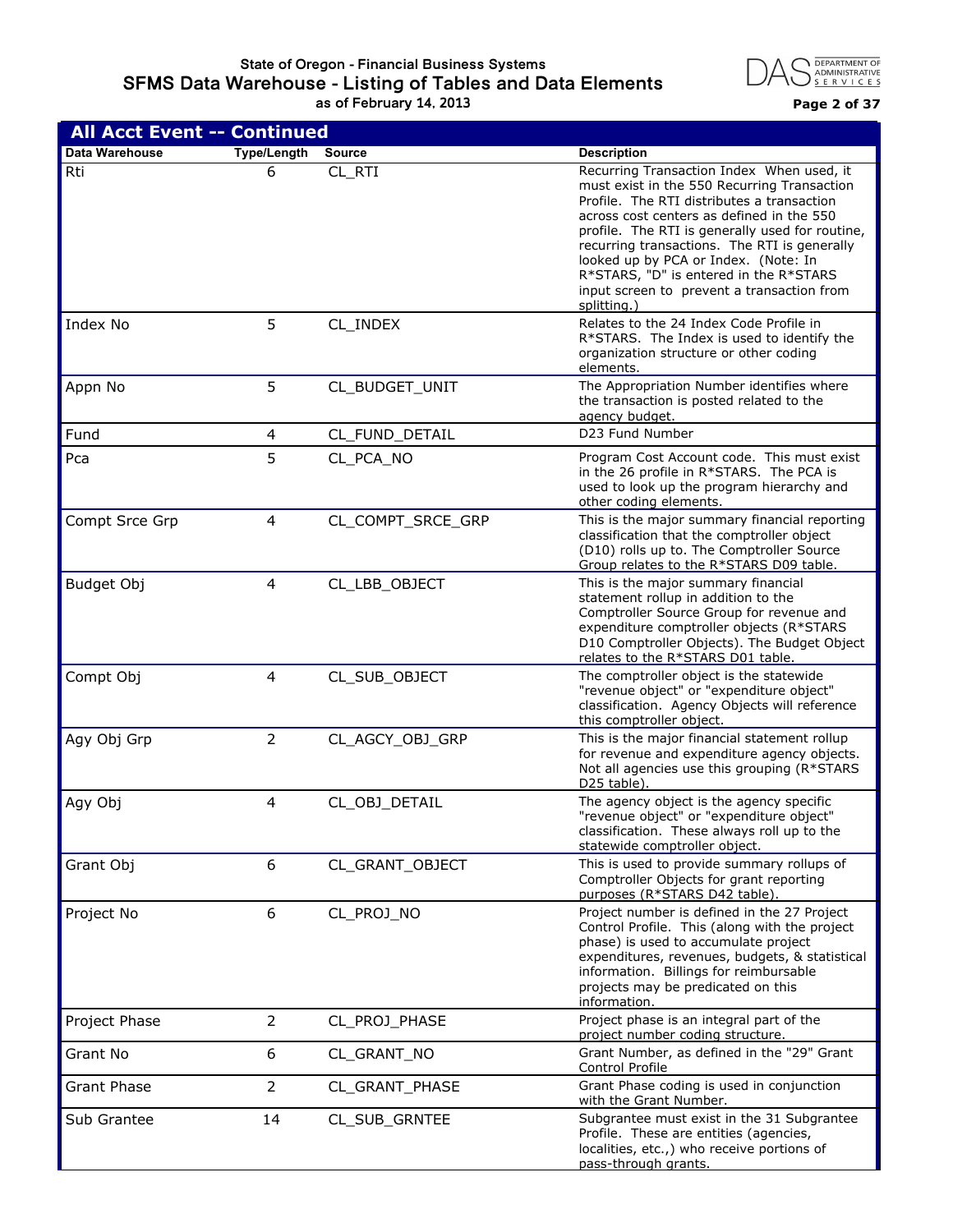## **State of Oregon - Financial Business Systems SFMS Data Warehouse - Listing of Tables and Data Elements as of February 14, 2013 Page 3 of 37**



| <b>All Acct Event -- Continued</b> |                    |                       |                                                                                                                                                                                                                                                                                                                                                                                                                                                            |
|------------------------------------|--------------------|-----------------------|------------------------------------------------------------------------------------------------------------------------------------------------------------------------------------------------------------------------------------------------------------------------------------------------------------------------------------------------------------------------------------------------------------------------------------------------------------|
| Data Warehouse                     | <b>Type/Length</b> | <b>Source</b>         | <b>Description</b>                                                                                                                                                                                                                                                                                                                                                                                                                                         |
| Multi Purpose Code                 | 10                 | CL MULTI PURPOSE CODE | Agency defined code that may be used for<br>any purpose.                                                                                                                                                                                                                                                                                                                                                                                                   |
| Vendor No                          | 10                 | CL_VENDOR_NO          | Identifies a payee or customer. The first<br>position identifies the type of<br>vendor/customer as follows:<br>0 - Agency customer defined on the 34 profile<br>1 - State-wide vendor must be defined on the<br>51/52 profiles<br>2 - State-wide international vendors defined<br>on the 51/52 profiles<br>8 - Temporary vendor with 1099 reporting,<br>must be on 51/52 profiles<br>9 - Temporary vendor, no 1099 reporting,<br>name and address required |
| Vendor Mail Code                   | 3                  | CL_VENDOR_SUFFIX      | The mail code may relate to the 34 Agency<br>Vendor Profile if the first digit is 0. If the first<br>digit is greater than 0, the mail code relates<br>to the 51 Vendor Mail Code Profile.                                                                                                                                                                                                                                                                 |
| Irs Ind                            | $\mathbf{1}$       | CL_IRS_IND            | 1099 Indicator - as follows:<br>$1 -$ Rent<br>2 - Royalties<br>3 - Prizes & Awards<br>4 - Federal Income Tax W/H<br>5 - Fishing Boat Proceeds<br>6 - Medical & Health Care Payments<br>7 - Non-employee Compensation<br>8 - Substitute Payments - Div & Interest<br>9 - Direct sales of \$5,000 or more<br>0 - Crop Insurance Proceeds.                                                                                                                    |
| Invoice No                         | 14                 | CL_INVOICE_NO         | This generally refers to the vendor invoice<br>number when related to payments. For<br>transactions where cash/revenue is received,<br>it may be used for the deposit number.                                                                                                                                                                                                                                                                              |
| <b>Invoice Date</b>                | Date               | CL_INVOICE_DATE       | The date of issue for an invoice.                                                                                                                                                                                                                                                                                                                                                                                                                          |
| Doc Date                           | Date               | CL_DOC_DATE           | Date that the document was prepared.                                                                                                                                                                                                                                                                                                                                                                                                                       |
| Doc No                             | 8                  | CL DOC NO             | The document number is a discrete identifier<br>for a document.                                                                                                                                                                                                                                                                                                                                                                                            |
| Doc No Suffix                      | 3                  | CL_DOC_NO_SUFFIX      | The document number suffix denotes the line<br>number for a detail item within the<br>document.                                                                                                                                                                                                                                                                                                                                                            |
| Cur Doc No                         | 8                  | CL_CUR_DOC_NO         | The number of the document for tracking,<br>control and reporting. This should be the<br>same as the Document Number.                                                                                                                                                                                                                                                                                                                                      |
| Cur Doc No Suffix                  | 3                  | CL_CUR_DOC_NO_SUFFIX  | Represents a line number on the document.<br>a 3-digit code that must be entered when<br>current document number is entered. This<br>should be the same as the Document Number<br>Suffix.                                                                                                                                                                                                                                                                  |
| Ref Doc No                         | 8                  | CL REF DOC NO         | This identifies a document that has been<br>previously entered in R*STARS.                                                                                                                                                                                                                                                                                                                                                                                 |
| Ref Doc No Suffix                  | 3                  | CL_REF_DOC_NO_SUFFIX  | The line number on the reference document.                                                                                                                                                                                                                                                                                                                                                                                                                 |
| Due Date                           | Date               | CL_DUE_DATE           | The date a warrant or direct deposit will be<br>generated.                                                                                                                                                                                                                                                                                                                                                                                                 |
| Service Date                       | Date               | CL_SERVICE_DATE       | The date for which goods or services are<br>received or rendered.                                                                                                                                                                                                                                                                                                                                                                                          |
| <b>Warrant No</b>                  | 9                  | CL_WARRANT_NO         | The warrant number is system generated,<br>unless the Disbursement Method Indicator<br>(D50 Payment Distribution Type Profile) is<br>"M". This may also contain the check number<br>for receipt transactions.                                                                                                                                                                                                                                              |
| Contract No                        | 10                 | CL_CONTRACT_NO        | Agency identifier for purposes of tracking<br>contract transactions.                                                                                                                                                                                                                                                                                                                                                                                       |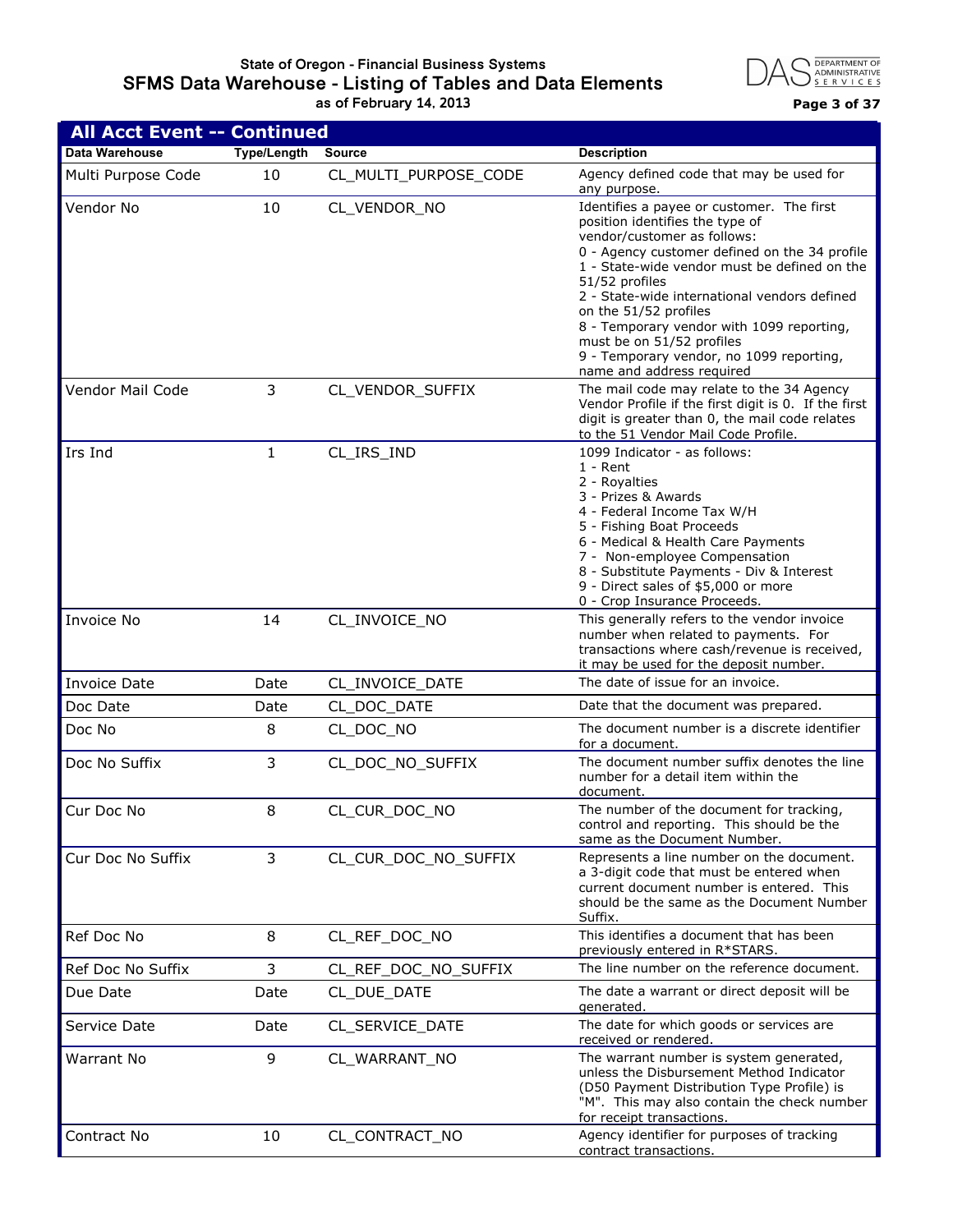#### **State of Oregon - Financial Business Systems SFMS Data Warehouse - Listing of Tables and Data Elements as of February 14, 2013 Page 4 of 37**



| <b>All Acct Event -- Continued</b> |                    |                           |                                                                                                                                                                                                     |
|------------------------------------|--------------------|---------------------------|-----------------------------------------------------------------------------------------------------------------------------------------------------------------------------------------------------|
| Data Warehouse                     | <b>Type/Length</b> | <b>Source</b>             | <b>Description</b>                                                                                                                                                                                  |
| Appn No Related                    | 5                  | CL_APPN_NO_RELATED        | Related appropriation number. Generally,<br>this would be the same as the Appn No.                                                                                                                  |
| <b>Invoice Desc</b>                | 40                 | CL_INVOICE_DESCRIPTION    | Description of the transaction. For payment<br>vouchers, this field is printed on the warrant<br>remittance advice.                                                                                 |
| Cash Rcpt Pmt Type                 | $\mathbf{1}$       | CL_CASH_RCPT_PMT_TYPE     | Type of payment received.<br>1-cash<br>2-checks<br>3-u.s. treasury checks/letters of credit<br>4-state warrants<br>5-lock box<br>6-visa<br>blank.                                                   |
| Bank No                            | 13                 | CL_BANK_NO                | Not used in Oregon - leave blank. identifies a<br>bank.                                                                                                                                             |
| Discount Date                      | Date               | CL_DISCT_DATE             | The date on which a discount is effective.                                                                                                                                                          |
| <b>Discount Terms</b>              | 2                  | CL_DISCT_TERMS            | Discount percentage.                                                                                                                                                                                |
| Penalty Date                       | Date               | CL_PEN_DATE               | The date on which a penalty is effective.                                                                                                                                                           |
| <b>Penalty Terms</b>               | 2                  | CL_PEN_TERMS              | Penalty percent.                                                                                                                                                                                    |
| Vendor Name                        | 50                 | CL VENDOR NAME            | Name of the vendor/payee                                                                                                                                                                            |
| Vendor Addr 1                      | 50                 | CL_VENDOR_ADDR_1          | The first address line for the vendor.                                                                                                                                                              |
| Vendor Addr 2                      | 50                 | CL_VENDOR_ADDR_2          | The second address line for the vendor.                                                                                                                                                             |
| Vendor Addr 3                      | 50                 | CL_VENDOR_ADDR_3          | The third address line for the vendor.                                                                                                                                                              |
| Vendor Addr 4                      | 50                 | CL_VENDOR_ADDR_4          | The fourth address line for the vendor.                                                                                                                                                             |
| Vendor City                        | 20                 | CL_VENDOR_CITY            | The vendor's city.                                                                                                                                                                                  |
| Vendor State                       | 2                  | CL_VENDOR_STATE           | The vendor's state.                                                                                                                                                                                 |
| Vendor Zip Code                    | 5                  | CL_VENDOR_ZIP_1_5         | Five digit zip code for the vendor.                                                                                                                                                                 |
| Vendor Zip Plus4                   | 4                  | CL_VENDOR_ZIP_6_9         | Trailing four digits of the 9 digit vendor zip<br>code                                                                                                                                              |
| Pmt Dist Type                      | 2                  | CL_PAY_DIST_TYPE          | Distribution type as defined on the D50<br>profile.                                                                                                                                                 |
| Proc Date                          | Date               | CL_PROC_DATE              | Process date for the transaction.                                                                                                                                                                   |
| Proc Time                          | 4                  | CL_PROC_TIME              | Process time for the transaction.                                                                                                                                                                   |
| Program Code                       | 4                  | CL PROGRAM CODE           | Program code is defined by individual<br>agencies, and reflects the agency<br>organization and structure. The layers of<br>program levels define the details of the<br>organization for the agency. |
| Program Level1                     | 4                  | CL_PROGRAM_LEVEL1         | Program Level Indicator                                                                                                                                                                             |
| Program Level2                     | 4                  | CL_PROGRAM_LEVEL2         | Program Level Indicator                                                                                                                                                                             |
| Program Level3                     | 4                  | CL_PROGRAM_LEVEL3         | Program Level Indicator                                                                                                                                                                             |
| Program Level4                     | 4                  | CL_PROGRAM_LEVEL4         | Program Level Indicator                                                                                                                                                                             |
| Program Level5                     | 4                  | CL PROGRAM LEVEL5         | Program Level Indicator                                                                                                                                                                             |
| Program Level6                     | 4                  | CL_PROGRAM_LEVEL6         | Program Level Indicator                                                                                                                                                                             |
| Program Level7                     | 4                  | CL PROGRAM LEVEL7         | Program Level Indicator                                                                                                                                                                             |
| Program Level8                     | 4                  | CL_PROGRAM_LEVEL8         | Program Level Indicator                                                                                                                                                                             |
| Program Level9                     | 4                  | CL_PROGRAM_LEVEL9         | Program Level Indicator                                                                                                                                                                             |
| Bu Ap Obj Lvl Ind                  | 1                  | CL_BU_AP_OBJ_LEVEL_IND    | Budget Posting Level Indicator.                                                                                                                                                                     |
| Bu Ap Org Lvl Ind                  | 1                  | CL_BU_AP_ORG_LEVEL_IND    | Budget Posting Level Indicator.                                                                                                                                                                     |
| Bu Ap Pgm Lvl Ind                  | 1                  | CL_BU_AP_PGM_LEVEL_IND    | Budget Posting Level Indicator.                                                                                                                                                                     |
| Bu Pgm Obj Bud Lvl                 | 1                  | CL_BU_PGM_OBJ_BUD_LVL_IND | Budget Posting Level Indicator.                                                                                                                                                                     |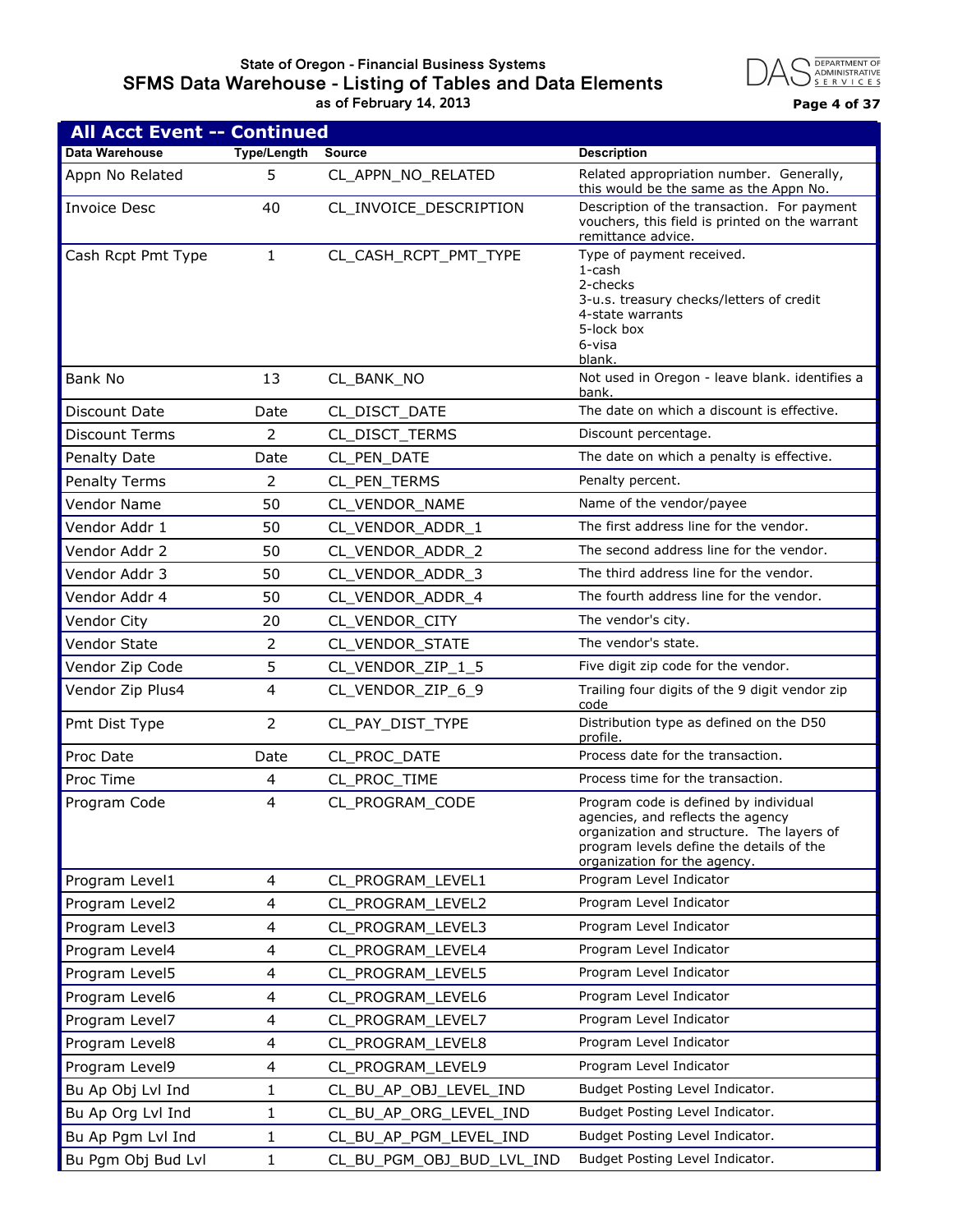#### **State of Oregon - Financial Business Systems SFMS Data Warehouse - Listing of Tables and Data Elements as of February 14, 2013 Page 5 of 37**



| <b>All Acct Event -- Continued</b> |                    |                                                    |                                                                                                                                                                                                               |  |
|------------------------------------|--------------------|----------------------------------------------------|---------------------------------------------------------------------------------------------------------------------------------------------------------------------------------------------------------------|--|
| Data Warehouse                     | <b>Type/Length</b> | <b>Source</b>                                      | <b>Description</b>                                                                                                                                                                                            |  |
| Bu Al Obj Lvl Ind                  | 1                  | CL_BU_AL_OBJ_LEVEL_IND                             | Budget Posting Level Indicator.                                                                                                                                                                               |  |
| Agency                             | 3                  | CL_DEPARTMENT                                      | Agency Number. This is the agency for which<br>this transaction is recorded/reported.                                                                                                                         |  |
| Org Code                           | 4                  | CL_ORG_CODE                                        | Organization code is defined by individual<br>agencies, and reflects the agency<br>organization and structure. The layers of<br>organization levels define the details of the<br>organization for the agency. |  |
| Org Level2                         | 4                  | CL_ORG_LEVEL2                                      | Organization Level Indicator                                                                                                                                                                                  |  |
| Org Level3                         | 4                  | CL_ORG_LEVEL3                                      | Organization Level Indicator                                                                                                                                                                                  |  |
| Org Level4                         | 4                  | CL_ORG_LEVEL4                                      | Organization Level Indicator                                                                                                                                                                                  |  |
| Org Level5                         | 4                  | CL_ORG_LEVEL5                                      | Organization Level Indicator                                                                                                                                                                                  |  |
| Org Level6                         | 4                  | CL_ORG_LEVEL6                                      | Organization Level Indicator                                                                                                                                                                                  |  |
| Org Level7                         | 4                  | CL_ORG_LEVEL7                                      | Organization Level Indicator                                                                                                                                                                                  |  |
| Org Level8                         | 4                  | CL_ORG_LEVEL8                                      | Organization Level Indicator                                                                                                                                                                                  |  |
| Org Level9                         | 4                  | CL ORG LEVEL9                                      | Organization Level Indicator                                                                                                                                                                                  |  |
| Org Level10                        | 4                  | CL ORG LEVEL10                                     | Organization Level Indicator                                                                                                                                                                                  |  |
| Appr Fund                          | 4                  | CL D23 FUND                                        | Appropriated fund - budgetary fund indicating<br>source and type of expenditure                                                                                                                               |  |
| State Fund Grp                     | 4                  | CL_D23_STATE_FUND                                  | This is a specialized group indicator. Most<br>transactions fall into the default general<br>group. When used, it is primarily used to<br>identify disaster recovery activity.                                |  |
| <b>Fiscal Month</b>                | $\overline{2}$     | CL_FISCAL_MONTH                                    | Fiscal month into which the transaction is<br>posted.                                                                                                                                                         |  |
| <b>Fiscal Year</b>                 | 4                  | CL_TRANS_YR                                        | Fiscal year into which the transaction is<br>posted.                                                                                                                                                          |  |
| Appn Year                          | 4                  | CL_APPN_YEAR                                       | Biennial period into which the transaction is<br>posted. For example, 2009 indicates the<br>biennium 7/1/2008 to 6/30/2009.                                                                                   |  |
| Wrnt Written Dt                    | Date               | CL_WARRANT_WRITTEN_DATE                            | Date a warrant is written.                                                                                                                                                                                    |  |
| Wrnt Writing Ind                   | 1                  | CL_WARRANT_WRITING_IND                             | Indicates whether a warrant is written or not.                                                                                                                                                                |  |
| Wrnt Due Dt                        | Date               | CL_WARRANT_DUE_DATE                                | Date that R*STARS will write a warrant, when<br>set up in advance.                                                                                                                                            |  |
| Final Approv Dt                    | Date               | CL FINAL APPROVAL DATE                             | Final approval date for warrants/transactions                                                                                                                                                                 |  |
| Doc Agy                            | 3                  | CL_DOC_DEPARTMENT                                  | This is the agency that created and is<br>responsible for the document. This field<br>defaults to the Batch Agency, if not manually<br>entered.                                                               |  |
| Orig Batch Seq No                  | 5                  | CL_ORIG_BAT_SEQ_NO                                 | When applicable, this is the reference to the<br>original input batch.                                                                                                                                        |  |
| Doc Class No                       | 3                  | CL DOC CLASS NO                                    | Document Class Number/Indicator                                                                                                                                                                               |  |
| Rti Trans Type                     | 1                  | CL_RTI_TRANS_TYPE                                  | RTI Transaction type                                                                                                                                                                                          |  |
| Cash Fund                          | 5                  | CL_D23_CASH_FUND                                   | Cash fund number                                                                                                                                                                                              |  |
| Record Status Ae                   | 1                  | ('A' FOR ACTIVE 'I' FOR INACTIVE<br>'P' FOR PURGE) | Indicates whether the data record/row is<br>Active, Inactive or Purged.                                                                                                                                       |  |
| Discount Amt                       | <b>Numeric</b>     | CL_DISCOUNT_AMT                                    | When applicable, the dollar amount of<br>discount.                                                                                                                                                            |  |
| Int Terms                          | Numeric            | CL_INT_TERMS                                       | When applicable, interest terms on overdue<br>invoices                                                                                                                                                        |  |
| Penalty Amount                     | Numeric            | CL_PENALTY_AMOUNT                                  | When applicable, the amount of penalty on<br>overdue invoices.                                                                                                                                                |  |
| Load Date Ae                       | Date               | Generated field                                    | Date the table was loaded into the Datamart.                                                                                                                                                                  |  |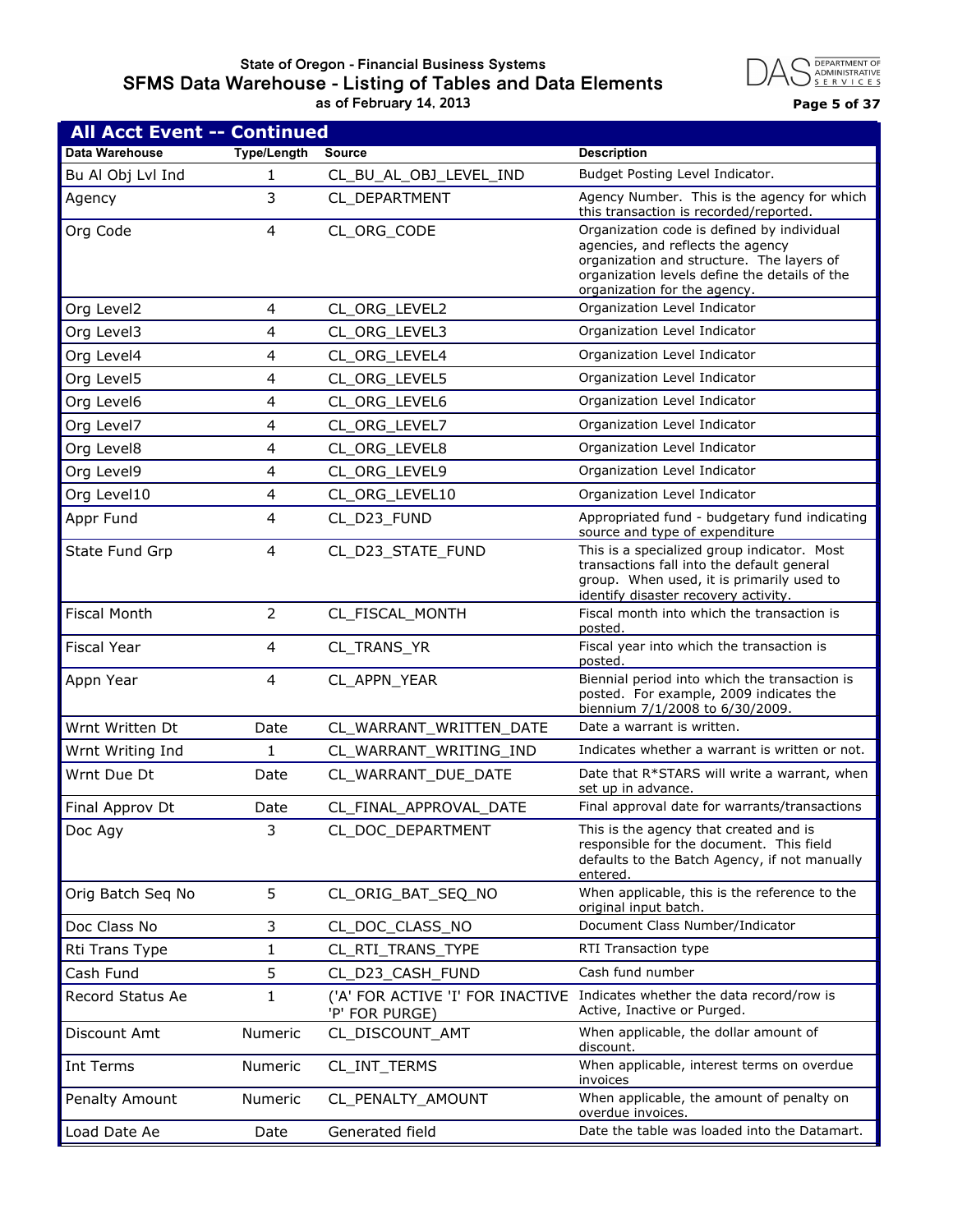#### **State of Oregon - Financial Business Systems SFMS Data Warehouse - Listing of Tables and Data Elements as of February 14, 2013 Page 6 of 37**



| <b>All Acct Event -- Continued</b> |                    |                                                      |                                                                                                                                                                                                                                                                                                                                   |
|------------------------------------|--------------------|------------------------------------------------------|-----------------------------------------------------------------------------------------------------------------------------------------------------------------------------------------------------------------------------------------------------------------------------------------------------------------------------------|
| Data Warehouse                     | <b>Type/Length</b> | <b>Source</b>                                        | <b>Description</b>                                                                                                                                                                                                                                                                                                                |
| Agency Code 1                      | 4                  | CL_FACILITY                                          | When used, this is an agency defined code to<br>identify a transaction.                                                                                                                                                                                                                                                           |
| Agency Code 2                      | $\overline{4}$     | CL TASK                                              | When used, this is an agency defined code to<br>identify a transaction.                                                                                                                                                                                                                                                           |
| Agency Code 3                      | 6                  | CL_LOCATION                                          | When used, this is an agency defined code to<br>identify a transaction.                                                                                                                                                                                                                                                           |
| Security Flag                      | 1                  |                                                      | Blank' indicates that this record is for a<br>normal vendor. 'E' indicates that vendor is<br>state employee, and the social security<br>number is blocked in this record. 'I' indicates<br>that the vendor relates to the Judicial Dept<br>Indigent Defense program, and confidential<br>information is blocked in this record.   |
| <b>GI Acct Position</b>            | 1                  |                                                      | Position in AE Record - '1' or '2'                                                                                                                                                                                                                                                                                                |
| <b>GI Acct</b>                     | $\overline{4}$     | CL_GL_ACCT1 OR CL_GL_ACCT2                           | This is the D31 Comptroller GL Account in the<br>R*STARS. In the general ledger, it may be a<br>real account (asset, liability, equity), nominal<br>(revenue, expenditure, transfer), budgetary,<br>or memo account.                                                                                                              |
| <b>GI Acct Related</b>             | 4                  | CL_GL_ACCT2 OR CL_GL_ACCT1                           | This is the account that is related to the<br>primary GL Account.                                                                                                                                                                                                                                                                 |
| GI Acct Dr Cr Ind                  | 1                  | (CL_DR_CR_IND FROM<br>TB_BL_ACCOUNT)                 | Indicates whether the account normally<br>contains a debit or credit in the context of the<br>Datamart. This does not relate to the<br>R*STARS D31 indicator.                                                                                                                                                                     |
| Normal Object                      | $\mathbf{1}$       | CL_NORMAL_OBJECT1 OR<br>CL NORMAL_OBJECT2            | $R =$ Revenue Object<br>$E =$ Expenditure Object<br>$T = Transfer$<br>$O = Other$                                                                                                                                                                                                                                                 |
| Agy Gl                             | 8                  | CL_SUBSIDIARY_ACCT_NO1 OR<br>CL_SUBSIDIARY_ACCT_NO2  | Used to accumulate and report general ledger<br>information at a level determined by the<br>agencies. It is required on transactions<br>affecting interfund due to/due from accounts,<br>in which case it must be in the format<br>'AAAFFFF0' where 'AAA' is the agency and<br>'FFFF' is the fund to/from which money is<br>owed. |
| <b>Accounting Event</b>            | $\mathbf{1}$       | CL_ACCOUNTING_EVENT1 OR<br>CL_ACCOUNTING_EVENT2      | Blank/Filler data element.                                                                                                                                                                                                                                                                                                        |
| <b>Sfms Trans Amt</b>              | <b>Numeric</b>     | CL_TRANS_AMT1 OR<br>CL_TRANS_AMT2                    | Raw transaction amount.                                                                                                                                                                                                                                                                                                           |
| Deb Pos Trans Amt                  | Numeric            | (DEBIT POSITIVE<br>CL_TRANS_AMT1 OR<br>CL_TRANS_AMT2 | This is a calculated transaction amount data<br>element created for the Datamart. The<br>amount in the SFMS Trans Amt field is<br>converted to a Debit amount (positive) or<br>Credit amount (negative) based on the nature<br>of the sign for the GL account.                                                                    |
| Df Bal Type                        | $\overline{2}$     | CL_DF_BAL_TYPE1 OR<br>CL_DF_BAL_TYPE2                | Document Table Balance Type (See D05 table<br>in R*STARS)                                                                                                                                                                                                                                                                         |
| Ap Bal Type                        | $\overline{2}$     | CL_AP_BAL_TYPE1 OR<br>CL_AP_BAL_TYPE2                | Appropriation Table Balance Type                                                                                                                                                                                                                                                                                                  |
| Al Bal Type                        | $\overline{2}$     | CL_AL_BAL_TYPE1 OR<br>CL_AL_BAL_TYPE2                | Allotment Table Balance Type                                                                                                                                                                                                                                                                                                      |
| Cc Bal Type                        | $\overline{2}$     | CL_CC_BAL_TYPE1 OR<br>CL_CC_BAL_TYPE2                | Cash Control Table Balance Type                                                                                                                                                                                                                                                                                                   |
| Gp Bal Type                        | $\overline{2}$     | CL_GP_BAL_TYPE1 OR<br>CL_GP_BAL_TYPE2                | Grant Table Balance Type                                                                                                                                                                                                                                                                                                          |
| Pj Bal Type                        | $\overline{2}$     | CL_PJ_BAL_TYPE1 OR<br>CL_PJ_BAL_TYPE2                | Project Table Balance Type                                                                                                                                                                                                                                                                                                        |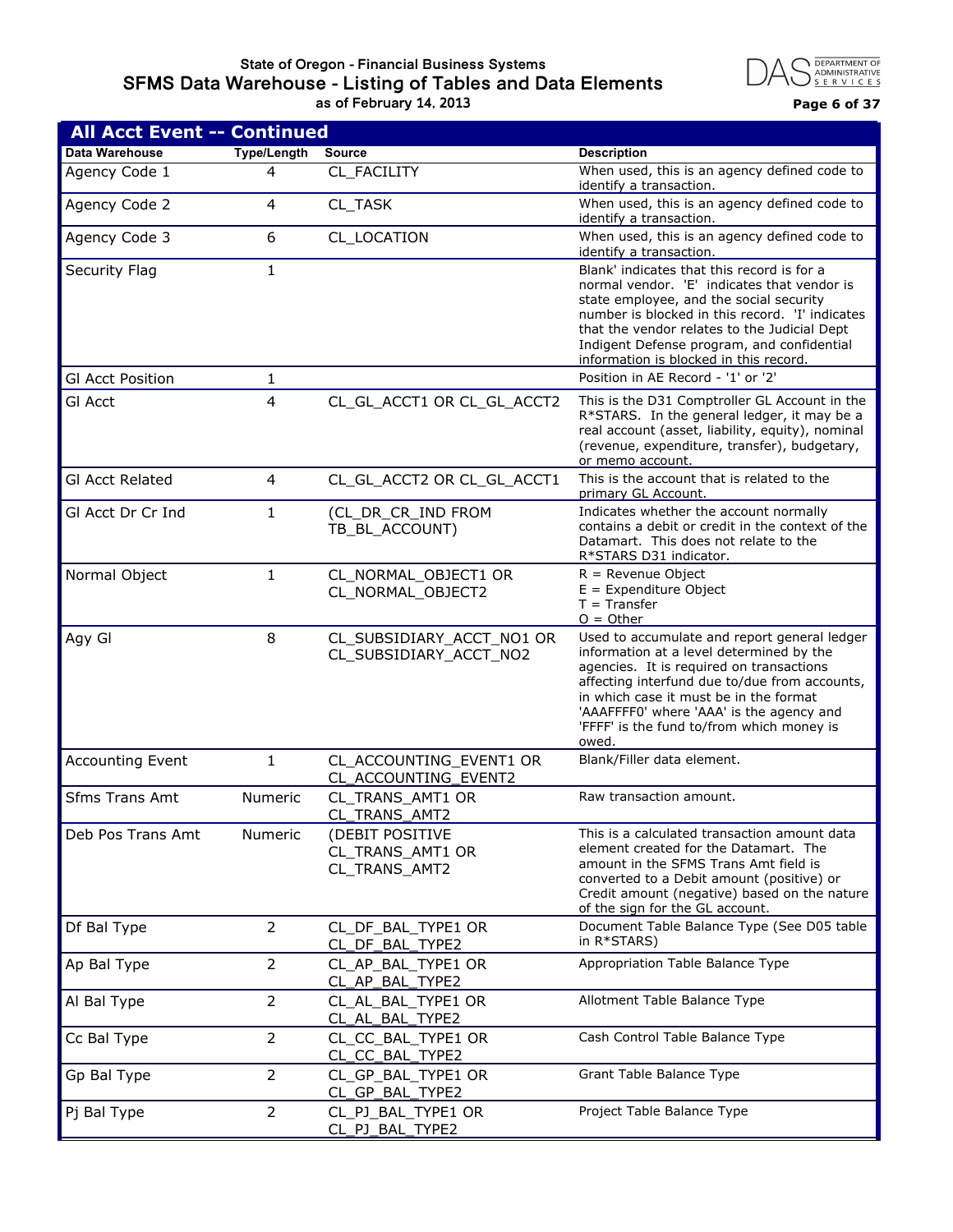

|                | <b>All Acct Event -- Continued</b> |                 |                                                                                                                                                                                                                                                                                                                |  |  |
|----------------|------------------------------------|-----------------|----------------------------------------------------------------------------------------------------------------------------------------------------------------------------------------------------------------------------------------------------------------------------------------------------------------|--|--|
| Data Warehouse | Type/Length                        | <b>Source</b>   | <b>Description</b>                                                                                                                                                                                                                                                                                             |  |  |
| G38 Transfer   | 9                                  | CL G38 TRANSFER | This is a required field, used to determine<br>which GAAP funds are receiving or sending<br>inter-fund/agency transfers. The format is<br>"AAAFFFF0". "AAA" is the agency on the<br>opposite side of the transaction, "FFFF" is the<br>fund in the agency receiving or sending the<br>transfer, "0" is filler. |  |  |
| Indexes:       |                                    |                 |                                                                                                                                                                                                                                                                                                                |  |  |

1: Agency, Fund

2: Doc Agy, Fund

3: Agency, GL Acct

4: Batch Agy, Batch Date, Batch Date Ci, Batch Type, Batch No, Batch Seq, Trans Id Suffix

| <b>Approp Financial</b> |                    |                  | Information similar to the "62" screen on SFMA                                                                                                                                                      |
|-------------------------|--------------------|------------------|-----------------------------------------------------------------------------------------------------------------------------------------------------------------------------------------------------|
| Data Warehouse          | <b>Type/Length</b> | <b>Source</b>    | <b>Description</b>                                                                                                                                                                                  |
| Agency                  | 3                  | CL DEPARTMENT    | Agency Number. This is the agency for which<br>this transaction is recorded/reported.                                                                                                               |
| Appn Year               | $\overline{4}$     | CL APPN YEAR     | Biennial period into which the transaction is<br>posted. For example, 2009 indicates the<br>biennium 7/1/2008 to 6/30/2009.                                                                         |
| Appn No                 | 5                  | CL_BUDGET_UNIT   | The Appropriation Number identifies where<br>the transaction is posted related to the<br>agency budget.                                                                                             |
| Appr Fund               | 4                  | CL FUND          | Appropriated fund - budgetary fund indicating<br>source and type of expenditure                                                                                                                     |
| Program Code            | $\overline{4}$     | CL_PROGRAM_CODE  | Program code is defined by individual<br>agencies, and reflects the agency<br>organization and structure. The layers of<br>program levels define the details of the<br>organization for the agency. |
| <b>Balance Type</b>     | 2                  | CL BALANCE TYPE  | Balance type indicates the type of transaction<br>being reported.                                                                                                                                   |
| <b>Fiscal Year</b>      | $\overline{4}$     | CL TRANS YY      | Fiscal year into which the transaction is<br>posted.                                                                                                                                                |
| Lastproc Dt Ap          | 8                  | CL LASTPROC DATE | Last date a balance was posted to this row of<br>data.                                                                                                                                              |
| M13 Balance Ap          | <b>Numeric</b>     | CL M13 BALANCE   | This is the cumulative amount of all<br>transactions through the end of the AY.                                                                                                                     |
| Load Date Ap            | Date               | Generated field  | Date the table was loaded into the Datamart.                                                                                                                                                        |
| Available Appn          | <b>Numeric</b>     | Calculated Field | Balance Types 01 - 08                                                                                                                                                                               |
| Allotted                | <b>Numeric</b>     | Calculated Field | Balance Types 23, 24                                                                                                                                                                                |
| Revenues                | <b>Numeric</b>     | Calculated Field | Balance Types 12, 14                                                                                                                                                                                |
| Expenditures            | Numeric            | Calculated Field | Balance Types 15, 17, 18                                                                                                                                                                            |
|                         |                    |                  |                                                                                                                                                                                                     |

| <b>Budget Actuals</b> |             |                |                                                                                                                             |
|-----------------------|-------------|----------------|-----------------------------------------------------------------------------------------------------------------------------|
| <b>Data Warehouse</b> | Type/Length | <b>Source</b>  | <b>Description</b>                                                                                                          |
| Record Type           |             |                | 'A' (accounting) or 'B' (budget); indicates the<br>system of orgination                                                     |
| Appn Year             | 4           | CL APPN YEAR   | Biennial period into which the transaction is<br>posted. For example, 2009 indicates the<br>biennium 7/1/2008 to 6/30/2009. |
| Fiscal Year           | 4           | CL FISCAL YEAR | Fiscal year into which the transaction is<br>posted.                                                                        |
| Agency                |             | CL DEPARTMENT  | Agency Number. This is the agency for which<br>this transaction is recorded/reported.                                       |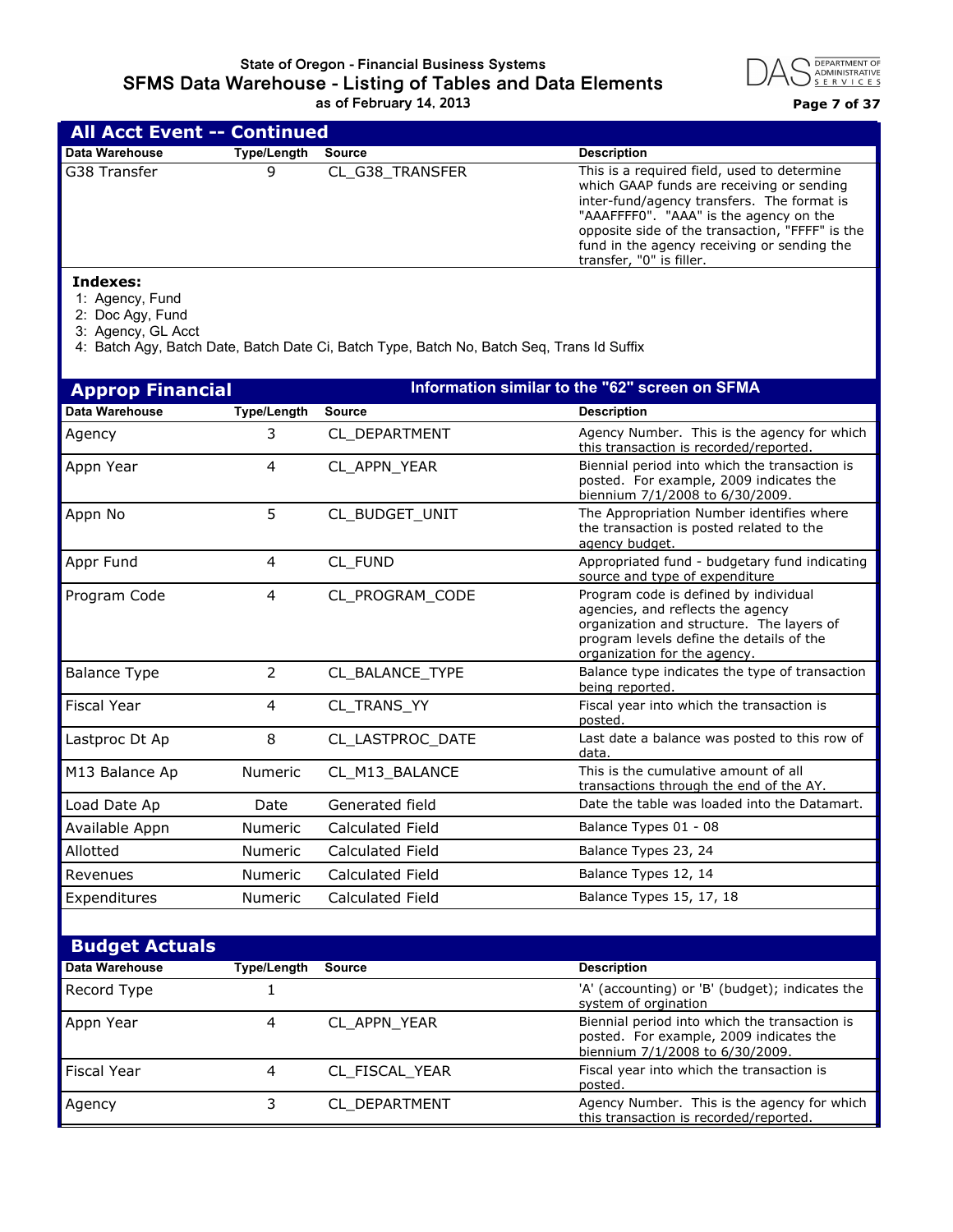

| <b>Budget Actuals -- Continued</b> |                    |                                            |                                                                                                                                                                                                                      |  |
|------------------------------------|--------------------|--------------------------------------------|----------------------------------------------------------------------------------------------------------------------------------------------------------------------------------------------------------------------|--|
| Data Warehouse                     | <b>Type/Length</b> | <b>Source</b>                              | <b>Description</b>                                                                                                                                                                                                   |  |
| Program Code                       | 4                  | CL_PROGRAM_CODE                            | Program code is defined by individual<br>agencies, and reflects the agency<br>organization and structure. The layers of<br>program levels define the details of the<br>organization for the agency.                  |  |
| Cross Reference Numbe              | 21                 | TB_PROGRAM_CODE (TSS04),<br>CL_ORBITS_XREF | Formatted with dashes                                                                                                                                                                                                |  |
| Cross Ref No Format                | 17                 | TB PROGRAM CODE (TSS04),<br>CL_ORBITS_XREF | No formatting                                                                                                                                                                                                        |  |
| Cross Reference Descr              | 45                 |                                            | <b>ORBITS Cross Reference Title</b>                                                                                                                                                                                  |  |
| Cross Reference Level              | 2                  |                                            | Reporting Level Number assigned to the<br>Cross-Reference                                                                                                                                                            |  |
| Cross Ref Sys Gen No               | 27                 |                                            | System Generated number assigned to<br>determin hierarchy; used for summarization<br>of data                                                                                                                         |  |
| <b>GI Acct</b>                     | 4                  | CL GL ACCT                                 | This is the D31 Comptroller GL Account in the<br>R*STARS. In the general ledger, it may be a<br>real account (asset, liability, equity), nominal<br>(revenue, expenditure, transfer), budgetary,<br>or memo account. |  |
| Compt Source Group                 | $\overline{4}$     | TB_SUBOBJECT (TSS10),<br>CL COMPT SRCE GRP |                                                                                                                                                                                                                      |  |
| Compt Obj                          | 4                  | CL_SUBOBJECT                               | The comptroller object is the statewide<br>"revenue object" or "expenditure object"<br>classification. Agency Objects will reference<br>this comptroller object.                                                     |  |
| Agy Obj                            | 4                  | CL_OBJ_DETAIL                              | The agency object is the agency specific<br>"revenue object" or "expenditure object"<br>classification. These always roll up to the<br>statewide comptroller object.                                                 |  |
| Appd Fund                          | 4                  | TB_FUND_DETAIL (TSS23),<br>CL FUND         |                                                                                                                                                                                                                      |  |
| D23 Fund                           | 4                  | CL_FUND_DETAIL                             |                                                                                                                                                                                                                      |  |
| M01 Activity                       | Numeric            | CL_M01_BALANCE, subtract PY<br>balance     |                                                                                                                                                                                                                      |  |
| M02 Activity                       | Numeric            | CL_M02_BALANCE, subtract M01<br>balance    |                                                                                                                                                                                                                      |  |
| M03 Activity                       | Numeric            | CL_M03_BALANCE, subtract M02<br>balance    |                                                                                                                                                                                                                      |  |
| M04 Activity                       | Numeric            | CL_M04_BALANCE, subtract M03<br>balance    |                                                                                                                                                                                                                      |  |
| M05 Activity                       | Numeric            | CL_M05_BALANCE, subtract M04<br>balance    |                                                                                                                                                                                                                      |  |
| M06 Activity                       | Numeric            | CL_M06_BALANCE, subtract M05<br>balance    |                                                                                                                                                                                                                      |  |
| M07 Activity                       | Numeric            | CL_M07_BALANCE, subtract M06<br>balance    |                                                                                                                                                                                                                      |  |
| M08 Activity                       | Numeric            | CL_M08_BALANCE, subtract M07<br>balance    |                                                                                                                                                                                                                      |  |
| M09 Activity                       | Numeric            | CL_M09_BALANCE, subtract M08<br>balance    |                                                                                                                                                                                                                      |  |
| M10 Activity                       | Numeric            | CL_M10_BALANCE, subtract M09<br>balance    |                                                                                                                                                                                                                      |  |
| M11 Activity                       | Numeric            | CL_M11_BALANCE, subtract M10<br>balance    |                                                                                                                                                                                                                      |  |
| M12 Activity                       | Numeric            | CL_M12_BALANCE, subtract M11<br>balance    |                                                                                                                                                                                                                      |  |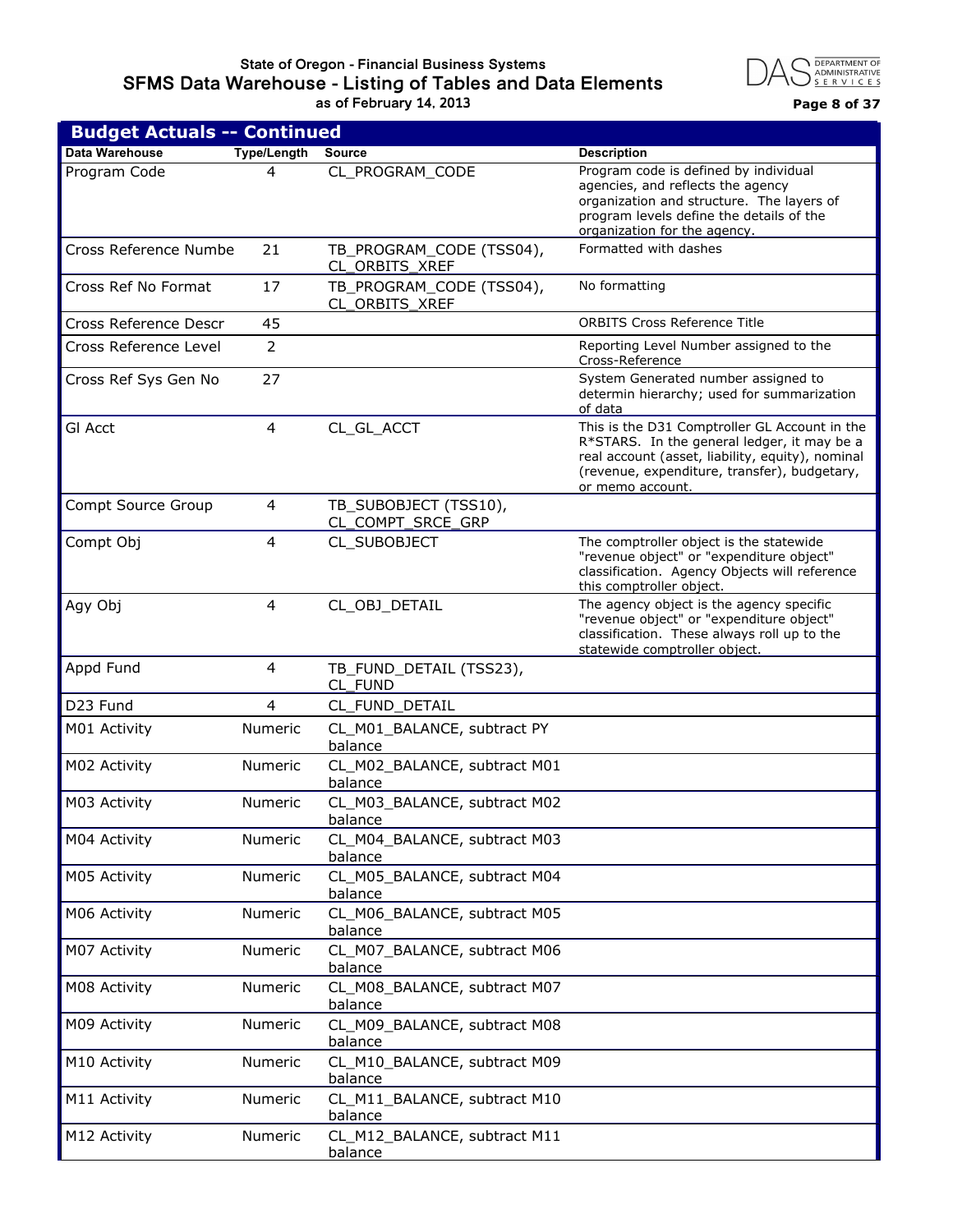#### **State of Oregon - Financial Business Systems SFMS Data Warehouse - Listing of Tables and Data Elements as of February 14, 2013 Page 9 of 37**



| <b>Budget Actuals -- Continued</b> |                    |                                         |                                                                                                                                                                                                                                                                   |
|------------------------------------|--------------------|-----------------------------------------|-------------------------------------------------------------------------------------------------------------------------------------------------------------------------------------------------------------------------------------------------------------------|
| Data Warehouse                     | <b>Type/Length</b> | <b>Source</b>                           | <b>Description</b>                                                                                                                                                                                                                                                |
| M13 Activity                       | <b>Numeric</b>     | CL_M13_BALANCE, subtract M12<br>balance |                                                                                                                                                                                                                                                                   |
| <b>PCA</b>                         | 5                  | CL PCA                                  | Program Cost Account code. This must exist<br>in the 26 profile in R*STARS. The PCA is<br>used to look up the program hierarchy and<br>other coding elements.                                                                                                     |
| Index No                           | 5                  | CL_INDEX                                | Relates to the 24 Index Code Profile in<br>R*STARS. The Index is used to identify the<br>organization structure or other coding<br>elements.                                                                                                                      |
| Org Code                           | $\overline{4}$     | CL_ORG_CODE                             | Organization code is defined by individual<br>agencies, and reflects the agency<br>organization and structure. The layers of<br>organization levels define the details of the<br>organization for the agency.                                                     |
| Appn No                            | 5                  | CL_BUDGET_UNIT                          | The Appropriation Number identifies where<br>the transaction is posted related to the<br>agency budget.                                                                                                                                                           |
| Load Date Ba                       | Date               |                                         | Date of last Datamart load/update from SFMA                                                                                                                                                                                                                       |
| Rpt Fiscal Year                    | 4                  |                                         | Last Closed Month: Fiscal Year                                                                                                                                                                                                                                    |
| Rpt Fiscal Mm                      | $\overline{2}$     |                                         | Last Closed Month: Fiscal Month                                                                                                                                                                                                                                   |
| Rpt MM Bal YTD                     | Numeric            |                                         | Last Closed Month: (Nominal: Balance Year to<br>Date Real: Current Date Balance)                                                                                                                                                                                  |
| Rpt Fy Mo Elapsed                  | Numeric            |                                         | Last Closed Month: Month Count from the<br>beginning of the Record Fiscal Year to the<br>Current Closed Fiscal Month. (Maximum 12)                                                                                                                                |
| Rpt Bi Mo Elapsed                  | Numeric            |                                         | Last Closed Month: Month Count from the<br>beginning of the Record Biennium to the<br>Current Closed Fiscal Month. (Maximum 24)                                                                                                                                   |
| Fy Cum                             | Numeric            |                                         | The calculated sum of M01 Activity through<br>M13 Activity                                                                                                                                                                                                        |
| No Adjustments Ind                 | 1                  |                                         | Budget-specific. Valid values: 0 (adjustment<br>allowed) or 1 (no adjustment). A '1' indicates<br>that the R*Stars actuals to-date does not<br>require an adjustment; it is equal to the<br>biennial projection amount.                                           |
| Adjustment Amount                  | <b>Numeric</b>     |                                         | Budget-specific. The value that is needed to<br>summarize with the R*Stars actuals to create<br>a new biennial projection amount.                                                                                                                                 |
| Leg Approved Budget                | Numeric            |                                         | Budget-specific. Legislatively Approved<br>Budget as interfaced from the ORBITS Budget<br>table.                                                                                                                                                                  |
| <b>Update Date Time</b>            | Date               |                                         | Budget-specific. Date of last update from<br>ORBITS from either the Budget Actuals<br>window update routine, or the Load LAB from<br>ORBITS to the Datamart procedure.                                                                                            |
| Update User Id                     | 8                  |                                         | Budget-specific. User id for last update/time;<br>if update was initiated on the ORBITS Budget<br>Actuals window the user's RACF ID will be<br>displayed, if the last update was associated<br>with the Load of LAB, a RACF ID of 'LOADLAB'<br>will be displayed. |

| <b>Contract Financial</b> |                    | Same layout as Arch Contract Financial. Information similar<br>to the "68" screen on SFMA |                                                                                       |
|---------------------------|--------------------|-------------------------------------------------------------------------------------------|---------------------------------------------------------------------------------------|
| Data Warehouse            | <b>Type/Length</b> | <b>Source</b>                                                                             | <b>Description</b>                                                                    |
| Agency                    |                    | CL DEPARTMENT                                                                             | Agency Number. This is the agency for which<br>this transaction is recorded/reported. |
| Contract No               | 10                 | CL CONTRACT NO                                                                            | Agency identifier for purposes of tracking<br>contract transactions.                  |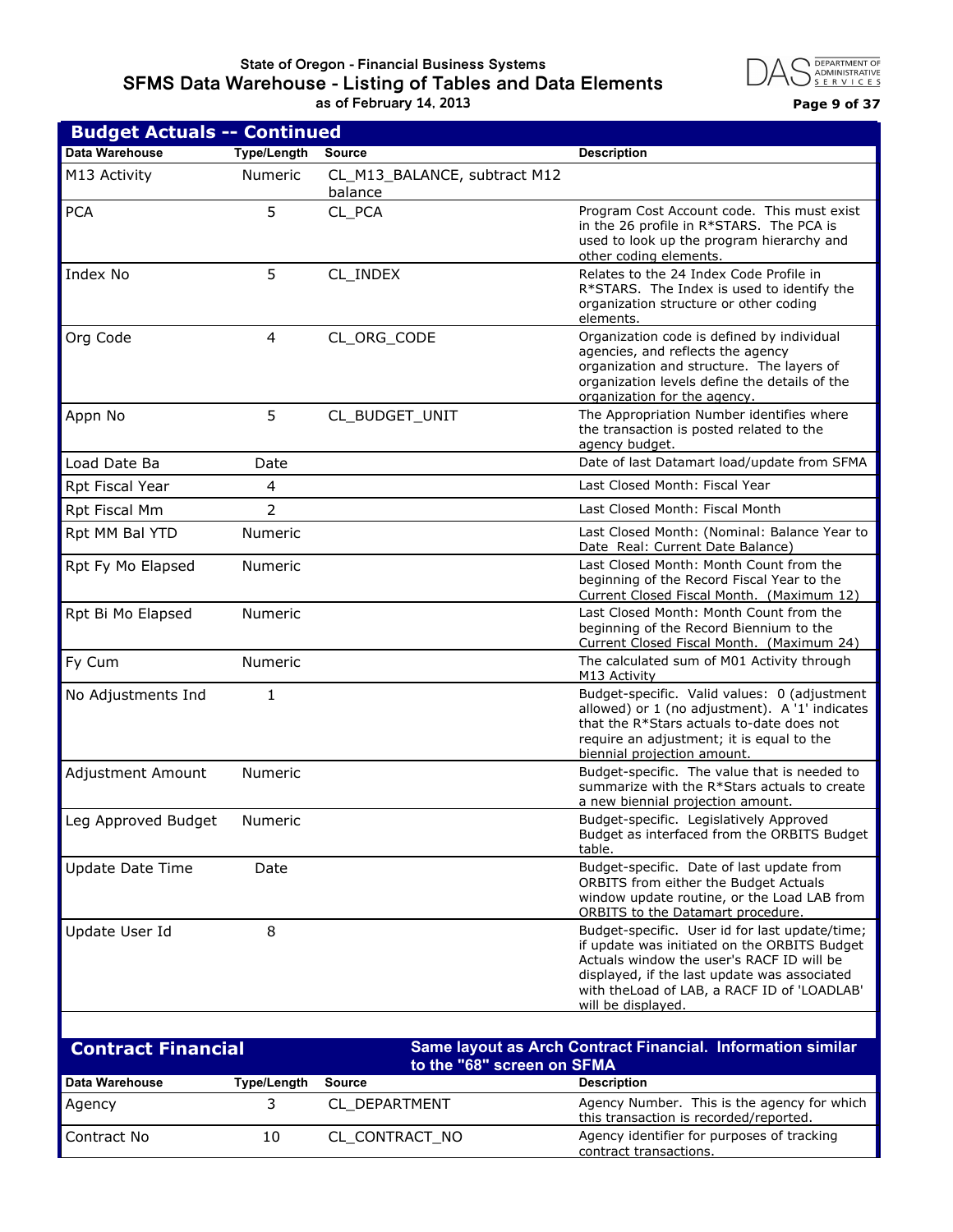## **State of Oregon - Financial Business Systems SFMS Data Warehouse - Listing of Tables and Data Elements as of February 14, 2013 Page 10 of 37**



| <b>Contract Financial -- Continued</b> |                    |                     |                                                                                                             |  |
|----------------------------------------|--------------------|---------------------|-------------------------------------------------------------------------------------------------------------|--|
| Data Warehouse                         | Type/Length        | <b>Source</b>       | <b>Description</b>                                                                                          |  |
| <b>Balance Type Cf</b>                 | 2                  | CL BALANCE TYPE     | Balance type indicates the type of transaction<br>being reported.                                           |  |
| <b>Fiscal Year</b>                     | 4                  | CL TRANS YY         | Fiscal year into which the transaction is<br>posted.                                                        |  |
| Proc Dt Cf                             | 8                  | CL_LASTPROC_DATE    | Last date a balance was posted to this row of<br>data.                                                      |  |
| Ppy Balance Cf                         | Numeric            | CL_PPY_BALANCE      | Prior Prior Year Balance. This is the Month 13<br>balance to date from two fiscal years ago.                |  |
| Py Balance Cf                          | Numeric            | CL_PY_BALANCE       | Prior Year Balance. This is the Month 13<br>balance to date from the prior fiscal year.                     |  |
| M01 Balance Cf                         | Numeric            | CL_M01_BALANCE      | This is the cumulative amount of all<br>transactions to date through Month 1 of the<br>fiscal year.         |  |
| M02 Balance Cf                         | Numeric            | CL_M02_BALANCE      | This is the cumulative amount of all<br>transactions to date through Month 2 of the<br>fiscal year.         |  |
| M03 Balance Cf                         | Numeric            | CL_M03_BALANCE      | This is the cumulative amount of all<br>transactions to date through Month 3 of the<br>fiscal year.         |  |
| M04 Balance Cf                         | Numeric            | CL M04 BALANCE      | This is the cumulative amount of all<br>transactions to date through Month 4 of the<br>fiscal year.         |  |
| M05 Balance Cf                         | Numeric            | CL_M05_BALANCE      | This is the cumulative amount of all<br>transactions to date through Month 5 of the<br>fiscal year.         |  |
| M06 Balance Cf                         | Numeric            | CL_M06_BALANCE      | This is the cumulative amount of all<br>transactions to date through Month 6 of the<br>fiscal year.         |  |
| M07 Balance Cf                         | Numeric            | CL_M07_BALANCE      | This is the cumulative amount of all<br>transactions to date through Month 7 of the<br>fiscal year.         |  |
| M08 Balance Cf                         | Numeric            | CL_M08_BALANCE      | This is the cumulative amount of all<br>transactions to date through Month 8 of the<br>fiscal year.         |  |
| M09 Balance Cf                         | Numeric            | CL_M09_BALANCE      | This is the cumulative amount of all<br>transactions to date through Month 9 of the<br>fiscal year.         |  |
| M10 Balance Cf                         | Numeric            | CL_M10_BALANCE      | This is the cumulative amount of all<br>transactions to date through Month 10 of the<br><u>fiscal year.</u> |  |
| M11 Balance Cf                         | Numeric            | CL_M11_BALANCE      | This is the cumulative amount of all<br>transactions to date through Month 11 of the<br>fiscal year.        |  |
| M12 Balance Cf                         | Numeric            | CL_M12_BALANCE      | This is the cumulative amount of all<br>transactions to date through Month 12 of the<br>fiscal year.        |  |
| M13 Balance Cf                         | Numeric            | CL_M13_BALANCE      | This is the cumulative amount of all<br>transactions to date through Month 13 of the<br>fiscal year.        |  |
| Load Date                              | Date               | Generated field     | Date the table was loaded into the Datamart.                                                                |  |
| <b>Doc Financial</b>                   |                    | "64" screen on SFMA | Same layout as Arch Doc Financial. Information similar to the                                               |  |
| Data Warehouse                         | <b>Type/Length</b> | <b>Source</b>       | <b>Description</b>                                                                                          |  |
| Agency                                 | 3                  | CL_DEPARTMENT       | Agency Number. This is the agency for which<br>this transaction is recorded/reported.                       |  |
| Doc No                                 | 8                  | CL_DOC_NO           | The document number is a discrete identifier<br>for a document.                                             |  |

Doc No Suffix 3 CL\_DOC\_NO\_SUFFIX The document number suffix denotes the line

number for a detail item within the

document.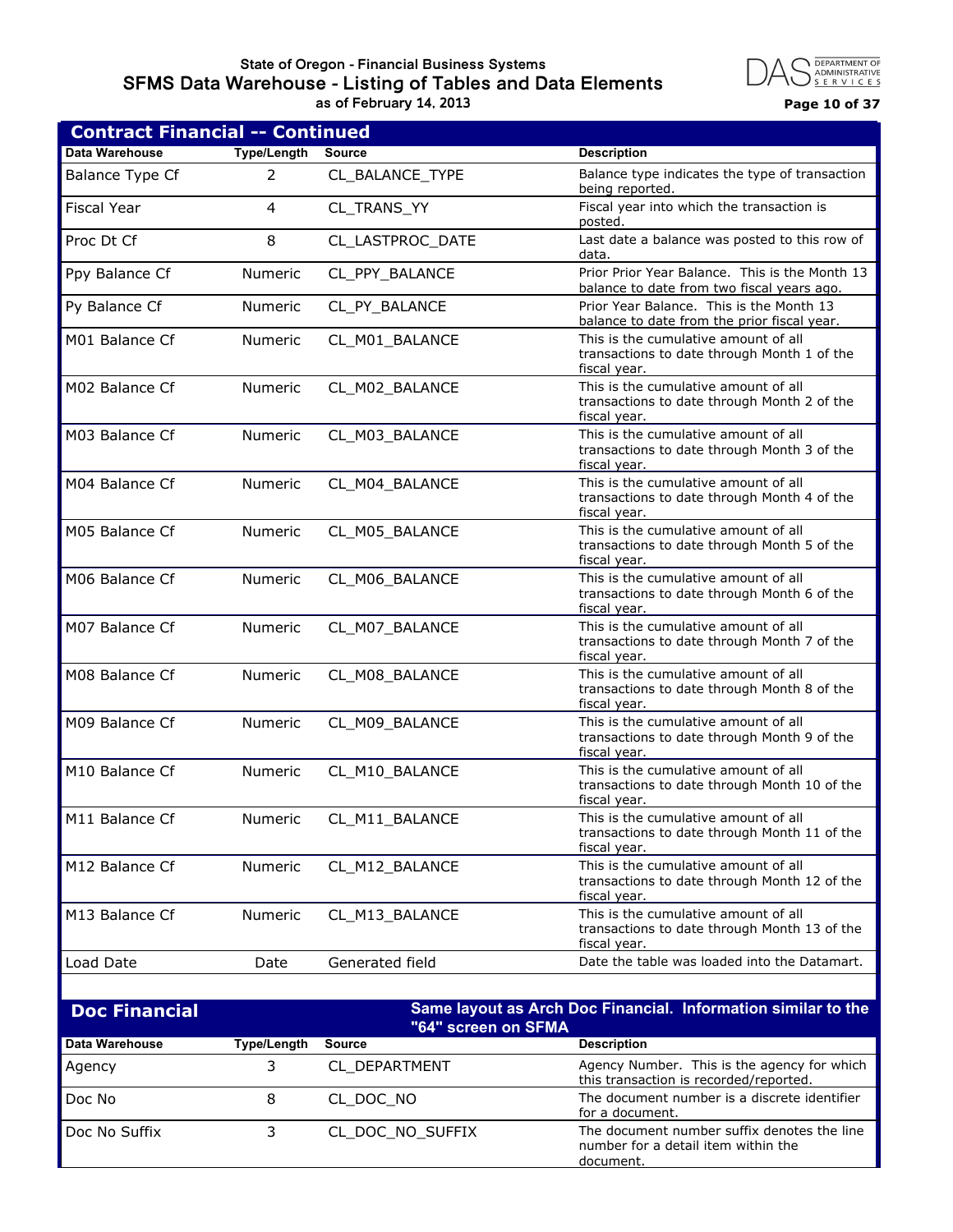#### **State of Oregon - Financial Business Systems SFMS Data Warehouse - Listing of Tables and Data Elements as of February 14, 2013 Page 11 of 37**



| <b>Doc Financial -- Continued</b> |                    |                                      |                                                                                                                                                                                                                                                                                                                                                                                                                                                            |
|-----------------------------------|--------------------|--------------------------------------|------------------------------------------------------------------------------------------------------------------------------------------------------------------------------------------------------------------------------------------------------------------------------------------------------------------------------------------------------------------------------------------------------------------------------------------------------------|
| Data Warehouse                    | <b>Type/Length</b> | <b>Source</b>                        | <b>Description</b>                                                                                                                                                                                                                                                                                                                                                                                                                                         |
| Class No                          | 3                  | CL_CLASS_NO                          |                                                                                                                                                                                                                                                                                                                                                                                                                                                            |
| <b>Balance Type</b>               | 2                  | CL_BALANCE_TYPE                      | Balance type indicates the type of transaction<br>being reported.                                                                                                                                                                                                                                                                                                                                                                                          |
| <b>Fiscal Year</b>                | 4                  | CL_TRANS_YY                          | Fiscal year into which the transaction is<br>posted.                                                                                                                                                                                                                                                                                                                                                                                                       |
| Doc Date                          | Date               | CL_DOC_DATE                          | Date that the document was prepared.                                                                                                                                                                                                                                                                                                                                                                                                                       |
| Close Date                        | Date               | CL CLOSE DATE                        | Date the document was closed.                                                                                                                                                                                                                                                                                                                                                                                                                              |
| Create Date                       | Date               | CL CREATE DATE                       | Date that the row of data was created in<br>R*STARS                                                                                                                                                                                                                                                                                                                                                                                                        |
| Due Date                          | Date               | CL_DUE_DATE                          | The date a warrant or direct deposit will be<br>generated.                                                                                                                                                                                                                                                                                                                                                                                                 |
| Lastproc Dt Df                    | Date               | CL_LAST_PROC_DATE                    | Last Dat of any processing on the document                                                                                                                                                                                                                                                                                                                                                                                                                 |
| Batch Agy                         | 3                  | CL_BATCH_DEPARTMENT                  | The agency number for the agency entering<br>the batch.                                                                                                                                                                                                                                                                                                                                                                                                    |
| <b>Batch Date</b>                 | Date               | CL_BATCH_DATE                        | Date that the batch was input.                                                                                                                                                                                                                                                                                                                                                                                                                             |
| Batch Date Ci                     | 1                  | (LAST CHARACTER OF<br>CL_BATCH_DATE) | Last numeral of the day of the month from<br>the BATCH DATE data element. Example:<br>When the Batch Date is 6/12/XX, the Batch<br>Date CI will be 2                                                                                                                                                                                                                                                                                                       |
| Batch Type                        | $\mathbf{1}$       | CL_BATCH_TYPE                        | Identifies the type of transaction:<br>1 - Budgetary<br>2 - Revenue/Receipts<br>3 - Pre-Encumbrances/Encumbrances<br>4 - Expenditures/Disbursements<br>5 - Journal Voucher<br>See R*STARS 90 help profile, keyword<br>'BATCH TYPE'.                                                                                                                                                                                                                        |
| Batch No                          | 3                  | CL_BATCH_NO                          | Three digit identifying number for the input<br>batch. This number is used along with the<br>Agency, Date, Batch Type to make up the<br>unique batch identification.                                                                                                                                                                                                                                                                                       |
| <b>Batch Seq</b>                  | 5                  | CL_BATCH_SEQ_NO                      | Batch sequence is used to identify individual<br>items or lines within the batch.                                                                                                                                                                                                                                                                                                                                                                          |
| Trans Id Suffix                   | 1                  | CL_TRANS_ID_SUFFIX                   | Sequence number for transaction ID number                                                                                                                                                                                                                                                                                                                                                                                                                  |
| Vendor No                         | 10                 | CL_VENDOR_NO                         | Identifies a payee or customer. The first<br>position identifies the type of<br>vendor/customer as follows:<br>0 - Agency customer defined on the 34 profile<br>1 - State-wide vendor must be defined on the<br>51/52 profiles<br>2 - State-wide international vendors defined<br>on the 51/52 profiles<br>8 - Temporary vendor with 1099 reporting,<br>must be on 51/52 profiles<br>9 - Temporary vendor, no 1099 reporting,<br>name and address required |
| Vendor Mail Code                  | 3                  | CL_VENDOR_SFX                        | The mail code may relate to the 34 Agency<br>Vendor Profile if the first digit is 0. If the first<br>digit is greater than 0, the mail code relates<br>to the 51 Vendor Mail Code Profile.                                                                                                                                                                                                                                                                 |
| Ppy Balance Df                    | Numeric            | CL_PPY_BALANCE                       | Prior Prior Year Balance. This is the Month 13<br>balance to date from two fiscal years ago.                                                                                                                                                                                                                                                                                                                                                               |
| Py Balance Df                     | Numeric            | CL_PY_BALANCE                        | Prior Year Balance. This is the Month 13<br>balance to date from the prior fiscal year.                                                                                                                                                                                                                                                                                                                                                                    |
| M01 Balance Df                    | Numeric            | CL_M01_BALANCE                       | This is the cumulative amount of all<br>transactions to date through Month 1 of the<br>fiscal year.                                                                                                                                                                                                                                                                                                                                                        |
| M02 Balance Df                    | Numeric            | CL_M02_BALANCE                       | This is the cumulative amount of all<br>transactions to date through Month 2 of the<br>fiscal year.                                                                                                                                                                                                                                                                                                                                                        |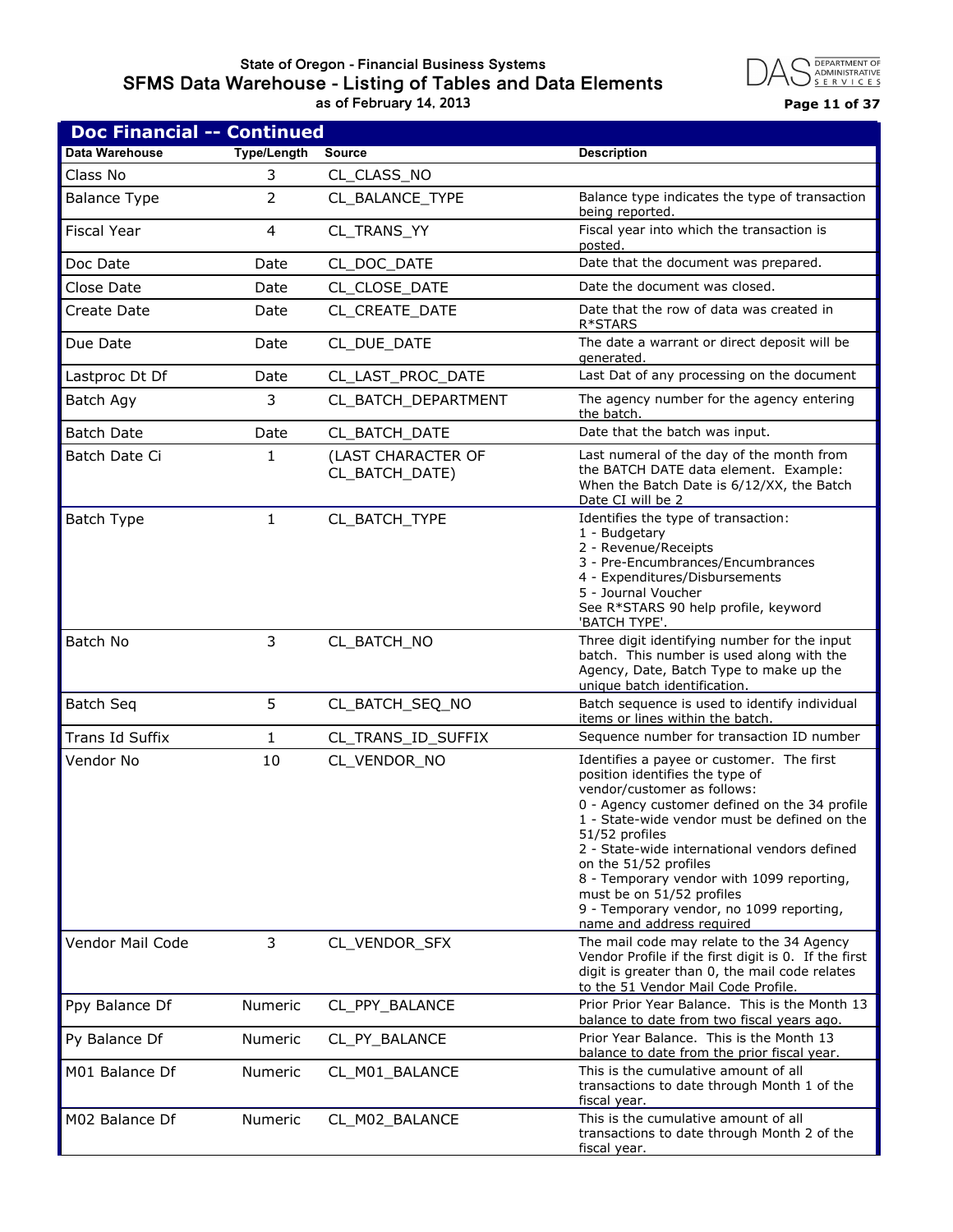## **State of Oregon - Financial Business Systems SFMS Data Warehouse - Listing of Tables and Data Elements as of February 14, 2013 Page 12 of 37**



| <b>Doc Financial -- Continued</b> |                    |                                               |                                                                                                      |
|-----------------------------------|--------------------|-----------------------------------------------|------------------------------------------------------------------------------------------------------|
| Data Warehouse                    | <b>Type/Length</b> | <b>Source</b>                                 | <b>Description</b>                                                                                   |
| M03 Balance Df                    | <b>Numeric</b>     | CL_M03_BALANCE                                | This is the cumulative amount of all<br>transactions to date through Month 3 of the<br>fiscal year.  |
| M04 Balance Df                    | <b>Numeric</b>     | CL M04 BALANCE                                | This is the cumulative amount of all<br>transactions to date through Month 4 of the<br>fiscal year.  |
| M05 Balance Df                    | <b>Numeric</b>     | CL_M05_BALANCE                                | This is the cumulative amount of all<br>transactions to date through Month 5 of the<br>fiscal year.  |
| M06 Balance Df                    | Numeric            | CL_M06_BALANCE                                | This is the cumulative amount of all<br>transactions to date through Month 6 of the<br>fiscal year.  |
| M07 Balance Df                    | <b>Numeric</b>     | CL M07 BALANCE                                | This is the cumulative amount of all<br>transactions to date through Month 7 of the<br>fiscal year.  |
| M08 Balance Df                    | Numeric            | CL_M08_BALANCE                                | This is the cumulative amount of all<br>transactions to date through Month 8 of the<br>fiscal year.  |
| M09 Balance Df                    | Numeric            | CL_M09_BALANCE                                | This is the cumulative amount of all<br>transactions to date through Month 9 of the<br>fiscal vear.  |
| M10 Balance Df                    | <b>Numeric</b>     | CL M10 BALANCE                                | This is the cumulative amount of all<br>transactions to date through Month 10 of the<br>fiscal year. |
| M11 Balance Df                    | <b>Numeric</b>     | CL M11 BALANCE                                | This is the cumulative amount of all<br>transactions to date through Month 11 of the<br>fiscal year. |
| M12 Balance Df                    | <b>Numeric</b>     | CL_M12_BALANCE                                | This is the cumulative amount of all<br>transactions to date through Month 12 of the<br>fiscal year. |
| M13 Balance Df                    | Numeric            | CL_M13_BALANCE                                | This is the cumulative amount of all<br>transactions to date through Month 13 of the<br>fiscal year. |
| Record Status Df                  | 1                  | ('A' FOR ACTIVE 'P' FOR PURGED) Record Status |                                                                                                      |
| Load Date Df                      | Date               | (DATA LOAD DATE)                              | Date the table was loaded into the Datamart.                                                         |
|                                   |                    |                                               |                                                                                                      |

**Indexes:**

1: Agency

| <b>GL Detail</b>      |                    |                       | Same layout as Arch GL Detail, YE GL Detail                                                                                                                                                                                                                                            |
|-----------------------|--------------------|-----------------------|----------------------------------------------------------------------------------------------------------------------------------------------------------------------------------------------------------------------------------------------------------------------------------------|
| <b>Data Warehouse</b> | <b>Type/Length</b> | <b>Source</b>         | <b>Description</b>                                                                                                                                                                                                                                                                     |
| Agency                | 3                  | CL DEPARTMENT         | Agency Number. This is the agency for which<br>this transaction is recorded/reported.                                                                                                                                                                                                  |
| GI Acct               | 4                  | CL GL ACCOUNT         | This is the D31 Comptroller GL Account in the<br>R*STARS. In the general ledger, it may be a<br>real account (asset, liability, equity), nominal<br>(revenue, expenditure, transfer), budgetary,<br>or memo account.                                                                   |
| Project No            | 6                  | CL PROJ NO            | Project number is defined in the 27 Project<br>Control Profile. This (along with the project<br>phase) is used to accumulate project<br>expenditures, revenues, budgets, & statistical<br>information. Billings for reimbursable<br>projects may be predicated on this<br>information. |
| Project Phase         | 2                  | CL PROJ PHASE         | Project phase is an integral part of the<br>project number coding structure.                                                                                                                                                                                                           |
| Grant No              | 6                  | CL GRANT NO           | Grant Number, as defined in the "29" Grant<br>Control Profile                                                                                                                                                                                                                          |
| Grant Phase           | 2                  | <b>CL GRANT PHASE</b> | Grant Phase coding is used in conjunction<br>with the Grant Number.                                                                                                                                                                                                                    |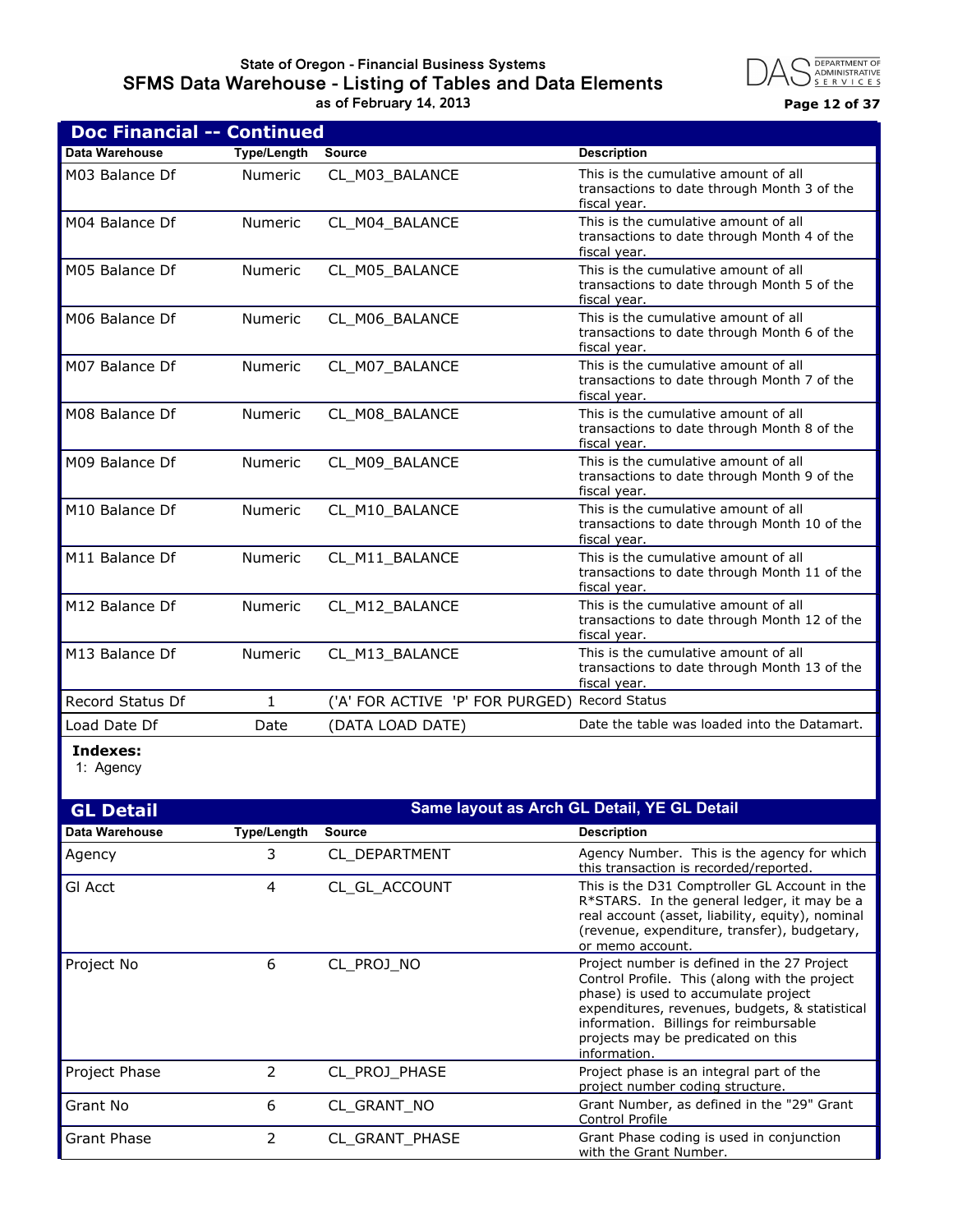#### **State of Oregon - Financial Business Systems SFMS Data Warehouse - Listing of Tables and Data Elements as of February 14, 2013 Page 13 of 37**



| <b>GL Detail -- Continued</b> |                    |                    |                                                                                                                                                                                                                                                                                                                                   |
|-------------------------------|--------------------|--------------------|-----------------------------------------------------------------------------------------------------------------------------------------------------------------------------------------------------------------------------------------------------------------------------------------------------------------------------------|
| Data Warehouse                | <b>Type/Length</b> | <b>Source</b>      | <b>Description</b>                                                                                                                                                                                                                                                                                                                |
| Index No                      | 5                  | CL_INDEX           | Relates to the 24 Index Code Profile in<br>R*STARS. The Index is used to identify the<br>organization structure or other coding<br>elements.                                                                                                                                                                                      |
| Pca                           | 5                  | CL_PCA             | Program Cost Account code. This must exist<br>in the 26 profile in R*STARS. The PCA is<br>used to look up the program hierarchy and<br>other coding elements.                                                                                                                                                                     |
| Direct Indirect               | 1                  | CL_DIRECT_INDIRECT | Direct or Indirect indicator.                                                                                                                                                                                                                                                                                                     |
| Fund                          | 4                  | CL_FUND_DETAIL     | D23 Fund Number                                                                                                                                                                                                                                                                                                                   |
| Appn No                       | 5                  | CL_BUDGET_UNIT     | The Appropriation Number identifies where<br>the transaction is posted related to the<br>agency budget.                                                                                                                                                                                                                           |
| Compt Obj                     | 4                  | CL_SUBOBJECT       | The comptroller object is the statewide<br>"revenue object" or "expenditure object"<br>classification. Agency Objects will reference<br>this comptroller object.                                                                                                                                                                  |
| Agy Obj                       | 4                  | CL_OBJ_DETAIL      | The agency object is the agency specific<br>"revenue object" or "expenditure object"<br>classification. These always roll up to the<br>statewide comptroller object.                                                                                                                                                              |
| Agy Gl                        | 8                  | CL_SUBSIDIARY      | Used to accumulate and report general ledger<br>information at a level determined by the<br>agencies. It is required on transactions<br>affecting interfund due to/due from accounts,<br>in which case it must be in the format<br>'AAAFFFF0' where 'AAA' is the agency and<br>'FFFF' is the fund to/from which money is<br>owed. |
| Agency Code 1                 | 4                  | CL_FACILITY        | When used, this is an agency defined code to<br>identify a transaction.                                                                                                                                                                                                                                                           |
| Agency Code 2                 | 4                  | CL_TASK            | When used, this is an agency defined code to<br>identify a transaction.                                                                                                                                                                                                                                                           |
| Agency Code 3                 | 6                  | CL_LOCATION        | When used, this is an agency defined code to<br>identify a transaction.                                                                                                                                                                                                                                                           |
| Org Code                      | 4                  | CL_ORG_CODE        | Organization code is defined by individual<br>agencies, and reflects the agency<br>organization and structure. The layers of<br>organization levels define the details of the<br>organization for the agency.                                                                                                                     |
| Program Code                  | 4                  | CL_PROGRAM_CODE    | Program code is defined by individual<br>agencies, and reflects the agency<br>organization and structure. The layers of<br>program levels define the details of the<br>organization for the agency.                                                                                                                               |
| Contract No                   | 10                 | CL_CONTRACT_NO     | Agency identifier for purposes of tracking<br>contract transactions.                                                                                                                                                                                                                                                              |
| Appn Year                     | 4                  | CL_APPN_YEAR       | Biennial period into which the transaction is<br>posted. For example, 2009 indicates the<br>biennium 7/1/2008 to 6/30/2009.                                                                                                                                                                                                       |
| Sub Grantee                   | 14                 | CL_SUB_GRANTEE     | Subgrantee must exist in the 31 Subgrantee<br>Profile. These are entities (agencies,<br>localities, etc.,) who receive portions of<br>pass-through grants.                                                                                                                                                                        |
| <b>Fiscal Year</b>            | 4                  | CL_TRANS_YY        | Fiscal year into which the transaction is<br>posted.                                                                                                                                                                                                                                                                              |
| Create Date                   | Date               | CL_CREATE_DATE     | Date that the row of data was created in<br>R*STARS                                                                                                                                                                                                                                                                               |
| Lastproc Dt Gl                | Date               | CL_LASTPROC_DATE   | Last date a balance was posted to this row of<br>data.                                                                                                                                                                                                                                                                            |
| Ppy Balance GI                | Numeric            | CL_PPY_BALANCE     | Prior Prior Year Balance. This is the Month 13<br>balance from two fiscal years ago.                                                                                                                                                                                                                                              |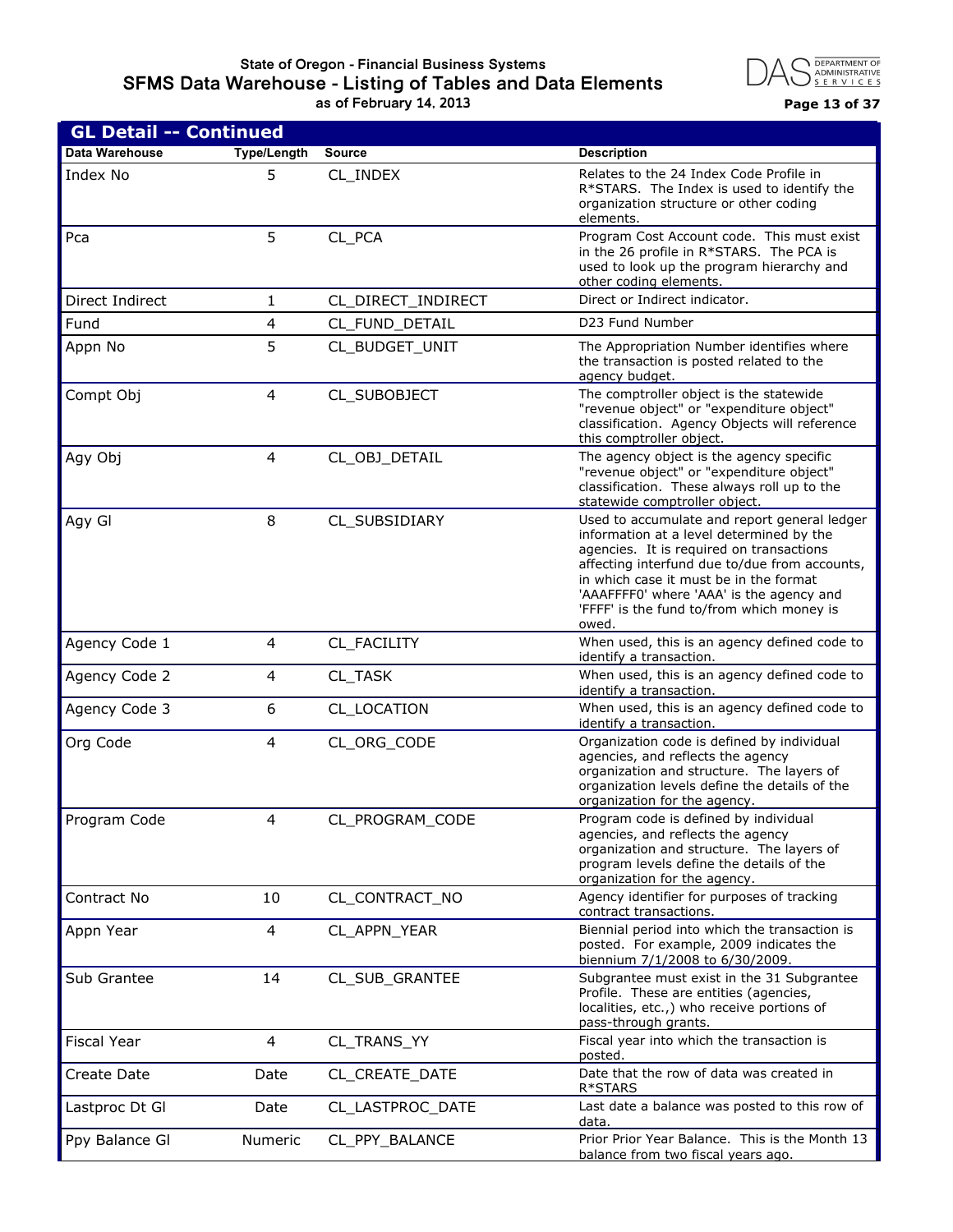#### **State of Oregon - Financial Business Systems SFMS Data Warehouse - Listing of Tables and Data Elements as of February 14, 2013 Page 14 of 37**



| <b>GL Detail -- Continued</b> |                    |                |                                                                                                                                                                                                                                                                                                     |
|-------------------------------|--------------------|----------------|-----------------------------------------------------------------------------------------------------------------------------------------------------------------------------------------------------------------------------------------------------------------------------------------------------|
| <b>Data Warehouse</b>         | <b>Type/Length</b> | <b>Source</b>  | <b>Description</b>                                                                                                                                                                                                                                                                                  |
| Py Balance GI                 | <b>Numeric</b>     | CL_PY_BALANCE  | Prior Year Balance. This is the Month 13<br>balance from the prior fiscal year.                                                                                                                                                                                                                     |
| M01 Balance GI                | <b>Numeric</b>     | CL M01 BALANCE | For Real accounts, this is the account balance<br>for Month 1. Note - there are balances for all<br>fiscal years, going back to when the agency<br>implemented R*STARS. For Nominal<br>accounts (revenues & expenditures), this is<br>the cumulative amount of all transactions<br>through Month 1. |
| M02 Balance Gl                | Numeric            | CL_M02_BALANCE | For Real accounts, this is the account balance<br>for Month 2. Note - there are balances for all<br>fiscal years, going back to when the agency<br>implemented R*STARS. For Nominal<br>accounts (revenues & expenditures), this is<br>the cumulative amount of all transactions<br>through Month 2. |
| M03 Balance GI                | Numeric            | CL_M03_BALANCE | For Real accounts, this is the account balance<br>for Month 3. Note - there are balances for all<br>fiscal years, going back to when the agency<br>implemented R*STARS. For Nominal<br>accounts (revenues & expenditures), this is<br>the cumulative amount of all transactions<br>through Month 3. |
| M04 Balance Gl                | Numeric            | CL M04 BALANCE | For Real accounts, this is the account balance<br>for Month 4. Note - there are balances for all<br>fiscal years, going back to when the agency<br>implemented R*STARS. For Nominal<br>accounts (revenues & expenditures), this is<br>the cumulative amount of all transactions<br>through Month 4. |
| M05 Balance Gl                | Numeric            | CL_M05_BALANCE | For Real accounts, this is the account balance<br>for Month 5. Note - there are balances for all<br>fiscal years, going back to when the agency<br>implemented R*STARS. For Nominal<br>accounts (revenues & expenditures), this is<br>the cumulative amount of all transactions<br>through Month 5. |
| M06 Balance Gl                | Numeric            | CL M06 BALANCE | For Real accounts, this is the account balance<br>for Month 6. Note - there are balances for all<br>fiscal years, going back to when the agency<br>implemented R*STARS. For Nominal<br>accounts (revenues & expenditures), this is<br>the cumulative amount of all transactions<br>through Month 6. |
| M07 Balance Gl                | Numeric            | CL_M07_BALANCE | For Real accounts, this is the account balance<br>for Month 7. Note - there are balances for all<br>fiscal years, going back to when the agency<br>implemented R*STARS. For Nominal<br>accounts (revenues & expenditures), this is<br>the cumulative amount of all transactions<br>through Month 7. |
| M08 Balance Gl                | Numeric            | CL_M08_BALANCE | For Real accounts, this is the account balance<br>for Month 8. Note - there are balances for all<br>fiscal years, going back to when the agency<br>implemented R*STARS. For Nominal<br>accounts (revenues & expenditures), this is<br>the cumulative amount of all transactions<br>through Month 8. |
| M09 Balance Gl                | Numeric            | CL_M09_BALANCE | For Real accounts, this is the account balance<br>for Month 9. Note - there are balances for all<br>fiscal years, going back to when the agency<br>implemented R*STARS. For Nominal<br>accounts (revenues & expenditures), this is<br>the cumulative amount of all transactions<br>through Month 9. |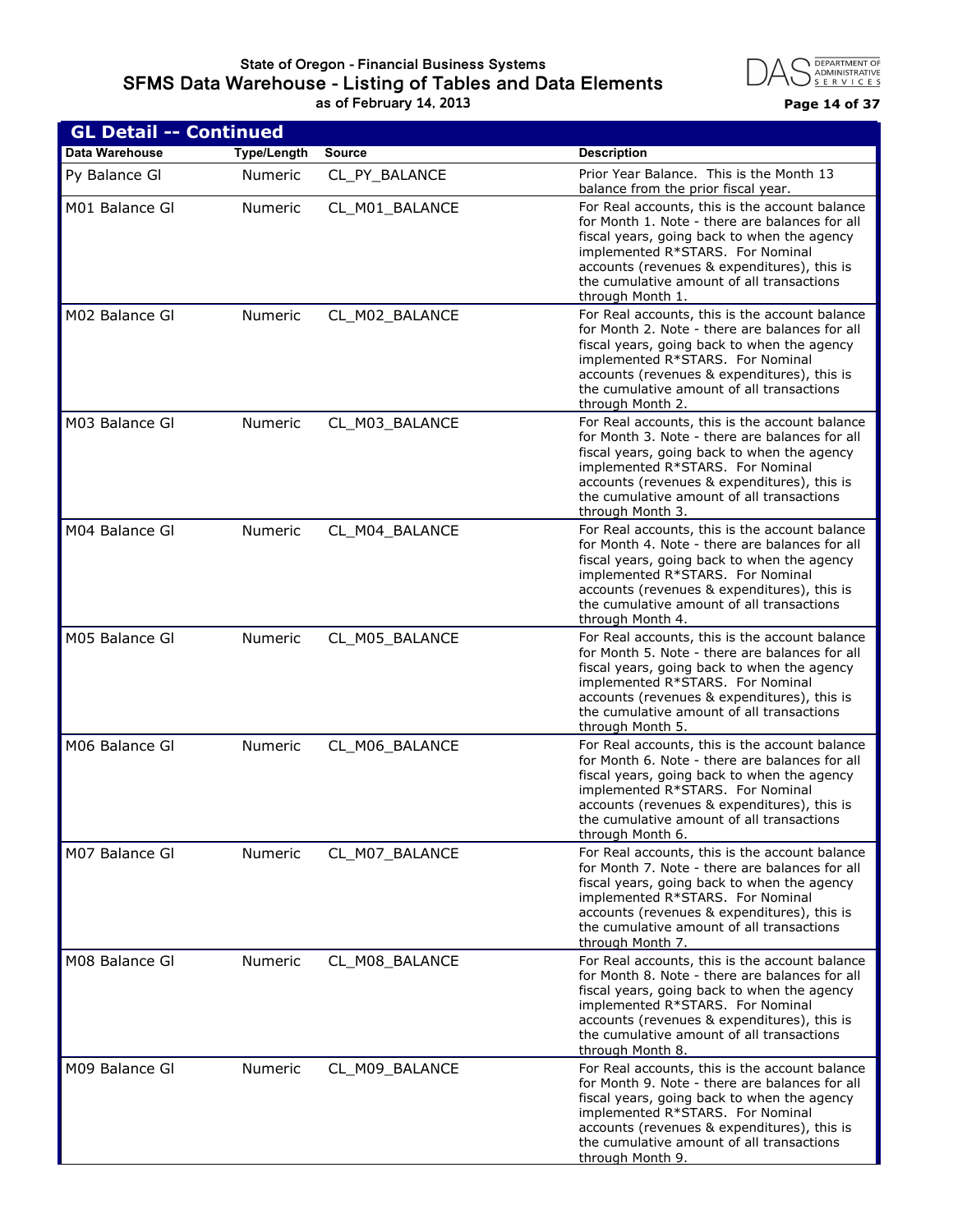

| <b>GL Detail -- Continued</b> |                    |                        |                                                                                                                                                                                                                                                                                                                |
|-------------------------------|--------------------|------------------------|----------------------------------------------------------------------------------------------------------------------------------------------------------------------------------------------------------------------------------------------------------------------------------------------------------------|
| Data Warehouse                | <b>Type/Length</b> | <b>Source</b>          | <b>Description</b>                                                                                                                                                                                                                                                                                             |
| M10 Balance Gl                | Numeric            | CL_M10_BALANCE         | For Real accounts, this is the account balance<br>for Month 10. Note - there are balances for<br>all fiscal years, going back to when the<br>agency implemented R*STARS. For Nominal<br>accounts (revenues & expenditures), this is<br>the cumulative amount of all transactions<br>through Month 10.          |
| M11 Balance Gl                | Numeric            | CL_M11_BALANCE         | For Real accounts, this is the account balance<br>for Month 11. Note - there are balances for<br>all fiscal years, going back to when the<br>agency implemented R*STARS. For Nominal<br>accounts (revenues & expenditures), this is<br>the cumulative amount of all transactions<br>through Month 11.          |
| M12 Balance Gl                | Numeric            | CL_M12_BALANCE         | For Real accounts, this is the account balance<br>for Month 12. Note - there are balances for<br>all fiscal years, going back to when the<br>agency implemented R*STARS. For Nominal<br>accounts (revenues & expenditures), this is<br>the cumulative amount of all transactions<br>through Month 12.          |
| M13 Balance GI                | Numeric            | CL_M13_BALANCE         | For Real accounts, this is the account balance<br>for Month 13. Note - there are balances for<br>all fiscal years, going back to when the<br>agency implemented R*STARS. For Nominal<br>accounts (revenues & expenditures), this is<br>the cumulative amount of all transactions<br>through Month 13.          |
| Cum Balance Gl                | Numeric            | CL_CUM_BALANCE         | Cumulative balance - is not generaly used by<br>agencies.                                                                                                                                                                                                                                                      |
| Record Status Gl              | $\mathbf{1}$       |                        | ('A' FOR ACTIVE 'P' FOR PURGED)                                                                                                                                                                                                                                                                                |
| Load Date GI                  | Date               | Generated field        | Date the table was loaded into the Datamart.                                                                                                                                                                                                                                                                   |
| Year End Close                | 1                  | CL CLOSE IND           | ('N' FOR NOMINAL 'R' FOR REAL)                                                                                                                                                                                                                                                                                 |
| Rpt Fiscal Yr                 | 4                  | <b>Generated Field</b> | Last Closed Month: Fiscal Year                                                                                                                                                                                                                                                                                 |
| Rpt Fiscal Mm                 | $\overline{2}$     | <b>Generated Field</b> | Last Closed Month: Fiscal Month                                                                                                                                                                                                                                                                                |
| Rpt Fiscal Mm Name            | 20                 | Generated Field        | Last Closed Month: Calendar Alpha Month +<br>Year (Use for Headings)                                                                                                                                                                                                                                           |
| Rpt Mm Act                    | <b>Numeric</b>     | Generated Field        | Last Closed Month: Monthly Activity, i.e.,<br>Transactions only for the last closed month.                                                                                                                                                                                                                     |
| Rpt Mm Bal Ytd                | Numeric            | Generated Field        | Last Closed Month: (Nominal: Balance Year to<br>Date Real: Current Date Balance)                                                                                                                                                                                                                               |
| Rpt Mm Bal Ytd Avg            | Numeric            | Generated Field        | Last Closed Month: Monthly Average Year to<br>Date (Only usable for Nominal Accounts)                                                                                                                                                                                                                          |
| Rpt Fy Mo Elapsed             | Numeric            | Generated Field        | Last Closed Month: Month Count from the<br>beginning of the Record Fiscal Year to the<br>Current Closed Fiscal Month. (Maximum 12)                                                                                                                                                                             |
| Rpt Bi Mo Elapsed             | Numeric            | Generated Field        | Last Closed Month: Month Count from the<br>beginning of the Record Biennium to the<br>Current Closed Fiscal Month. (Maximum 24)                                                                                                                                                                                |
| Rpt Bi Bal Ytd                | <b>Numeric</b>     | <b>Generated Field</b> | Last Closed Month: Biennium Balance to Date                                                                                                                                                                                                                                                                    |
| G38 Transfer                  | 9                  | CL_G38_TRANSFER        | This is a required field, used to determine<br>which GAAP funds are receiving or sending<br>inter-fund/agency transfers. The format is<br>"AAAFFFF0". "AAA" is the agency on the<br>opposite side of the transaction, "FFFF" is the<br>fund in the agency receiving or sending the<br>transfer, "0" is filler. |
| Rpt Appn Yr                   | 4                  | Generated Field        | Last Closed Month: Appropriation Year                                                                                                                                                                                                                                                                          |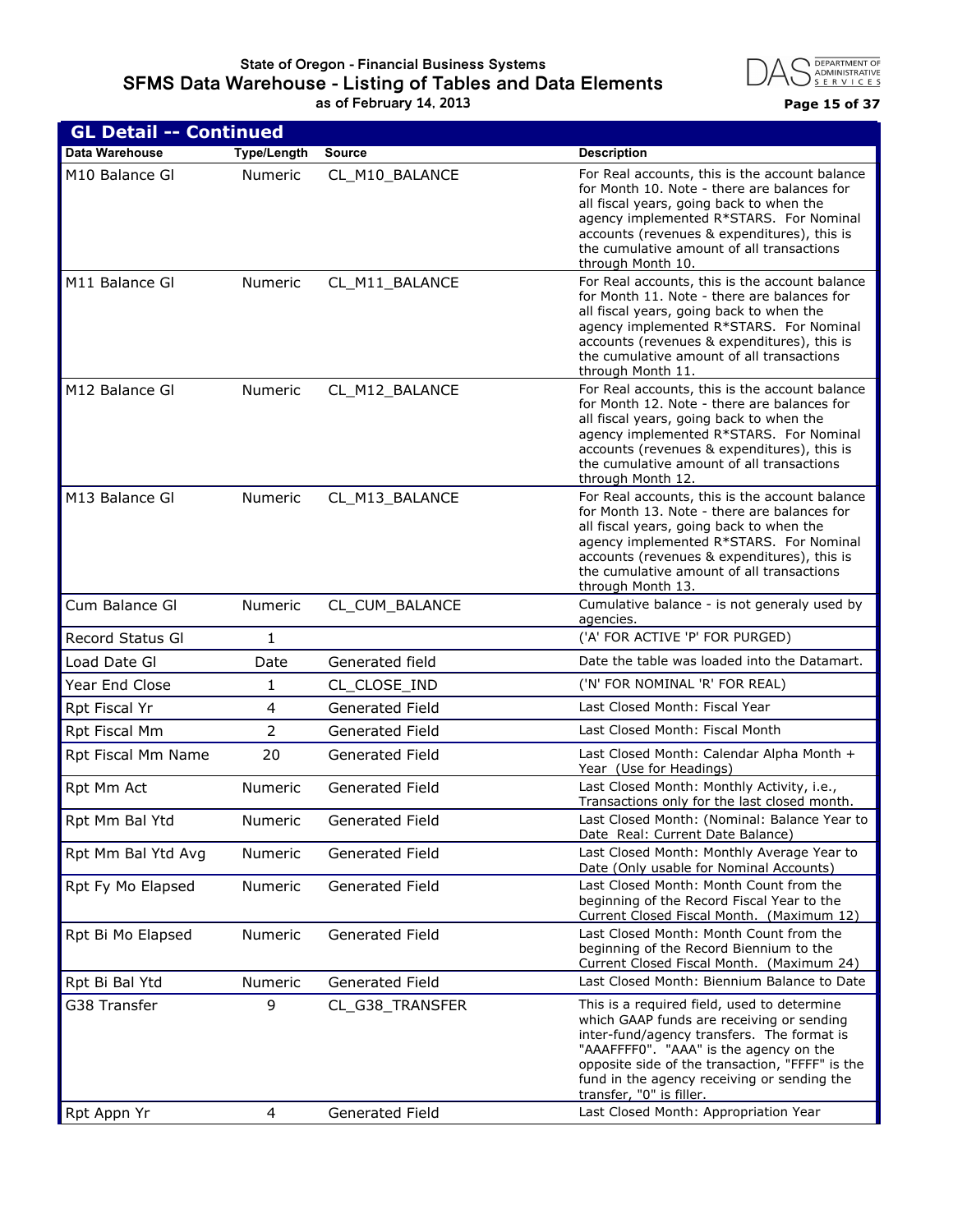## **State of Oregon - Financial Business Systems SFMS Data Warehouse - Listing of Tables and Data Elements as of February 14, 2013 Page 16 of 37**



**Indexes:**

1: Agency, GL Acct

| <b>GL Summary</b>  | Same layout as Arch GL Summary, YE GL Summary |                       |                                                                                                                                                                                                                                                                                                                                   |  |
|--------------------|-----------------------------------------------|-----------------------|-----------------------------------------------------------------------------------------------------------------------------------------------------------------------------------------------------------------------------------------------------------------------------------------------------------------------------------|--|
| Data Warehouse     | <b>Type/Length</b>                            | <b>Source</b>         | <b>Description</b>                                                                                                                                                                                                                                                                                                                |  |
| Agency             | 3                                             | CL DEPARTMENT         | Agency Number. This is the agency for which<br>this transaction is recorded/reported.                                                                                                                                                                                                                                             |  |
| Org Code           | 4                                             | CL_ORG_CODE           | Organization code is defined by individual<br>agencies, and reflects the agency<br>organization and structure. The layers of<br>organization levels define the details of the<br>organization for the agency.                                                                                                                     |  |
| <b>GI Acct</b>     | 4                                             | CL_ACCT_NO            | This is the D31 Comptroller GL Account in the<br>R*STARS. In the general ledger, it may be a<br>real account (asset, liability, equity), nominal<br>(revenue, expenditure, transfer), budgetary,<br>or memo account.                                                                                                              |  |
| Project No         | 6                                             | CL_PROJ_NO            | Project number is defined in the 27 Project<br>Control Profile. This (along with the project<br>phase) is used to accumulate project<br>expenditures, revenues, budgets, & statistical<br>information. Billings for reimbursable<br>projects may be predicated on this<br>information.                                            |  |
| Project Phase      | $\overline{2}$                                | CL_PROJ_PHASE         | Project phase is an integral part of the<br>project number coding structure.                                                                                                                                                                                                                                                      |  |
| Grant No           | 6                                             | CL_GRANT_NO           | Grant Number, as defined in the "29" Grant<br>Control Profile                                                                                                                                                                                                                                                                     |  |
| <b>Grant Phase</b> | $\overline{2}$                                | CL_GRANT_PHASE        | Grant Phase coding is used in conjunction<br>with the Grant Number.                                                                                                                                                                                                                                                               |  |
| GI Acct Dr Cr Ind  | 1                                             | CL_DR_CR_IND          | Indicates whether the account normally<br>contains a debit or credit in the context of the<br>Datamart. This does not relate to the<br>R*STARS D31 indicator.                                                                                                                                                                     |  |
| State Fund Grp     | 4                                             | CL_STATE_FUND_GRP     | This is a specialized group indicator. Most<br>transactions fall into the default general<br>group. When used, it is primarily used to<br>identify disaster recovery activity.                                                                                                                                                    |  |
| Appr Fund          | 4                                             | CL_D23_FUND           | Appropriated fund - budgetary fund indicating<br>source and type of expenditure                                                                                                                                                                                                                                                   |  |
| Fund               | 4                                             | CL_FUND_DETAIL        | D23 Fund Number                                                                                                                                                                                                                                                                                                                   |  |
| Agy Gl             | 8                                             | CL_SUBSIDIARY_ACCT_NO | Used to accumulate and report general ledger<br>information at a level determined by the<br>agencies. It is required on transactions<br>affecting interfund due to/due from accounts,<br>in which case it must be in the format<br>'AAAFFFF0' where 'AAA' is the agency and<br>'FFFF' is the fund to/from which money is<br>owed. |  |
| Tcode              | 3                                             | CL TRANS CODE         | Transaction code used to post to the account.<br>Tcodes are described in the 28a and 28b<br>profiles in R*STARS.                                                                                                                                                                                                                  |  |
| Appn Year          | 4                                             | CL_APPN_YEAR          | Biennial period into which the transaction is<br>posted. For example, 2009 indicates the<br>biennium 7/1/2008 to 6/30/2009.                                                                                                                                                                                                       |  |
| <b>Fiscal Year</b> | 4                                             | CL_TRANS_YR           | Fiscal year into which the transaction is<br>posted.                                                                                                                                                                                                                                                                              |  |
| Create Date        | Date                                          | CL_CREATE_DATE        | Date that the row of data was created in<br>R*STARS                                                                                                                                                                                                                                                                               |  |
| Lastproc Dt Gs     | Date                                          | CL_LAST_PROCESS_DATE  | Last date a balance was posted to this row of<br>data.                                                                                                                                                                                                                                                                            |  |
| Ppy Balance Gs     | Numeric                                       | CL_PPY_BALANCE        | Prior Prior Year Balance. This is the Month 13<br>balance from two fiscal years ago.                                                                                                                                                                                                                                              |  |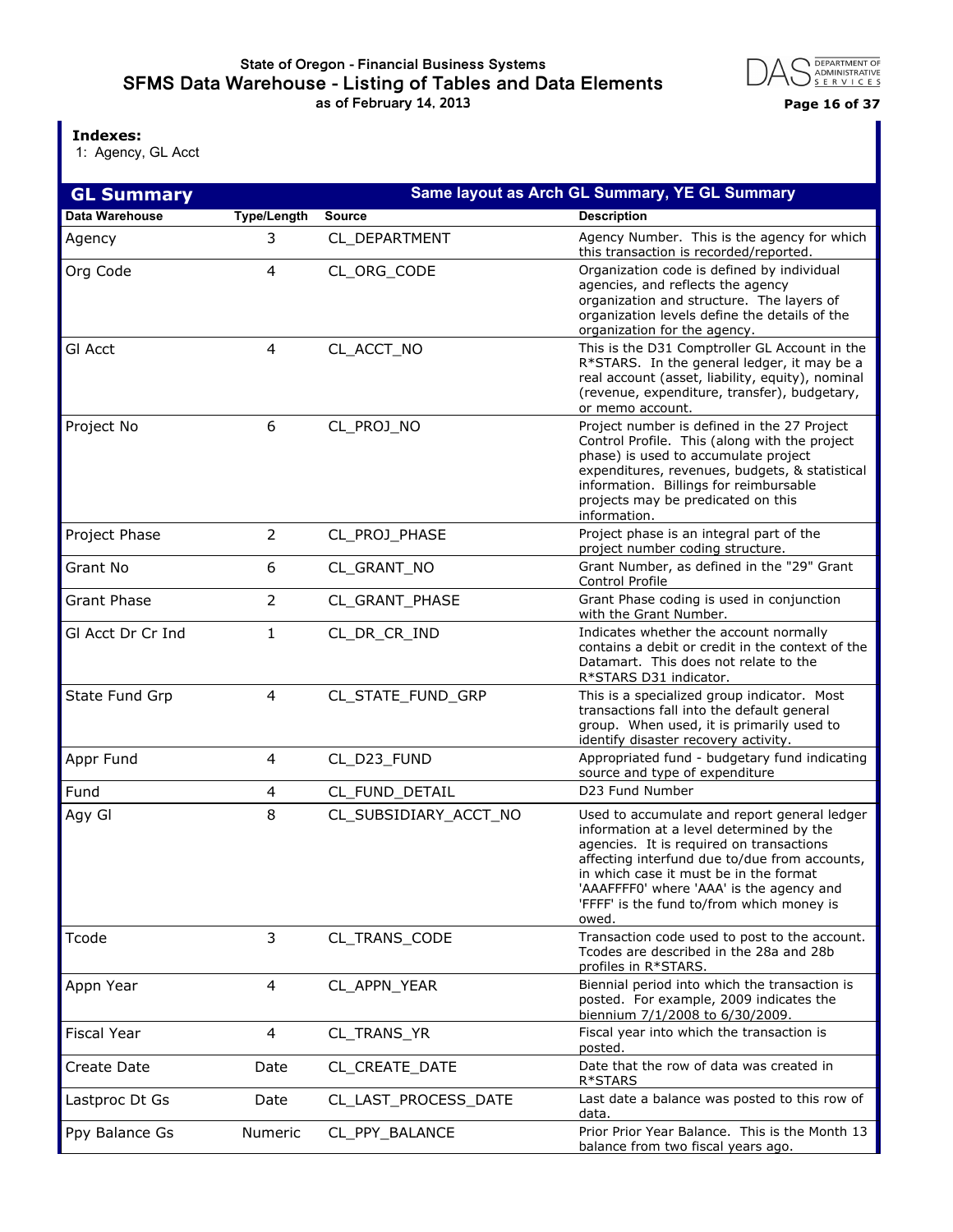#### **State of Oregon - Financial Business Systems SFMS Data Warehouse - Listing of Tables and Data Elements as of February 14, 2013 Page 17 of 37**



| <b>GL Summary -- Continued</b> |                    |                |                                                                                                                                                                                                                                                                                                     |
|--------------------------------|--------------------|----------------|-----------------------------------------------------------------------------------------------------------------------------------------------------------------------------------------------------------------------------------------------------------------------------------------------------|
| <b>Data Warehouse</b>          | <b>Type/Length</b> | <b>Source</b>  | <b>Description</b>                                                                                                                                                                                                                                                                                  |
| Py Balance Gs                  | <b>Numeric</b>     | CL_PY_BALANCE  | Prior Year Balance. This is the Month 13<br>balance from the prior fiscal year.                                                                                                                                                                                                                     |
| M01 Balance Gs                 | <b>Numeric</b>     | CL M01 BALANCE | For Real accounts, this is the account balance<br>for Month 1. Note - there are balances for all<br>fiscal years, going back to when the agency<br>implemented R*STARS. For Nominal<br>accounts (revenues & expenditures), this is<br>the cumulative amount of all transactions<br>through Month 1. |
| M02 Balance Gs                 | Numeric            | CL_M02_BALANCE | For Real accounts, this is the account balance<br>for Month 2. Note - there are balances for all<br>fiscal years, going back to when the agency<br>implemented R*STARS. For Nominal<br>accounts (revenues & expenditures), this is<br>the cumulative amount of all transactions<br>through Month 2. |
| M03 Balance Gs                 | Numeric            | CL_M03_BALANCE | For Real accounts, this is the account balance<br>for Month 3. Note - there are balances for all<br>fiscal years, going back to when the agency<br>implemented R*STARS. For Nominal<br>accounts (revenues & expenditures), this is<br>the cumulative amount of all transactions<br>through Month 3. |
| M04 Balance Gs                 | Numeric            | CL_M04_BALANCE | For Real accounts, this is the account balance<br>for Month 4. Note - there are balances for all<br>fiscal years, going back to when the agency<br>implemented R*STARS. For Nominal<br>accounts (revenues & expenditures), this is<br>the cumulative amount of all transactions<br>through Month 4. |
| M05 Balance Gs                 | Numeric            | CL_M05_BALANCE | For Real accounts, this is the account balance<br>for Month 5. Note - there are balances for all<br>fiscal years, going back to when the agency<br>implemented R*STARS. For Nominal<br>accounts (revenues & expenditures), this is<br>the cumulative amount of all transactions<br>through Month 5. |
| M06 Balance Gs                 | Numeric            | CL M06 BALANCE | For Real accounts, this is the account balance<br>for Month 6. Note - there are balances for all<br>fiscal years, going back to when the agency<br>implemented R*STARS. For Nominal<br>accounts (revenues & expenditures), this is<br>the cumulative amount of all transactions<br>through Month 6. |
| M07 Balance Gs                 | Numeric            | CL_M07_BALANCE | For Real accounts, this is the account balance<br>for Month 7. Note - there are balances for all<br>fiscal years, going back to when the agency<br>implemented R*STARS. For Nominal<br>accounts (revenues & expenditures), this is<br>the cumulative amount of all transactions<br>through Month 7. |
| M08 Balance Gs                 | Numeric            | CL_M08_BALANCE | For Real accounts, this is the account balance<br>for Month 8. Note - there are balances for all<br>fiscal years, going back to when the agency<br>implemented R*STARS. For Nominal<br>accounts (revenues & expenditures), this is<br>the cumulative amount of all transactions<br>through Month 8. |
| M09 Balance Gs                 | Numeric            | CL_M09_BALANCE | For Real accounts, this is the account balance<br>for Month 9. Note - there are balances for all<br>fiscal years, going back to when the agency<br>implemented R*STARS. For Nominal<br>accounts (revenues & expenditures), this is<br>the cumulative amount of all transactions<br>through Month 9. |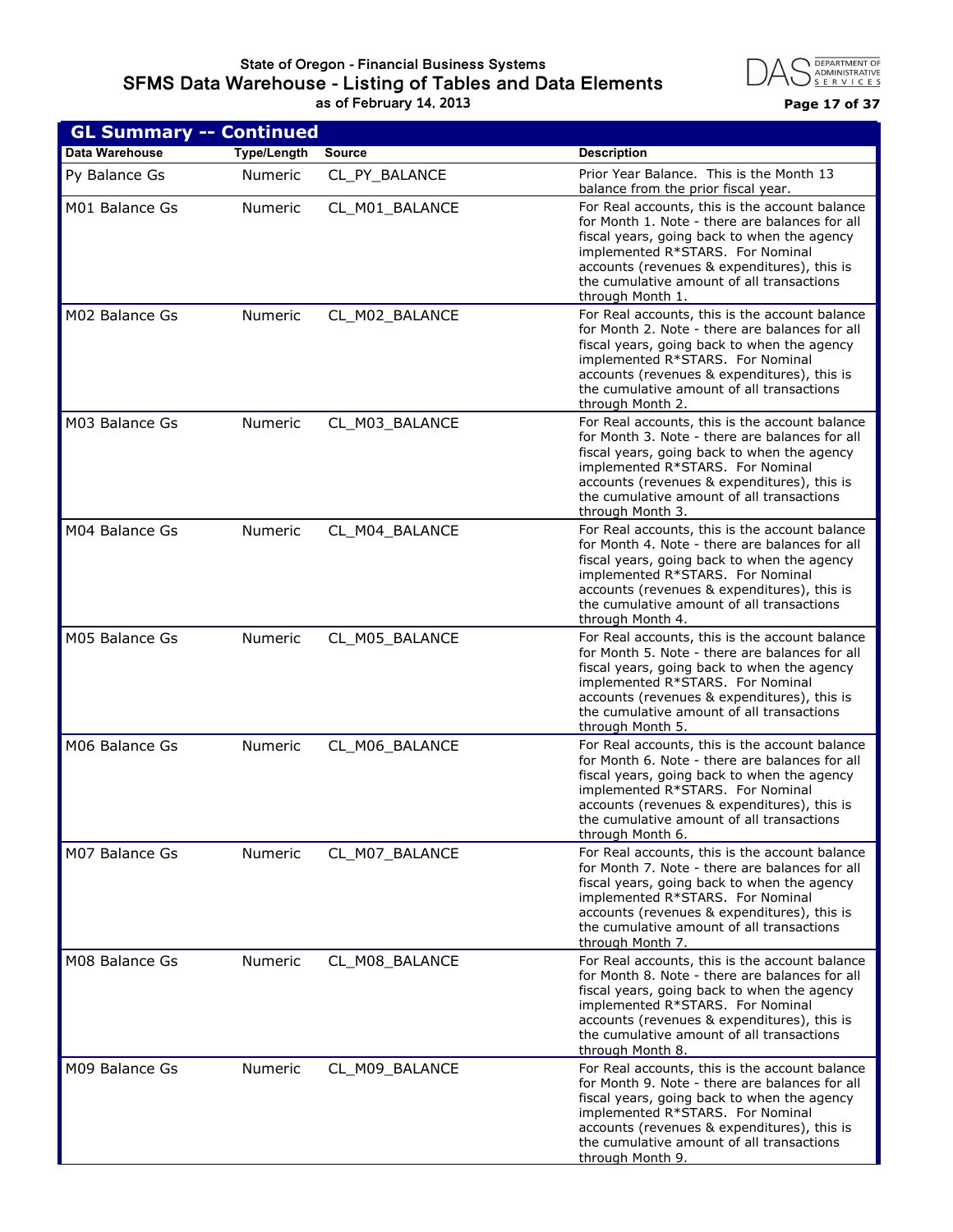

| <b>GL Summary -- Continued</b> |                    |                        |                                                                                                                                                                                                                                                                                                                |
|--------------------------------|--------------------|------------------------|----------------------------------------------------------------------------------------------------------------------------------------------------------------------------------------------------------------------------------------------------------------------------------------------------------------|
| Data Warehouse                 | <b>Type/Length</b> | <b>Source</b>          | <b>Description</b>                                                                                                                                                                                                                                                                                             |
| M10 Balance Gs                 | Numeric            | CL_M10_BALANCE         | For Real accounts, this is the account balance<br>for Month 10. Note - there are balances for<br>all fiscal years, going back to when the<br>agency implemented R*STARS. For Nominal<br>accounts (revenues & expenditures), this is<br>the cumulative amount of all transactions<br>through Month 10.          |
| M11 Balance Gs                 | Numeric            | CL_M11_BALANCE         | For Real accounts, this is the account balance<br>for Month 11. Note - there are balances for<br>all fiscal years, going back to when the<br>agency implemented R*STARS. For Nominal<br>accounts (revenues & expenditures), this is<br>the cumulative amount of all transactions<br>through Month 11.          |
| M12 Balance Gs                 | Numeric            | CL_M12_BALANCE         | For Real accounts, this is the account balance<br>for Month 12. Note - there are balances for<br>all fiscal years, going back to when the<br>agency implemented R*STARS. For Nominal<br>accounts (revenues & expenditures), this is<br>the cumulative amount of all transactions<br>through Month 12.          |
| M13 Balance Gs                 | Numeric            | CL_M13_BALANCE         | For Real accounts, this is the account balance<br>for Month 13. Note - there are balances for<br>all fiscal years, going back to when the<br>agency implemented R*STARS. For Nominal<br>accounts (revenues & expenditures), this is<br>the cumulative amount of all transactions<br>through Month 13.          |
| <b>Record Status Gs</b>        | $\mathbf{1}$       |                        | ('A' FOR ACTIVE 'P' FOR PURGED)                                                                                                                                                                                                                                                                                |
| Load Date Gs                   | 10                 | Generated field        | Date the table was loaded into the Datamart.                                                                                                                                                                                                                                                                   |
| Year End Close                 | $\mathbf{1}$       | CL_CLOSE_IND           | ('N' FOR NOMINAL 'R' FOR REAL)                                                                                                                                                                                                                                                                                 |
| Rpt Fiscal Yr                  | 4                  | Generated Field        | Last Closed Month: Fiscal Year                                                                                                                                                                                                                                                                                 |
| Rpt Fiscal Mm                  | $\overline{2}$     | <b>Generated Field</b> | Last Closed Month: Fiscal Month                                                                                                                                                                                                                                                                                |
| Rpt Fiscal Mm Name             | 20                 | Generated Field        | Last Closed Month: Calendar Alpha Month +<br>Year (Use for Headings)                                                                                                                                                                                                                                           |
| Rpt Mm Act                     | <b>Numeric</b>     | Generated Field        | Last Closed Month: Monthly Activity, i.e.,<br>Transactions only for the last closed month.                                                                                                                                                                                                                     |
| Rpt Mm Bal Ytd                 | Numeric            | Generated Field        | Last Closed Month: (Nominal: Balance Year to<br>Date Real: Current Date Balance)                                                                                                                                                                                                                               |
| Rpt Mm Bal Ytd Avg             | Numeric            | Generated Field        | Last Closed Month: Monthly Average Year to<br>Date (Only usable for Nominal Accounts)                                                                                                                                                                                                                          |
| Rpt Fy Mo Elapsed              | Numeric            | Generated Field        | Last Closed Month: Month Count from the<br>beginning of the Record Fiscal Year to the<br>Current Closed Fiscal Month. (Maximum 12)                                                                                                                                                                             |
| Rpt Bi Mo Elapsed              | Numeric            | Generated Field        | Last Closed Month: Month Count from the<br>beginning of the Record Biennium to the<br>Current Closed Fiscal Month. (Maximum 24)                                                                                                                                                                                |
| Rpt Bi Bal Ytd                 | Numeric            | Generated Field        | Last Closed Month: Biennium Balance to Date                                                                                                                                                                                                                                                                    |
| G38 Transfer                   | 9                  | CL_G38_TRANSFER        | This is a required field, used to determine<br>which GAAP funds are receiving or sending<br>inter-fund/agency transfers. The format is<br>"AAAFFFF0". "AAA" is the agency on the<br>opposite side of the transaction, "FFFF" is the<br>fund in the agency receiving or sending the<br>transfer, "0" is filler. |
| Rpt Appn Yr                    | 4                  | Generated Field        | Last Closed Month: Appropriation Year                                                                                                                                                                                                                                                                          |
|                                |                    |                        |                                                                                                                                                                                                                                                                                                                |

**Indexes:**

1: Agency, GL Acct, Org Code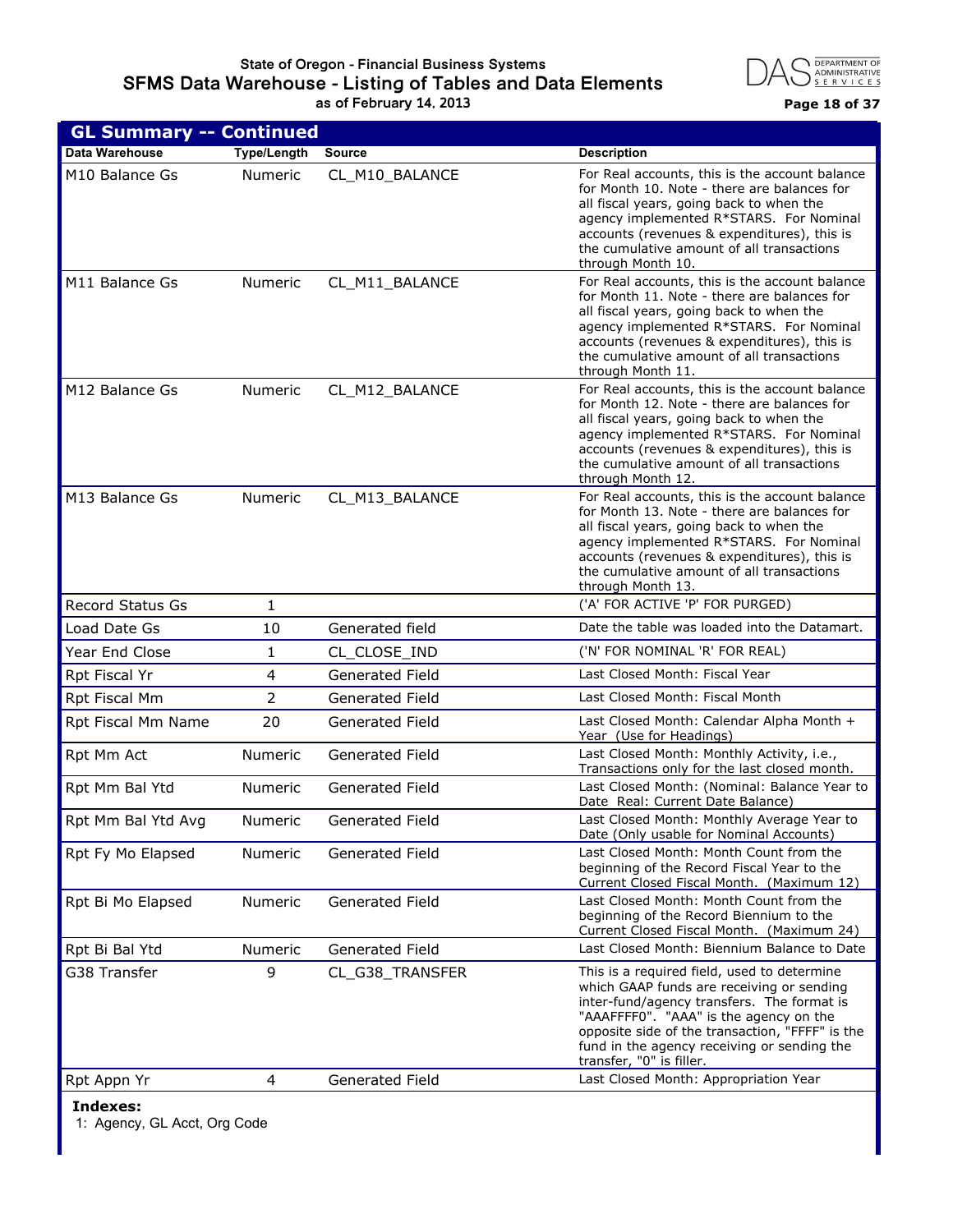## **State of Oregon - Financial Business Systems SFMS Data Warehouse - Listing of Tables and Data Elements as of February 14, 2013 Page 19 of 37**



| <b>Grant Financial</b> | Same layout as Arch Grant Financial. Information similar to<br>the "66" screen on SFMA |                  |                                                                                                                                                                      |
|------------------------|----------------------------------------------------------------------------------------|------------------|----------------------------------------------------------------------------------------------------------------------------------------------------------------------|
| Data Warehouse         | <b>Type/Length</b>                                                                     | <b>Source</b>    | <b>Description</b>                                                                                                                                                   |
| Agency                 | 3                                                                                      | CL_DEPARTMENT    | Agency Number. This is the agency for which<br>this transaction is recorded/reported.                                                                                |
| Grant No               | 6                                                                                      | CL CONTRACT NO   | Grant Number, as defined in the "29" Grant<br>Control Profile                                                                                                        |
| <b>Grant Phase</b>     | $\overline{2}$                                                                         | CL_GRANT_PHASE   | Grant Phase coding is used in conjunction<br>with the Grant Number.                                                                                                  |
| Agency Code 1          | 4                                                                                      | CL_FACILITY      | When used, this is an agency defined code to<br>identify a transaction.                                                                                              |
| Fund                   | 4                                                                                      | CL_FUND_DETAIL   | D23 Fund Number                                                                                                                                                      |
| Compt Obj              | 4                                                                                      | CL_SUBOBJECT     | The comptroller object is the statewide<br>"revenue object" or "expenditure object"<br>classification. Agency Objects will reference<br>this comptroller object.     |
| Agy Obj                | 4                                                                                      | CL_OBJ_DETAIL    | The agency object is the agency specific<br>"revenue object" or "expenditure object"<br>classification. These always roll up to the<br>statewide comptroller object. |
| Grant Obj              | 6                                                                                      | CL_GRANT_OBJECT  | This is used to provide summary rollups of<br>Comptroller Objects for grant reporting<br>purposes (R*STARS D42 table).                                               |
| <b>Bal Type Gf</b>     | $\overline{2}$                                                                         | CL_BALANCE_TYPE  | Balance type indicates the type of transaction<br>being reported.                                                                                                    |
| <b>Fiscal Year</b>     | 4                                                                                      | CL_TRANS_YY      | Fiscal year into which the transaction is<br>posted.                                                                                                                 |
| Create Date Gf         | 8                                                                                      | CL_CREATE_DATE   | Date that the row of data was created in<br>R*STARS                                                                                                                  |
| Close Date Gf          | 8                                                                                      | CL_CLOSE_DATE    | Date the record was closed.                                                                                                                                          |
| Proc Date Gf           | 8                                                                                      | CL_LASTPROC_DATE | Last date a balance was posted to this row of<br>data.                                                                                                               |
| Ppy Balance Gf         | Numeric                                                                                | CL_PPY_BALANCE   | Prior Prior Year Balance. This is the Month 13<br>balance to date from two fiscal years ago.                                                                         |
| Py Balance Gf          | <b>Numeric</b>                                                                         | CL_PY_BALANCE    | Prior Year Balance. This is the Month 13<br>balance to date from the prior fiscal year.                                                                              |
| M01 Balance Gf         | Numeric                                                                                | CL_M01_BALANCE   | This is the cumulative amount of all<br>transactions to date through Month 1 of the<br>fiscal year.                                                                  |
| M02 Balance Gf         | Numeric                                                                                | CL M02 BALANCE   | This is the cumulative amount of all<br>transactions to date through Month 2 of the<br>fiscal year.                                                                  |
| M03 Balance Gf         | Numeric                                                                                | CL_M03_BALANCE   | This is the cumulative amount of all<br>transactions to date through Month 3 of the<br>fiscal year.                                                                  |
| M04 Balance Gf         | Numeric                                                                                | CL_M04_BALANCE   | This is the cumulative amount of all<br>transactions to date through Month 4 of the<br>fiscal year.                                                                  |
| M05 Balance Gf         | Numeric                                                                                | CL M05 BALANCE   | This is the cumulative amount of all<br>transactions to date through Month 5 of the<br>fiscal year.                                                                  |
| M06 Balance Gf         | Numeric                                                                                | CL_M06_BALANCE   | This is the cumulative amount of all<br>transactions to date through Month 6 of the<br>fiscal year.                                                                  |
| M07 Balance Gf         | Numeric                                                                                | CL_M07_BALANCE   | This is the cumulative amount of all<br>transactions to date through Month 7 of the<br>fiscal year.                                                                  |
| M08 Balance Gf         | Numeric                                                                                | CL_M08_BALANCE   | This is the cumulative amount of all<br>transactions to date through Month 8 of the<br>fiscal year.                                                                  |
| M09 Balance Gf         | Numeric                                                                                | CL_M09_BALANCE   | This is the cumulative amount of all<br>transactions to date through Month 9 of the<br>fiscal year.                                                                  |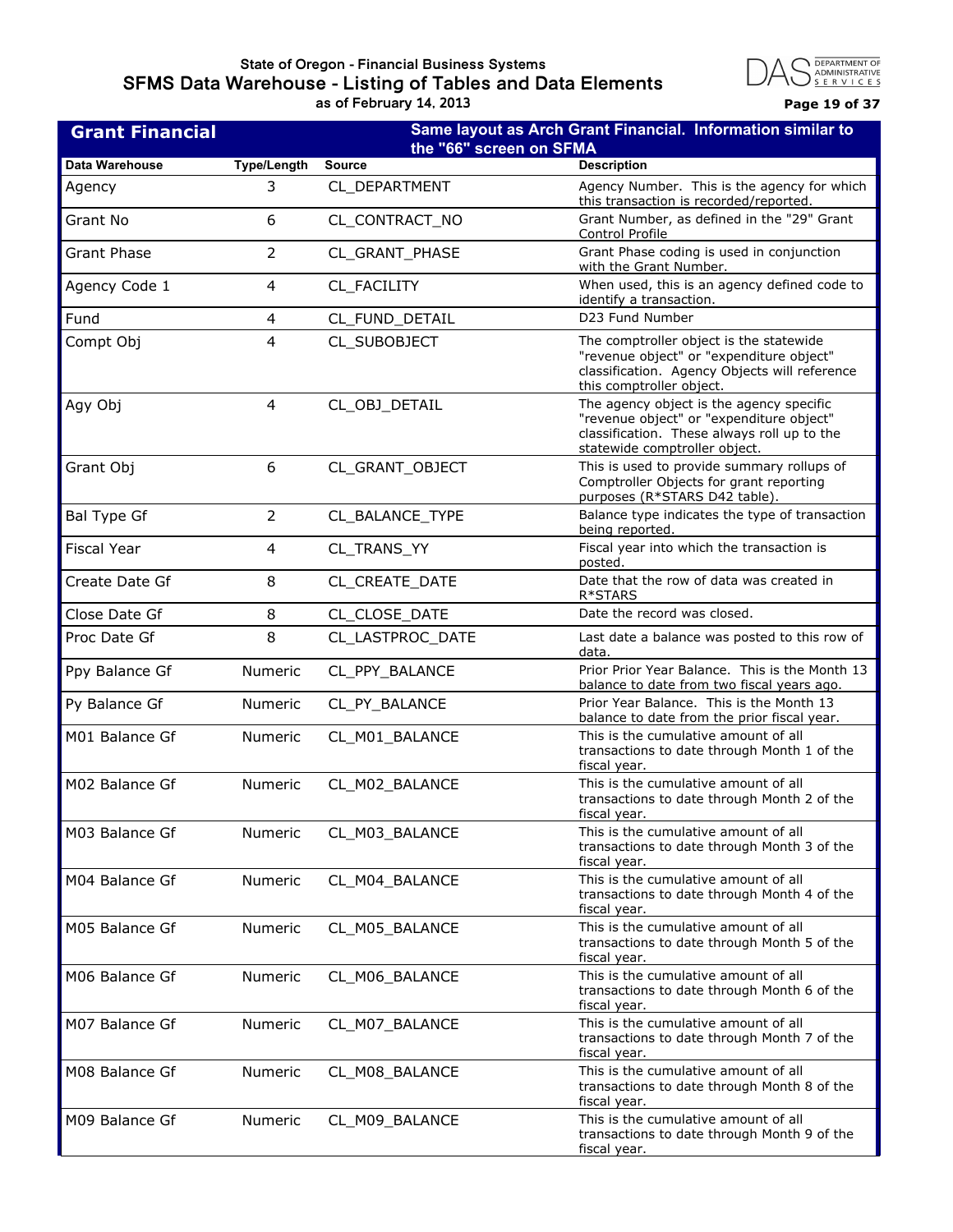#### **State of Oregon - Financial Business Systems SFMS Data Warehouse - Listing of Tables and Data Elements as of February 14, 2013 Page 20 of 37**



|                            | <b>Grant Financial -- Continued</b> |                   |                                                                                                      |  |  |
|----------------------------|-------------------------------------|-------------------|------------------------------------------------------------------------------------------------------|--|--|
| Data Warehouse             | Type/Length                         | <b>Source</b>     | <b>Description</b>                                                                                   |  |  |
| M <sub>10</sub> Balance Gf | Numeric                             | CL M10 BALANCE    | This is the cumulative amount of all<br>transactions to date through Month 10 of the<br>fiscal year. |  |  |
| M11 Balance Gf             | <b>Numeric</b>                      | CL_M11_BALANCE    | This is the cumulative amount of all<br>transactions to date through Month 11 of the<br>fiscal year. |  |  |
| M12 Balance Gf             | <b>Numeric</b>                      | CL M12 BALANCE    | This is the cumulative amount of all<br>transactions to date through Month 12 of the<br>fiscal year. |  |  |
| M13 Balance Gf             | <b>Numeric</b>                      | CL M13 BALANCE    | This is the cumulative amount of all<br>transactions to date through Month 13 of the<br>fiscal year. |  |  |
| D48 Comp Obj               | 4                                   | CL D48 SUBOBJECT  | Comp Object lookup per D48 screen                                                                    |  |  |
| D48 Agy Obj                | 4                                   | CL D48 OBJ DETAIL | Agency Object lookup per D48 screen                                                                  |  |  |
| Load Date                  | Date                                | System Generated  | Date the table was loaded into the Datamart.                                                         |  |  |
|                            |                                     |                   |                                                                                                      |  |  |

| <b>Payment Control</b> |                    |                                                                                | This table contains only archived data that is updated on a                                                                                                                                                                                                                                                                                                                                                                                                |
|------------------------|--------------------|--------------------------------------------------------------------------------|------------------------------------------------------------------------------------------------------------------------------------------------------------------------------------------------------------------------------------------------------------------------------------------------------------------------------------------------------------------------------------------------------------------------------------------------------------|
|                        |                    |                                                                                | yearly basis. Information similar to the "47" screen on SFMA                                                                                                                                                                                                                                                                                                                                                                                               |
| Data Warehouse         | <b>Type/Length</b> | <b>Source</b>                                                                  | <b>Description</b>                                                                                                                                                                                                                                                                                                                                                                                                                                         |
| Warrant No             | 9                  | CL_WARRANT_NO                                                                  | The warrant number is system generated,<br>unless the Disbursement Method Indicator<br>(D50 Payment Distribution Type Profile) is<br>"M". This may also contain the check number<br>for receipt transactions.                                                                                                                                                                                                                                              |
| Agency                 | 3                  | CL_PMT_SORT_AGY                                                                | Agency Number. This is the agency for which<br>this transaction is recorded/reported.                                                                                                                                                                                                                                                                                                                                                                      |
| <b>Written Date</b>    | Date               | CL_WW_WRITTEN_DATE                                                             | Date Warrant Written                                                                                                                                                                                                                                                                                                                                                                                                                                       |
| Amount                 | <b>Numeric</b>     | CL_PMT_AMOUNT                                                                  | Amount of Warrant                                                                                                                                                                                                                                                                                                                                                                                                                                          |
| Vendor No              | 10                 | CL PMT SORT VN NO                                                              | Identifies a payee or customer. The first<br>position identifies the type of<br>vendor/customer as follows:<br>0 - Agency customer defined on the 34 profile<br>1 - State-wide vendor must be defined on the<br>51/52 profiles<br>2 - State-wide international vendors defined<br>on the 51/52 profiles<br>8 - Temporary vendor with 1099 reporting,<br>must be on 51/52 profiles<br>9 - Temporary vendor, no 1099 reporting,<br>name and address required |
| Vendor Mail Code       | 3                  | CL PMT SORT VN SFX                                                             | The mail code may relate to the 34 Agency<br>Vendor Profile if the first digit is 0. If the first<br>digit is greater than 0, the mail code relates<br>to the 51 Vendor Mail Code Profile.                                                                                                                                                                                                                                                                 |
| <b>Vendor Name</b>     | 50                 | CL_PMT_SORT_VN_NAM                                                             | Name of the vendor/payee                                                                                                                                                                                                                                                                                                                                                                                                                                   |
| Pmt Status             | $\mathbf{1}$       | CL PMT STATUS                                                                  | <b>Payment Status</b>                                                                                                                                                                                                                                                                                                                                                                                                                                      |
| Pmt Status Date        | Date               | If CL PMT STATUS = $'C'$ then<br>CL PMT CANCEL DATE<br>Else CL_CLEARANCE_DATE  | Last Date Payment status Changed                                                                                                                                                                                                                                                                                                                                                                                                                           |
| Pmt Cancel Rsn         | 3                  | CL_PMT_CANCEL_RSN                                                              | Payment Cancel Reason Code                                                                                                                                                                                                                                                                                                                                                                                                                                 |
| Trans Gen Date         | Date               | If CL PMT STATUS = $'C'$ then<br>CL_PMT_CANCEL_DATE<br>Else CL_CLEAR_SM_CE_DTE | <b>Transaction Generated Date</b>                                                                                                                                                                                                                                                                                                                                                                                                                          |
| Xref Warrant No        | 9                  | CL_XREF_WARR_NO                                                                | Cross-referenced Warrant number                                                                                                                                                                                                                                                                                                                                                                                                                            |
| Microfilm No           | 15                 | CL_MICROFILM_NO                                                                | Microfilm Number                                                                                                                                                                                                                                                                                                                                                                                                                                           |
| Load Date              | Date               | (DATA LOAD DATE)                                                               | Date the table was loaded into the Datamart.                                                                                                                                                                                                                                                                                                                                                                                                               |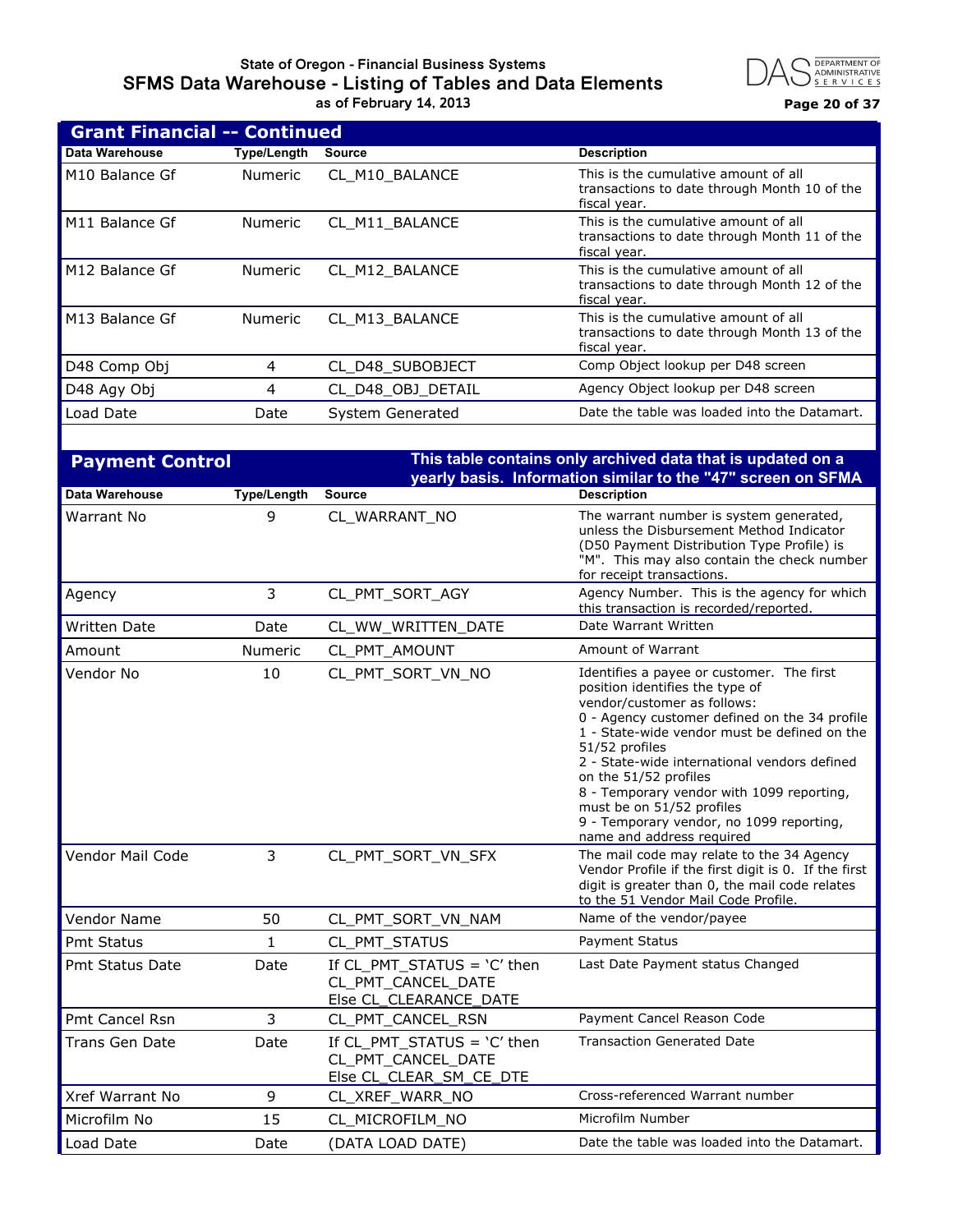

| <b>Payment Control -- Continued</b> |             |        |                                                                                                                                                                                                                                                                                                                                 |  |
|-------------------------------------|-------------|--------|---------------------------------------------------------------------------------------------------------------------------------------------------------------------------------------------------------------------------------------------------------------------------------------------------------------------------------|--|
| Data Warehouse                      | Type/Length | Source | <b>Description</b>                                                                                                                                                                                                                                                                                                              |  |
| Security Flag                       |             |        | Blank' indicates that this record is for a<br>normal vendor. 'E' indicates that vendor is<br>state employee, and the social security<br>number is blocked in this record. 'I' indicates<br>that the vendor relates to the Judicial Dept<br>Indigent Defense program, and confidential<br>information is blocked in this record. |  |

## **Indexes:**

1: Warrant No

2: Vendor No, Agency

| <b>Project Financial</b> |                    | the "80" screen on SFMA | Same layout as Arch Project Financial. Information similar to                                                                                                                                                                                                                          |
|--------------------------|--------------------|-------------------------|----------------------------------------------------------------------------------------------------------------------------------------------------------------------------------------------------------------------------------------------------------------------------------------|
| Data Warehouse           | <b>Type/Length</b> | <b>Source</b>           | <b>Description</b>                                                                                                                                                                                                                                                                     |
| Agency                   | 3                  | CL DEPARTMENT           | Agency Number. This is the agency for which<br>this transaction is recorded/reported.                                                                                                                                                                                                  |
| Project No               | 6                  | CL_PROJ_NO              | Project number is defined in the 27 Project<br>Control Profile. This (along with the project<br>phase) is used to accumulate project<br>expenditures, revenues, budgets, & statistical<br>information. Billings for reimbursable<br>projects may be predicated on this<br>information. |
| Project Phase            | $\overline{2}$     | CL_PROJ_PHASE           | Project phase is an integral part of the<br>project number coding structure.                                                                                                                                                                                                           |
| Agency Code 2            | 4                  | CL_TASK                 | When used, this is an agency defined code to<br>identify a transaction.                                                                                                                                                                                                                |
| Fund                     | 4                  | CL_FUND_DETAIL          | D23 Fund Number                                                                                                                                                                                                                                                                        |
| Compt Obj                | 4                  | CL SUBOBJECT            | The comptroller object is the statewide<br>"revenue object" or "expenditure object"<br>classification. Agency Objects will reference<br>this comptroller object.                                                                                                                       |
| Agy Obj                  | 4                  | CL_OBJ_DETAIL           | The agency object is the agency specific<br>"revenue object" or "expenditure object"<br>classification. These always roll up to the<br>statewide comptroller object.                                                                                                                   |
| Agy Obj Grp              | 6                  | CL_AGCY_OBJ_GRP         | This is the major financial statement rollup<br>for revenue and expenditure agency objects.<br>Not all agencies use this grouping (R*STARS<br>D25 table).                                                                                                                              |
| <b>Balance Type Pf</b>   | $\overline{2}$     | CL BALANCE TYPE         | Balance type indicates the type of transaction<br>being reported.                                                                                                                                                                                                                      |
| Fiscal Year              | 4                  | CL TRANS YY             | Fiscal year into which the transaction is<br>posted.                                                                                                                                                                                                                                   |
| Create Date Pf           | 8                  | CL_CREATE_DATE          | Date that the row of data was created in<br>R*STARS                                                                                                                                                                                                                                    |
| Close Date Pf            | 8                  | CL CLOSE DATE           | Date the record was closed.                                                                                                                                                                                                                                                            |
| Proc Date Pf             | 8                  | CL_LASTPROC_DATE        | Last date a balance was posted to this row of<br>data.                                                                                                                                                                                                                                 |
| Ppy Balance Pf           | <b>Numeric</b>     | CL_PPY_BALANCE          | Prior Prior Year Balance. This is the Month 13<br>balance to date from two fiscal years ago.                                                                                                                                                                                           |
| Py Balance Pf            | <b>Numeric</b>     | CL_PY_BALANCE           | Prior Year Balance. This is the Month 13<br>balance to date from the prior fiscal year.                                                                                                                                                                                                |
| M01 Balance Pf           | <b>Numeric</b>     | CL_M01_BALANCE          | This is the cumulative amount of all<br>transactions to date through Month 1 of the<br>fiscal year.                                                                                                                                                                                    |
| M02 Balance Pf           | <b>Numeric</b>     | CL_M02_BALANCE          | This is the cumulative amount of all<br>transactions to date through Month 2 of the<br>fiscal year.                                                                                                                                                                                    |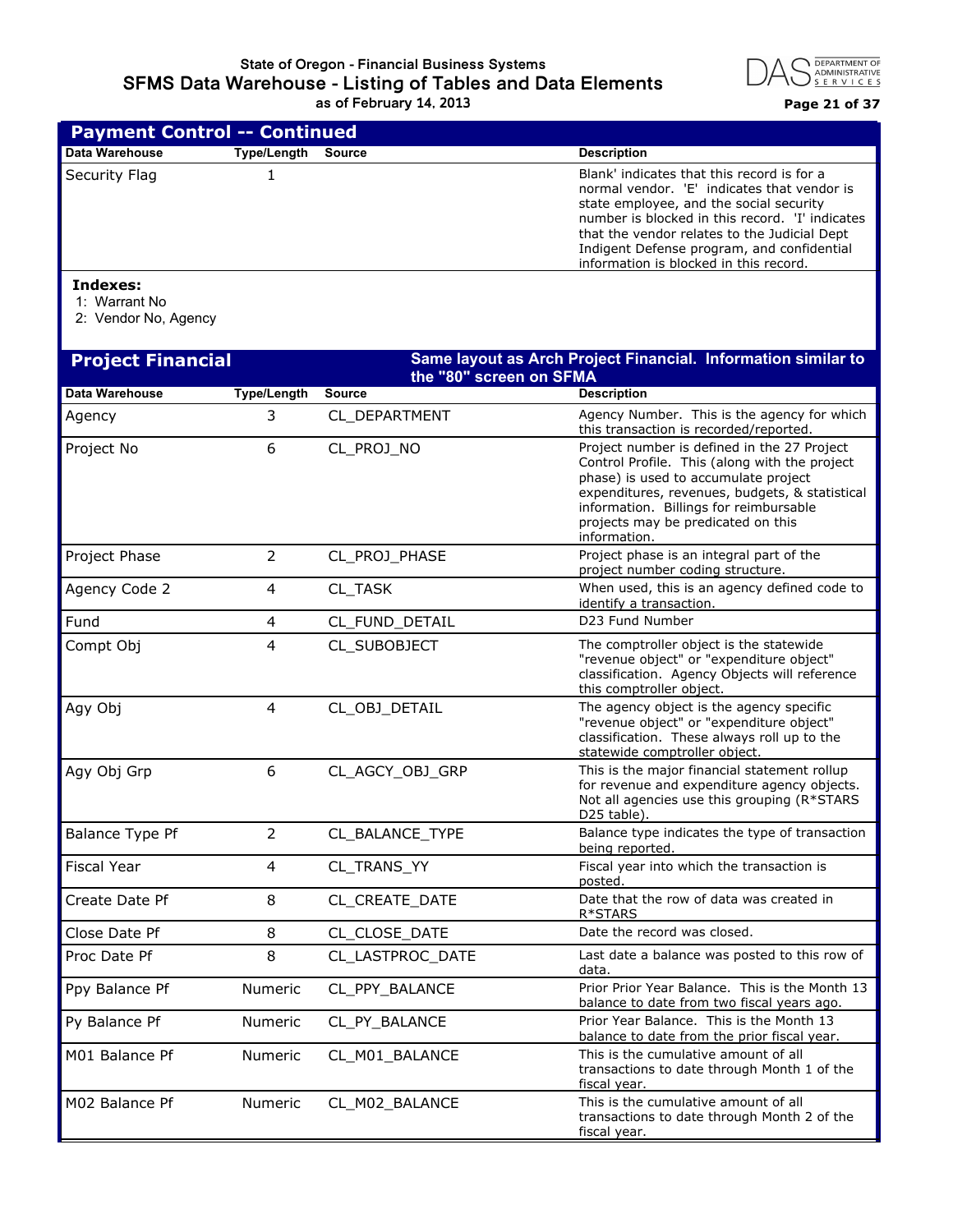#### **State of Oregon - Financial Business Systems SFMS Data Warehouse - Listing of Tables and Data Elements as of February 14, 2013 Page 22 of 37**



| <b>Project Financial -- Continued</b> |                    |                   |                                                                                                      |
|---------------------------------------|--------------------|-------------------|------------------------------------------------------------------------------------------------------|
| Data Warehouse                        | <b>Type/Length</b> | <b>Source</b>     | <b>Description</b>                                                                                   |
| M03 Balance Pf                        | Numeric            | CL M03 BALANCE    | This is the cumulative amount of all<br>transactions to date through Month 3 of the<br>fiscal year.  |
| M04 Balance Pf                        | <b>Numeric</b>     | CL_M04_BALANCE    | This is the cumulative amount of all<br>transactions to date through Month 4 of the<br>fiscal year.  |
| M05 Balance Pf                        | <b>Numeric</b>     | CL M05 BALANCE    | This is the cumulative amount of all<br>transactions to date through Month 5 of the<br>fiscal year.  |
| M06 Balance Pf                        | <b>Numeric</b>     | CL_M06_BALANCE    | This is the cumulative amount of all<br>transactions to date through Month 6 of the<br>fiscal year.  |
| M07 Balance Pf                        | <b>Numeric</b>     | CL M07 BALANCE    | This is the cumulative amount of all<br>transactions to date through Month 7 of the<br>fiscal year.  |
| M08 Balance Pf                        | Numeric            | CL M08 BALANCE    | This is the cumulative amount of all<br>transactions to date through Month 8 of the<br>fiscal year.  |
| M09 Balance Pf                        | Numeric            | CL M09 BALANCE    | This is the cumulative amount of all<br>transactions to date through Month 9 of the<br>fiscal year.  |
| M10 Balance Pf                        | <b>Numeric</b>     | CL_M10_BALANCE    | This is the cumulative amount of all<br>transactions to date through Month 10 of the<br>fiscal year. |
| M11 Balance Pf                        | Numeric            | CL_M11_BALANCE    | This is the cumulative amount of all<br>transactions to date through Month 11 of the<br>fiscal vear. |
| M12 Balance Pf                        | <b>Numeric</b>     | CL M12 BALANCE    | This is the cumulative amount of all<br>transactions to date through Month 12 of the<br>fiscal year. |
| M13 Balance Pf                        | Numeric            | CL_M13_BALANCE    | This is the cumulative amount of all<br>transactions to date through Month 13 of the<br>fiscal year. |
| D25 Agy Obj                           | 4                  | CL_D25_OBJ_DETAIL | Agency object used to look up Agency Object<br>Group                                                 |
| Load Date                             | 4                  | System Generated  | Date the table was loaded into the Datamart.                                                         |
|                                       |                    |                   |                                                                                                      |

| <b>Receipt Extr Sum</b> |                    | Information similar to the "12/13" screen on SFMA |                                                                                                                                                                                                                                                                |
|-------------------------|--------------------|---------------------------------------------------|----------------------------------------------------------------------------------------------------------------------------------------------------------------------------------------------------------------------------------------------------------------|
| Data Warehouse          | <b>Type/Length</b> | <b>Source</b>                                     | <b>Description</b>                                                                                                                                                                                                                                             |
| Agency                  | 3                  | CL DEPARTMENT                                     | Agency Number. This is the agency for which<br>this transaction is recorded/reported.                                                                                                                                                                          |
| Account No              | 10                 | CL_ACCOUNT_NO                                     | <b>Treasury Account Number</b>                                                                                                                                                                                                                                 |
| Deposit No              | 14                 | CL DEPOSIT NO                                     | Treasury Deposit Number                                                                                                                                                                                                                                        |
| <b>Tres Fund</b>        | 4                  | CL_TRES_FUND                                      | Tresury Fund (D53 table)                                                                                                                                                                                                                                       |
| Sfms Dep Amt            | <b>Numeric</b>     | CL_SFMS_DEP_AMT                                   | Deposit Amount                                                                                                                                                                                                                                                 |
| <b>Effective Date</b>   | Date               | CL_EFFECTIVE_DATE                                 | Generally, the effective date defaults from<br>the batch header when the transaction is<br>input. The effective data can be manually<br>entered. The effective date determines the<br>fiscal month and fiscal year in which the<br>transaction will be posted. |
| Bank Dep Amt            | <b>Numeric</b>     | CL_BANK_DEP_AMT                                   | <b>Bank Deposit Amount</b>                                                                                                                                                                                                                                     |
| Bank Dep Date           | Date               | CL_BANK_DEP_DATE                                  | <b>Band Deposit Date</b>                                                                                                                                                                                                                                       |
| Reconcile Stat          | 1                  | CL RECONCILE STAT                                 | Reconciliation Status ( $Y =$ Reconciled, M =<br>not)                                                                                                                                                                                                          |
| <b>Reconcile Date</b>   | Date               | CL_RECONCILE_DATE                                 | Date of Deposit reconciliation                                                                                                                                                                                                                                 |
| Deposit No Desc         | 40                 | CL DESCRIPTION                                    | Description per Datamart                                                                                                                                                                                                                                       |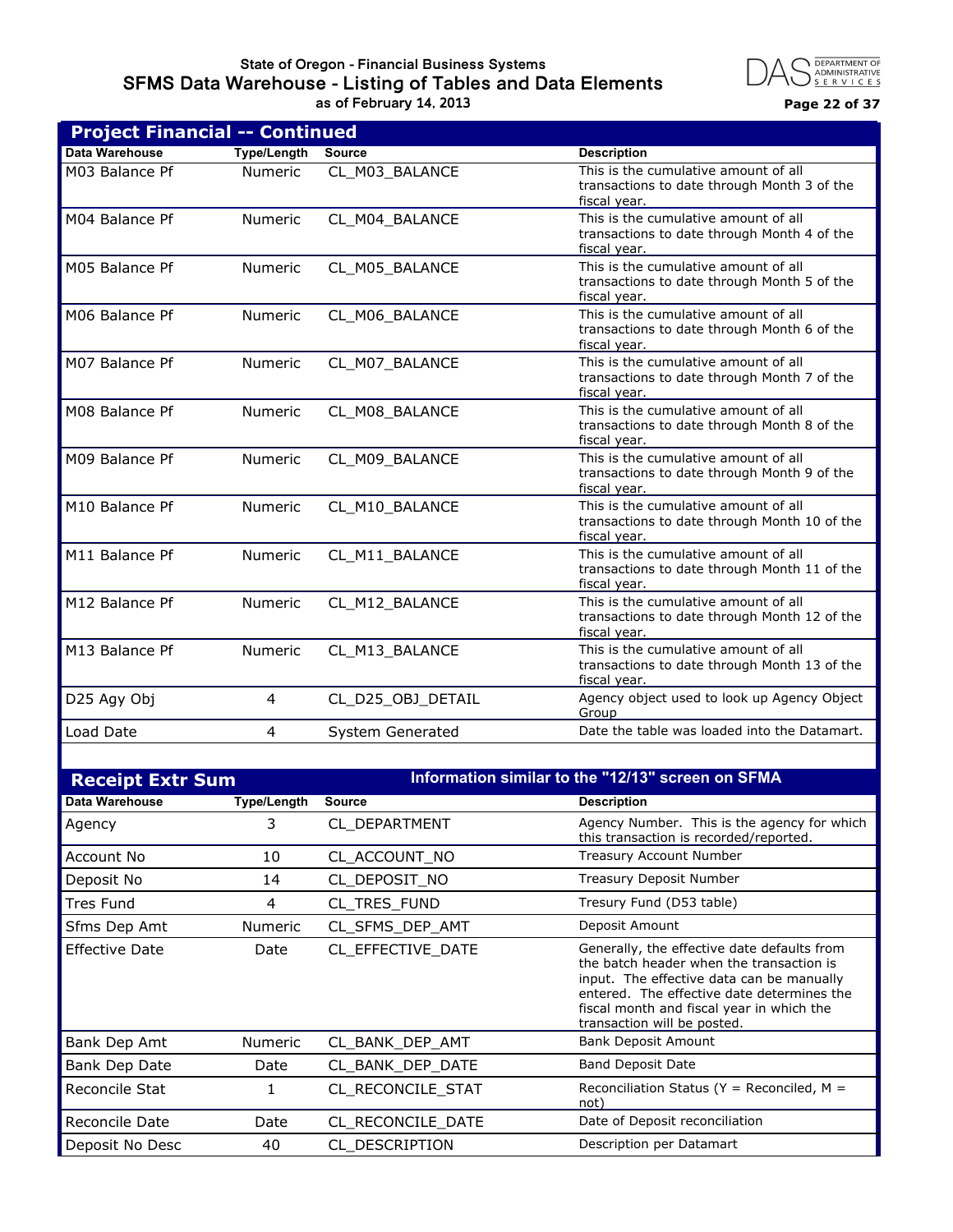#### **State of Oregon - Financial Business Systems SFMS Data Warehouse - Listing of Tables and Data Elements as of February 14, 2013 Page 23 of 37**



| <b>Receipt Extr Sum -- Continued</b> |             |                   |                                   |
|--------------------------------------|-------------|-------------------|-----------------------------------|
| Data Warehouse                       | Type/Length | Source            | <b>Description</b>                |
| Treas Doc No                         | 10          | CL TREAS DOC NO   | <b>Treasury Document Number</b>   |
| Treas Dep Mmdd                       |             | CL_TREAS_DEP_MMDD | Month and Day of Treadury Deposit |
|                                      |             |                   |                                   |

# **PROFILE TABLES**

| <b>Agency</b>         |                    | <b>D02 Screen</b>  |                                                                                       |
|-----------------------|--------------------|--------------------|---------------------------------------------------------------------------------------|
| Data Warehouse        | <b>Type/Length</b> | <b>Source</b>      | <b>Description</b>                                                                    |
| Agency                | 3                  | CL DEPARTMENT      | Agency Number. This is the agency for which<br>this transaction is recorded/reported. |
| Agency Title          | 50                 | CL TITLE           |                                                                                       |
| Agy Address Line 1    | 40                 | CL_ADDRESS_LINE_1  |                                                                                       |
| Agy Address Line 2    | 40                 | CL_ADDRESS_LINE_2  |                                                                                       |
| Agy Address Line 3    | 40                 | CL_ADDRESS_LINE_3  |                                                                                       |
| Agy City              | 20                 | CL_CITY            |                                                                                       |
| Agy State             | 2                  | CL STATE           |                                                                                       |
| Agy Zip Code          | 5                  | CL_ZIP_CODE        |                                                                                       |
| Agy Zip Plus4         | 4                  | CL_ZIP_PLUS4       |                                                                                       |
| Agy County            | 3                  | CL COUNTY          |                                                                                       |
| Agy Phone Area Cd     | 3                  | CL_PHONE_AREA_CD   |                                                                                       |
| Agy Phone Prefix      | 3                  | CL_PHONE_PREFIX    |                                                                                       |
| Agy Phone Suffix      | 4                  | CL PHONE SUFFIX    |                                                                                       |
| Agy Phone Ext         | 4                  | CL PHONE EXT       |                                                                                       |
| Agy Group             | $\overline{2}$     | CL AGENCY GROUP    |                                                                                       |
| Agy Type              | 1                  | CL AGENCY TYPE     |                                                                                       |
| <b>State Function</b> | 2                  | CL_STATE_FUNCTION  |                                                                                       |
| Cash Basis Func       | 2                  | CL_CASH_BASIS_FUNC |                                                                                       |
| Lbb Function          | 6                  | LBB FUNCTION       |                                                                                       |
| <b>Status Code</b>    | $\mathbf{1}$       | CL STATUS CODE     |                                                                                       |
|                       |                    |                    |                                                                                       |

| <b>Agency Code 1</b> |             | <b>D26 Screen</b>                                |                                                                                       |
|----------------------|-------------|--------------------------------------------------|---------------------------------------------------------------------------------------|
| Data Warehouse       | Type/Length | <b>Source</b>                                    | <b>Description</b>                                                                    |
| Agency               |             | CL DEPARTMENT                                    | Agency Number. This is the agency for which<br>this transaction is recorded/reported. |
| Agency Code 1        | 4           | CL FACILITY                                      | When used, this is an agency defined code to<br>identify a transaction.               |
| Agency Code 1 Ttl    | 50          | CL TITLE                                         |                                                                                       |
| Status Code          |             | CL STATUS CODE                                   |                                                                                       |
| <b>Fiscal Year</b>   | 4           | Generated based on effective end<br>date in SFMA | Fiscal year into which the transaction is<br>posted.                                  |

| <b>Agency Code 2</b> |             | <b>D27 Screen</b> |                                                                                       |
|----------------------|-------------|-------------------|---------------------------------------------------------------------------------------|
| Data Warehouse       | Type/Length | Source            | <b>Description</b>                                                                    |
| <b>Agency</b>        |             | CL DEPARTMENT     | Agency Number. This is the agency for which<br>this transaction is recorded/reported. |
| Agency Code 2        |             | <b>CL TASK</b>    | When used, this is an agency defined code to<br>identify a transaction.               |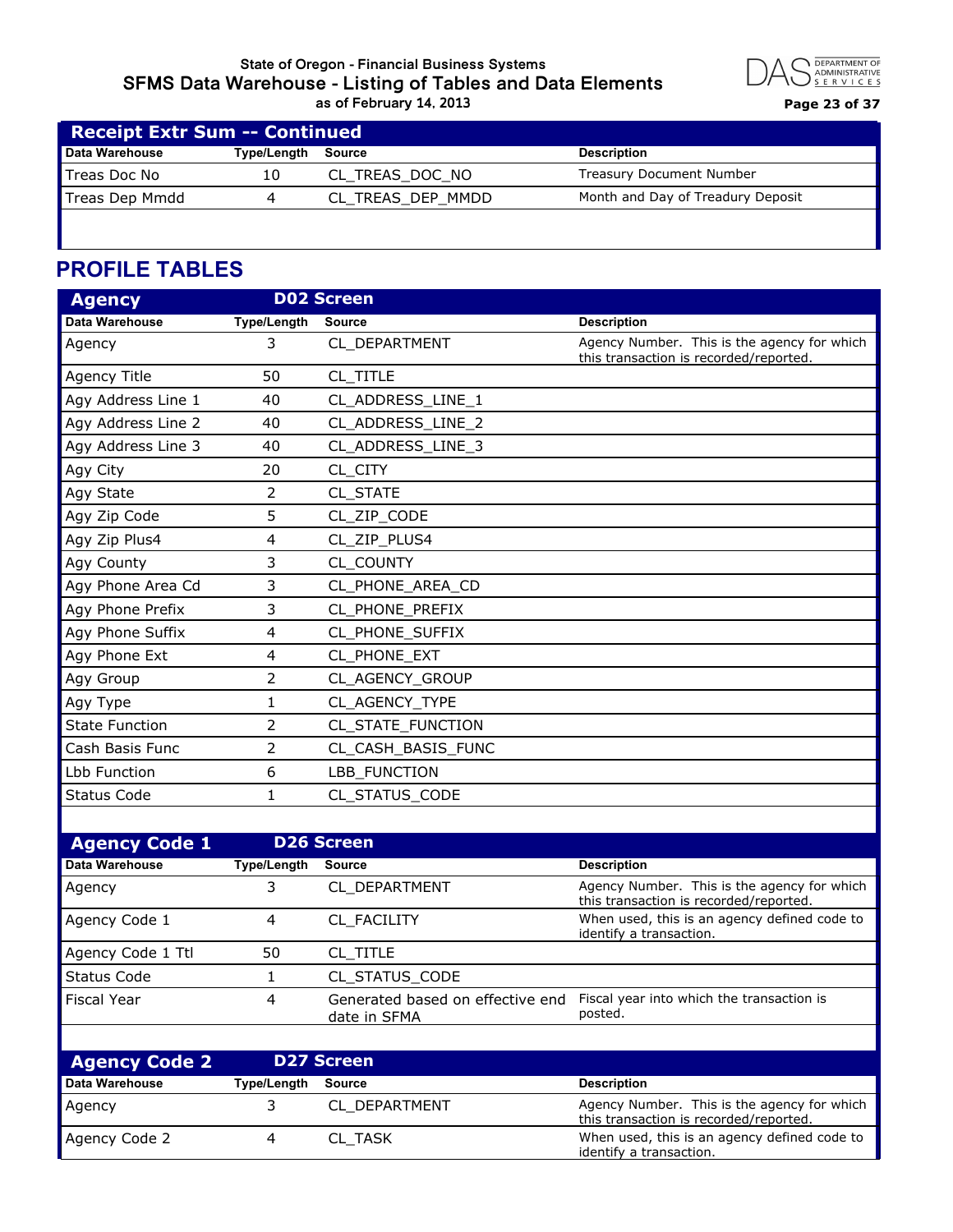#### **State of Oregon - Financial Business Systems SFMS Data Warehouse - Listing of Tables and Data Elements as of February 14, 2013 Page 24 of 37**



| <b>Agency Code 2 -- Continued</b> |             |                |                                                                                       |  |
|-----------------------------------|-------------|----------------|---------------------------------------------------------------------------------------|--|
| Data Warehouse                    | Type/Length | Source         | <b>Description</b>                                                                    |  |
| Agency Code 2 Ttl                 | 50          | CL TITLE       |                                                                                       |  |
| Status Code                       |             | CL STATUS CODE |                                                                                       |  |
| Fiscal Year                       | 4           | date in SFMA   | Generated based on effective end Fiscal year into which the transaction is<br>posted. |  |
|                                   |             |                |                                                                                       |  |

| <b>Agency Code 3</b>  |             | <b>D36 Screen</b>                                |                                                                                       |
|-----------------------|-------------|--------------------------------------------------|---------------------------------------------------------------------------------------|
| <b>Data Warehouse</b> | Type/Length | Source                                           | <b>Description</b>                                                                    |
| Agency                |             | CL DEPARTMENT                                    | Agency Number. This is the agency for which<br>this transaction is recorded/reported. |
| Agency Code 3         | 6           | CL LOCATION                                      | When used, this is an agency defined code to<br>identify a transaction.               |
| Agency Code 3 Ttl     | 50          | CL TITLE                                         |                                                                                       |
| Status Code           |             | CL STATUS_CODE                                   |                                                                                       |
| <b>Fiscal Year</b>    | 4           | Generated based on effective end<br>date in SFMA | Fiscal year into which the transaction is<br>posted.                                  |
| Treasury Fund         | 4           | CL TRES FUND                                     | Deposits posted at Treasury                                                           |
|                       |             |                                                  |                                                                                       |

| <b>Agy GL</b>         |                    | <b>D32 Screen</b>                                |                                                                                                                                                                                                                                                                                                                                   |
|-----------------------|--------------------|--------------------------------------------------|-----------------------------------------------------------------------------------------------------------------------------------------------------------------------------------------------------------------------------------------------------------------------------------------------------------------------------------|
| <b>Data Warehouse</b> | <b>Type/Length</b> | <b>Source</b>                                    | <b>Description</b>                                                                                                                                                                                                                                                                                                                |
| Agency                | 3                  | CL DEPARTMENT                                    | Agency Number. This is the agency for which<br>this transaction is recorded/reported.                                                                                                                                                                                                                                             |
| Agy Gl                | 8                  | CL SUBSIDIARY                                    | Used to accumulate and report general ledger<br>information at a level determined by the<br>agencies. It is required on transactions<br>affecting interfund due to/due from accounts,<br>in which case it must be in the format<br>'AAAFFFF0' where 'AAA' is the agency and<br>'FFFF' is the fund to/from which money is<br>owed. |
| Agy GI Title          | 50                 | CL TITLE                                         |                                                                                                                                                                                                                                                                                                                                   |
| <b>Status Code</b>    |                    | CL STATUS_CODE                                   |                                                                                                                                                                                                                                                                                                                                   |
| <b>Fiscal Year</b>    | 4                  | Generated based on effective end<br>date in SFMA | Fiscal year into which the transaction is<br>posted.                                                                                                                                                                                                                                                                              |

| Agy Obj           | <b>D11 Screen</b>  |                            |                                                                                                                                                                      |
|-------------------|--------------------|----------------------------|----------------------------------------------------------------------------------------------------------------------------------------------------------------------|
| Data Warehouse    | <b>Type/Length</b> | <b>Source</b>              | <b>Description</b>                                                                                                                                                   |
| Agency            | 3                  | CL DEPARTMENT              | Agency Number. This is the agency for which<br>this transaction is recorded/reported.                                                                                |
| Appn Year         | 4                  | CL APPN YEAR               | Biennial period into which the transaction is<br>posted. For example, 2009 indicates the<br>biennium 7/1/2008 to 6/30/2009.                                          |
| Agy Obj           | 4                  | CL_OBJECT_DETAIL           | The agency object is the agency specific<br>"revenue object" or "expenditure object"<br>classification. These always roll up to the<br>statewide comptroller object. |
| Agy Obj Title     | 50                 | CL TITLE                   |                                                                                                                                                                      |
| Agency Obj Grp    | 2                  | CL_AGENCY_OBJ_GRP          |                                                                                                                                                                      |
| Compt Obj         | 4                  | CL SUBOBJECT               | The comptroller object is the statewide<br>"revenue object" or "expenditure object"<br>classification. Agency Objects will reference<br>this comptroller object.     |
| Agy Obj Grp Title | 50                 | CL_TITLE (TB_AGCY_OBJ_GRP) |                                                                                                                                                                      |
| Agy Obj Status    |                    | CL STATUS CODE             |                                                                                                                                                                      |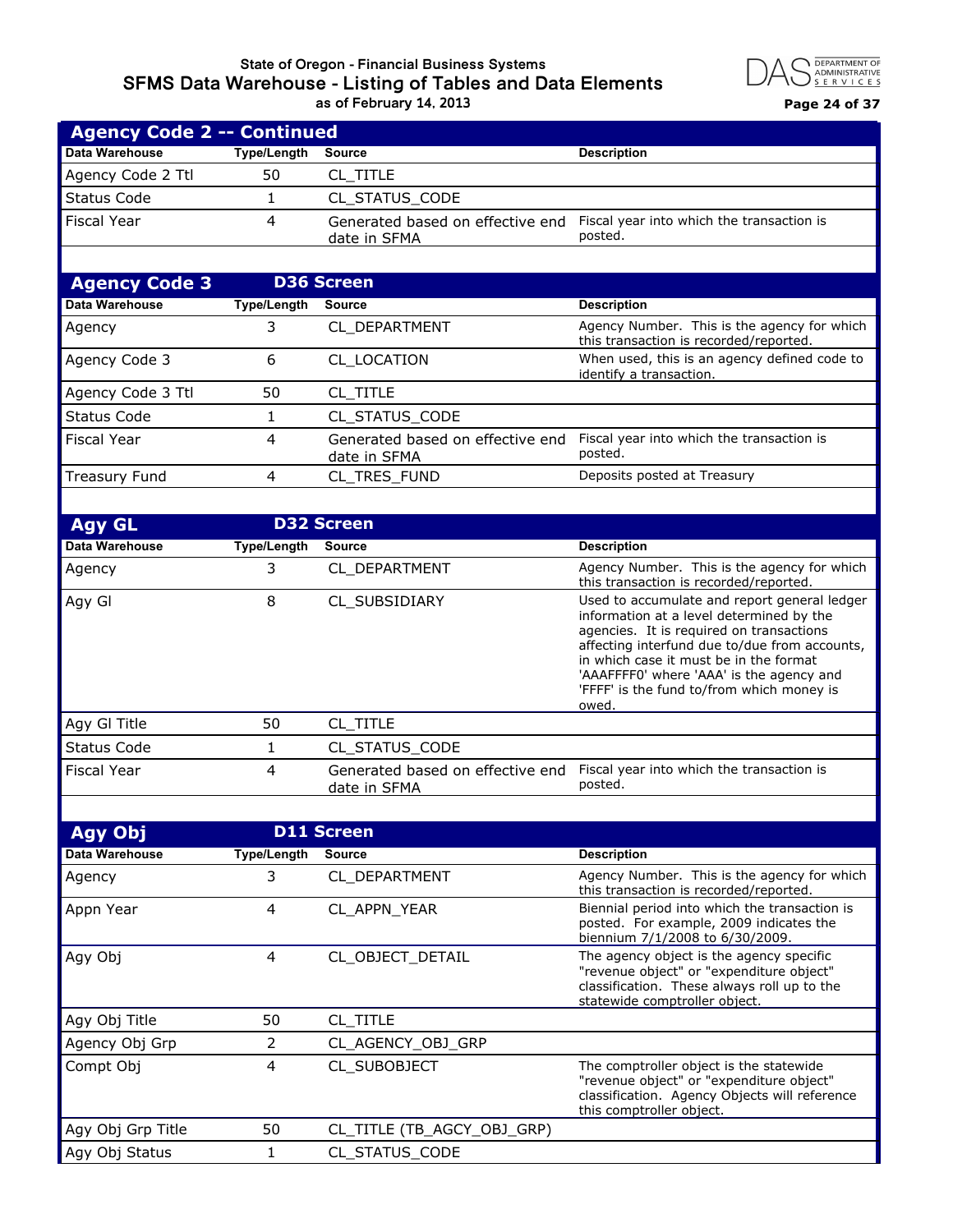#### **State of Oregon - Financial Business Systems SFMS Data Warehouse - Listing of Tables and Data Elements as of February 14, 2013 Page 25 of 37**



| <b>Agy Obj Grp</b>     | <b>D25 Screen</b>  |                                                  |                                                                                                                                                                                                     |
|------------------------|--------------------|--------------------------------------------------|-----------------------------------------------------------------------------------------------------------------------------------------------------------------------------------------------------|
| Data Warehouse         | <b>Type/Length</b> | <b>Source</b>                                    | <b>Description</b>                                                                                                                                                                                  |
| Agency                 | 3                  | CL_DEPARTMENT,                                   | Agency Number. This is the agency for which<br>this transaction is recorded/reported.                                                                                                               |
| Agy Obj Grp            | $\overline{2}$     | CL AGCY OBJ GRP                                  | This is the major financial statement rollup<br>for revenue and expenditure agency objects.<br>Not all agencies use this grouping (R*STARS<br>D25 table).                                           |
| Agy Obj Grp Title      | 50                 | CL_TITLE                                         |                                                                                                                                                                                                     |
| <b>Status Code</b>     | 1                  | CL_STATUS_CODE                                   |                                                                                                                                                                                                     |
| <b>Fiscal Year</b>     | 4                  | Generated based on effective end<br>date in SFMA | Fiscal year into which the transaction is<br>posted.                                                                                                                                                |
| <b>Appn No</b>         | <b>20 Screen</b>   |                                                  |                                                                                                                                                                                                     |
| Data Warehouse         | <b>Type/Length</b> | <b>Source</b>                                    | <b>Description</b>                                                                                                                                                                                  |
| Agency                 | 3                  | CL_DEPARTMENT                                    | Agency Number. This is the agency for which                                                                                                                                                         |
|                        |                    |                                                  | this transaction is recorded/reported.                                                                                                                                                              |
| Appn Year              | 4                  | CL APPN YEAR                                     | Biennial period into which the transaction is<br>posted. For example, 2009 indicates the<br>biennium 7/1/2008 to 6/30/2009.                                                                         |
| Appn No                | 5                  | CL_BUDGET_UNIT                                   | The Appropriation Number identifies where<br>the transaction is posted related to the<br>agency budget.                                                                                             |
| Appn No Title          | 40                 | CL_TITLE                                         |                                                                                                                                                                                                     |
| <b>Status Code</b>     | 1                  | CL_STATUS_CODE                                   |                                                                                                                                                                                                     |
| Appn Type              | 1                  | CL_APPN_TYPE                                     |                                                                                                                                                                                                     |
| Appn Group             | 2                  | CL_APPN_GROUP                                    |                                                                                                                                                                                                     |
| Leg Sess #             | 2                  | CL_LEG_SESS                                      |                                                                                                                                                                                                     |
| Session Call No        | 1                  | CL_SESSION_CALL_NO                               |                                                                                                                                                                                                     |
| Bill Chap Law No       | 6                  | CL_ACT_BILL_LN_NO                                |                                                                                                                                                                                                     |
| Section                | 4                  | CL_BILL_LN_NO                                    |                                                                                                                                                                                                     |
| Subsection             | 4                  | CL_APPN_RIDER_NO                                 |                                                                                                                                                                                                     |
| Program Code           | 4                  | CL_PROGRAM_CODE                                  | Program code is defined by individual<br>agencies, and reflects the agency<br>organization and structure. The layers of<br>program levels define the details of the<br>organization for the agency. |
| Compt Srce Grp         | 4                  | CL_COMPT_SOURCE_GROUP                            | This is the major summary financial reporting<br>classification that the comptroller object<br>(D10) rolls up to. The Comptroller Source<br>Group relates to the R*STARS D09 table.                 |
| Appn No Related        | 5                  | CL_APPN-RELATED                                  | Related appropriation number. Generally,<br>this would be the same as the Appn No.                                                                                                                  |
| Incl Excl Appr Fund    | 1                  | CL_FUND_I_E                                      |                                                                                                                                                                                                     |
| Appr Fund Low 1        | 4                  | CL_FUND_LOW1                                     |                                                                                                                                                                                                     |
| Appr Fund High 1       | 4                  | CL_FUND_HIGH1                                    |                                                                                                                                                                                                     |
| Incl Excl Rev Compt Ob | 1                  | CL_REV_OBJ_I_E                                   |                                                                                                                                                                                                     |
| Rev Compt Obj Low1     | 4                  | CL_REV_OBJ_LOW1                                  |                                                                                                                                                                                                     |
| Rev Compt Obj High1    | 4                  | CL_REV_OBJ_HIGH1                                 |                                                                                                                                                                                                     |
| Rev Compt Obj Low2     | 4                  | CL_REV_OBJ_LOW2                                  |                                                                                                                                                                                                     |
| Rev Compt Obj High2    | 4                  | CL_REV_OBJ_HIGH2                                 |                                                                                                                                                                                                     |
| Rev Compt Obj Low3     | 4                  | CL_REV_OBJ_LOW3                                  |                                                                                                                                                                                                     |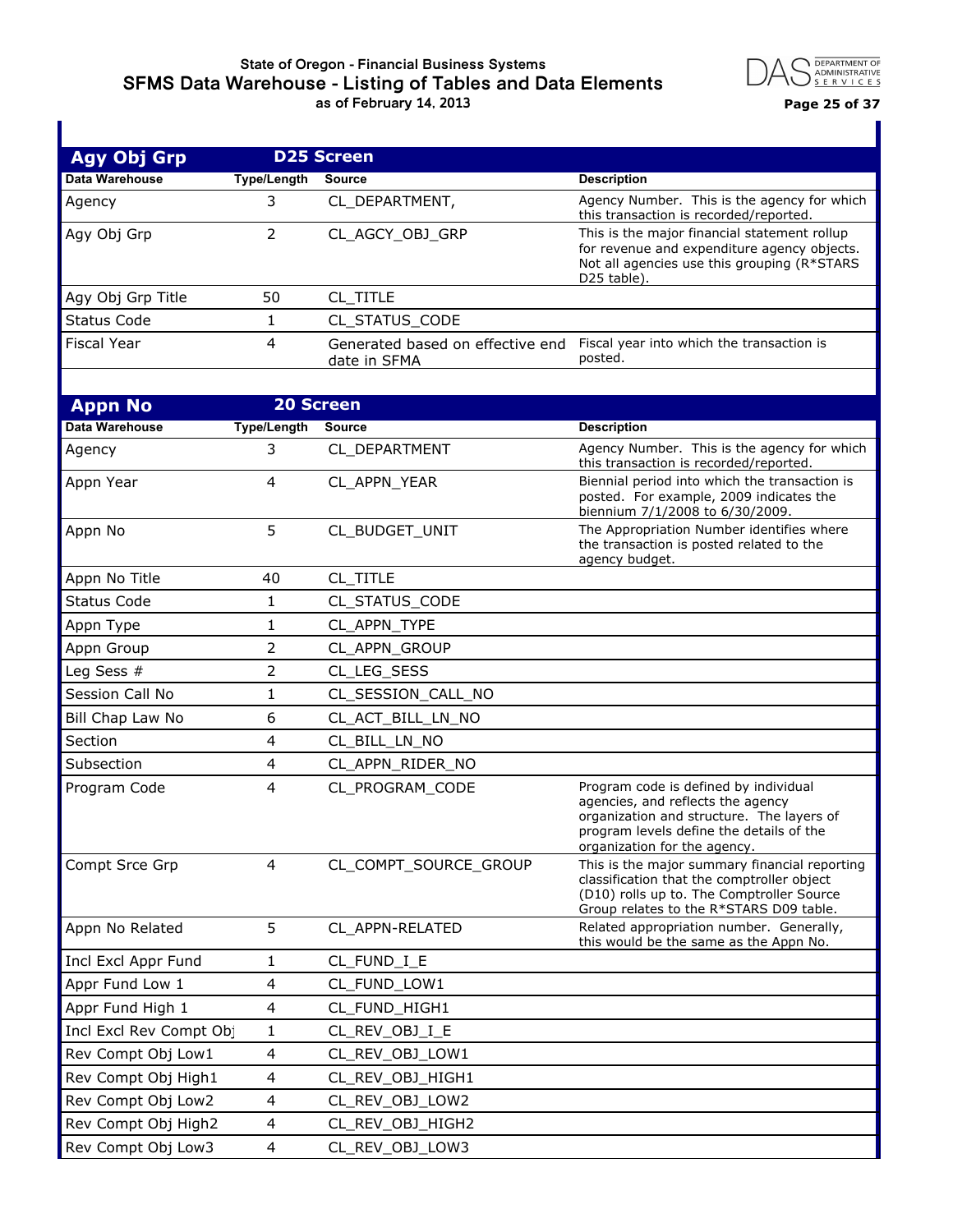## **State of Oregon - Financial Business Systems SFMS Data Warehouse - Listing of Tables and Data Elements as of February 14, 2013 Page 26 of 37**



| <b>Appn No -- Continued</b> |                    |                       |                                                                                                                                                                                                                                                        |
|-----------------------------|--------------------|-----------------------|--------------------------------------------------------------------------------------------------------------------------------------------------------------------------------------------------------------------------------------------------------|
| <b>Data Warehouse</b>       | <b>Type/Length</b> | <b>Source</b>         | <b>Description</b>                                                                                                                                                                                                                                     |
| Rev Compt Obj High3         | 4                  | CL_REV_OBJ_HIGH3      |                                                                                                                                                                                                                                                        |
| Rev Compt Obj Low4          | 4                  | CL REV OBJ LOW4       |                                                                                                                                                                                                                                                        |
| Rev Compt Obj High4         | 4                  | CL_REV_OBJ_HIGH4      |                                                                                                                                                                                                                                                        |
| Rev Compt Obj Low5          | 4                  | CL_REV_OBJ_LOW5       |                                                                                                                                                                                                                                                        |
| Rev Compt Obj High5         | 4                  | CL_REV_OBJ_HIGH5      |                                                                                                                                                                                                                                                        |
| Incl Excl Exp Compt Obj     | 1                  | CL_EXP_OBJ_I_E        |                                                                                                                                                                                                                                                        |
| Exp Compt Obj Low1          | 4                  | CL EXP OBJ LOW1       |                                                                                                                                                                                                                                                        |
| Exp Compt Obj High1         | 4                  | CL EXP OBJ HIGH1      |                                                                                                                                                                                                                                                        |
| Exp Compt Obj Low2          | 4                  | CL_EXP_OBJ_LOW2       |                                                                                                                                                                                                                                                        |
| Exp Compt Obj High2         | 4                  | CL_EXP_OBJ_HIGH2      |                                                                                                                                                                                                                                                        |
| Accr Control Type           | 1                  | CL_ACR_CTL_TYPE       |                                                                                                                                                                                                                                                        |
| Enc Control Type            | 1                  | CL_ENC_CTL_TYPE       |                                                                                                                                                                                                                                                        |
| <b>Budget Type</b>          | 1                  | CL_BUDGET_TYPE        |                                                                                                                                                                                                                                                        |
| Bu Ap Org Lvl Ind           | 1                  | CL_AP_ORGLEVEL        | Budget Posting Level Indicator.                                                                                                                                                                                                                        |
| Bu Ap Pgm Lvl Ind           | 1                  | CL-AP_PROGLEVEL       | Budget Posting Level Indicator.                                                                                                                                                                                                                        |
| Bu Obj Lvl Ind              | 1                  | CL_AP_OBJECTLEVEL     |                                                                                                                                                                                                                                                        |
| <b>Allot Select</b>         | 1                  | CL_ALLOT_IND_SEL      |                                                                                                                                                                                                                                                        |
| Allot Control Type          | 1                  | CL_ALLOT_IND_CTL_TYPE |                                                                                                                                                                                                                                                        |
| Quarter                     | $\mathbf{1}$       | CL_QUARTER            |                                                                                                                                                                                                                                                        |
| Percent                     | Numeric            | CL_PERCENT            |                                                                                                                                                                                                                                                        |
| Agy Budget Control Typ      | 1                  | CL_AL_CONTROLTYPE     |                                                                                                                                                                                                                                                        |
| Bu Al Obj Lvl Ind           | 1                  | CL_AL_OBJECTLEVEL     | Budget Posting Level Indicator.                                                                                                                                                                                                                        |
| Effect Beg Date Bu          | 8                  | CL_EFFECT_BEG_DATE    |                                                                                                                                                                                                                                                        |
| Effect End Date Bu          | 8                  | CL_EFFECT_END_DATE    |                                                                                                                                                                                                                                                        |
|                             |                    |                       |                                                                                                                                                                                                                                                        |
| <b>Appr Fund</b>            |                    | <b>D22 Screen</b>     |                                                                                                                                                                                                                                                        |
| <b>Data Warehouse</b>       | <b>Type/Length</b> | <b>Source</b>         | <b>Description</b>                                                                                                                                                                                                                                     |
| Appr Fund                   | 4                  | CL_FUND               | Appropriated fund - budgetary fund indicating<br>source and type of expenditure                                                                                                                                                                        |
| Appr Fund Title             | 50                 | CL_TITLE              |                                                                                                                                                                                                                                                        |
| <b>Status Code</b>          | $\mathbf{1}$       | CL STATUS CODE        |                                                                                                                                                                                                                                                        |
|                             |                    |                       |                                                                                                                                                                                                                                                        |
| <b>Budget Obj</b>           |                    | <b>D01 Screen</b>     |                                                                                                                                                                                                                                                        |
| <b>Data Warehouse</b>       | <b>Type/Length</b> | <b>Source</b>         | <b>Description</b>                                                                                                                                                                                                                                     |
| Budget Obj                  | 4                  | CL LBB OBJECT         | This is the major summary financial<br>statement rollup in addition to the<br>Comptroller Source Group for revenue and<br>expenditure comptroller objects (R*STARS<br>D10 Comptroller Objects). The Budget Object<br>relates to the R*STARS D01 table. |
| Budget Obj Title            | 50                 | CL_TITLE              |                                                                                                                                                                                                                                                        |
| <b>Status Code</b>          | 1                  | CL_STATUS_CODE        |                                                                                                                                                                                                                                                        |
|                             |                    |                       |                                                                                                                                                                                                                                                        |
| <b>Cash Fund</b>            |                    | <b>D73 Screen</b>     |                                                                                                                                                                                                                                                        |
| Data Warehouse              | <b>Type/Length</b> | <b>Source</b>         | <b>Description</b>                                                                                                                                                                                                                                     |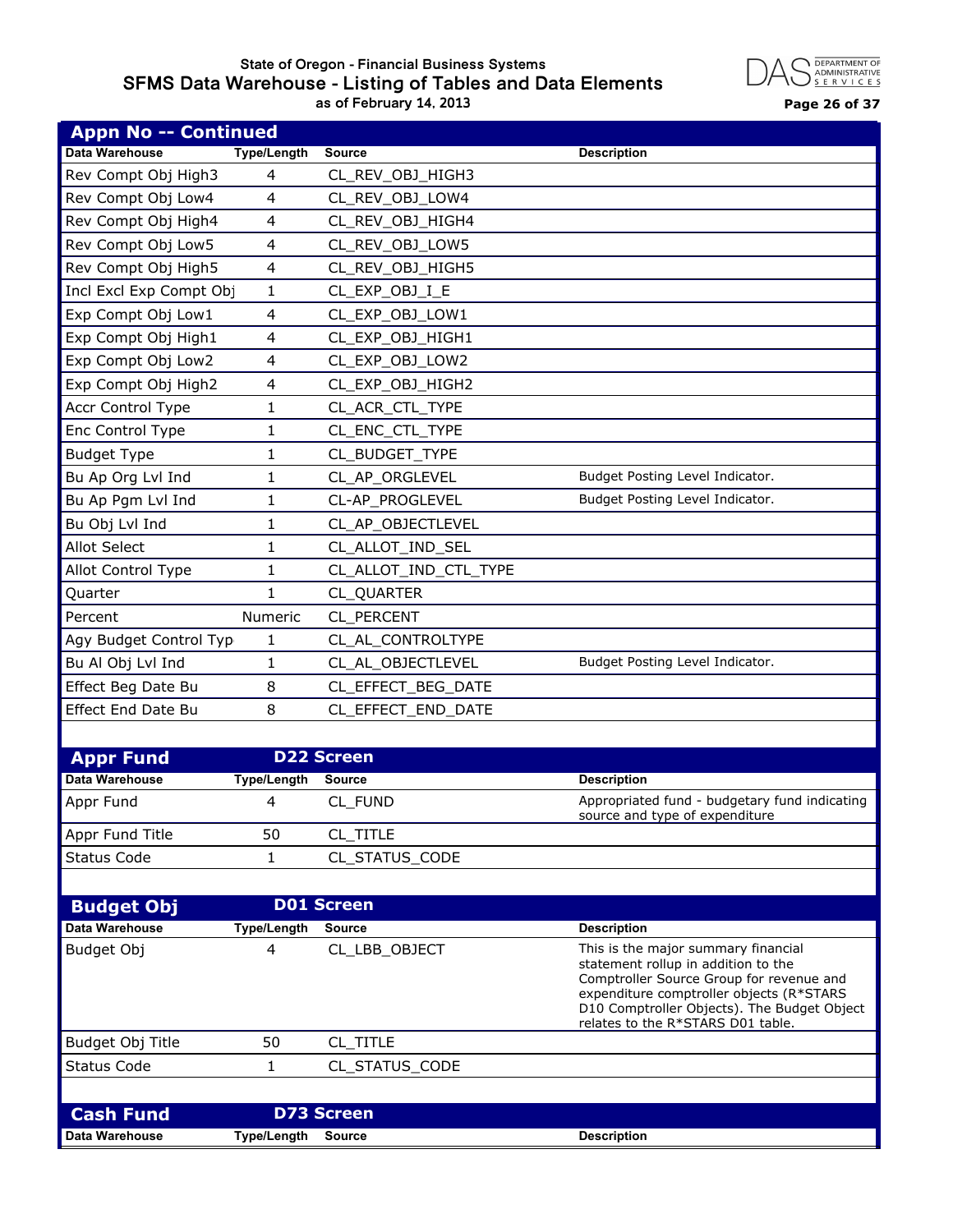## **State of Oregon - Financial Business Systems SFMS Data Warehouse - Listing of Tables and Data Elements as of February 14, 2013 Page 27 of 37**



| <b>Cash Fund -- Continued</b> |             |                |                                                                                       |
|-------------------------------|-------------|----------------|---------------------------------------------------------------------------------------|
| Data Warehouse                | Type/Length | Source         | <b>Description</b>                                                                    |
| Agency                        |             | CL DEPARTMENT  | Agency Number. This is the agency for which<br>this transaction is recorded/reported. |
| Cash Fund                     |             | CL CASH FUND   | Cash fund number                                                                      |
| <b>Fiscal Year</b>            |             | CL FISCAL YR   | Fiscal year into which the transaction is<br>posted.                                  |
| Cash Fund Title               | 40          | CL TITLE       |                                                                                       |
| Status Code                   |             | CL STATUS CODE |                                                                                       |
|                               |             |                |                                                                                       |

| <b>Compt Obj</b>      |                         | <b>D10 Screen</b>                             |                                                                                                                                                                                                                                                                                                                                         |
|-----------------------|-------------------------|-----------------------------------------------|-----------------------------------------------------------------------------------------------------------------------------------------------------------------------------------------------------------------------------------------------------------------------------------------------------------------------------------------|
| Data Warehouse        | <b>Type/Length</b>      | <b>Source</b>                                 | <b>Description</b>                                                                                                                                                                                                                                                                                                                      |
| Appn Year             | 4                       | CL_APPN_YEAR                                  | Biennial period into which the transaction is<br>posted. For example, 2009 indicates the<br>biennium 7/1/2008 to 6/30/2009.                                                                                                                                                                                                             |
| Compt Obj             | 4                       | CL_SUBOBJECT                                  | The comptroller object is the statewide<br>"revenue object" or "expenditure object"<br>classification. Agency Objects will reference<br>this comptroller object.                                                                                                                                                                        |
| Compt Obj Title       | 40                      | CL_TITLE                                      |                                                                                                                                                                                                                                                                                                                                         |
| Irs Ind               | $\mathbf{1}$            | CL_IRS_IND                                    | 1099 Indicator - as follows:<br>$1 -$ Rent<br>2 - Royalties<br>3 - Prizes & Awards<br>4 - Federal Income Tax W/H<br>5 - Fishing Boat Proceeds<br>6 - Medical & Health Care Payments<br>7 - Non-employee Compensation<br>8 - Substitute Payments - Div & Interest<br>9 - Direct sales of \$5,000 or more<br>0 - Crop Insurance Proceeds. |
| Gaap Cat Prop         | 2                       | CL_GAAP_CAT_PROP                              |                                                                                                                                                                                                                                                                                                                                         |
| Gaap Cat Govt         | $\overline{2}$          | CL_GAAP_CAT_GOVT                              |                                                                                                                                                                                                                                                                                                                                         |
| Compt Srce Grp        | 4                       | CL_COMPT_SRCE_GRP                             | This is the major summary financial reporting<br>classification that the comptroller object<br>(D10) rolls up to. The Comptroller Source<br>Group relates to the R*STARS D09 table.                                                                                                                                                     |
| Budget Obj            | 4                       | CL_LBB_OBJECT                                 | This is the major summary financial<br>statement rollup in addition to the<br>Comptroller Source Group for revenue and<br>expenditure comptroller objects (R*STARS<br>D10 Comptroller Objects). The Budget Object<br>relates to the R*STARS D01 table.                                                                                  |
| Compt Srce Grp Ttl    | 50                      | TB_COMPT_SRCE_GRP.CL_TITLE                    |                                                                                                                                                                                                                                                                                                                                         |
| Budget Obj Title      | 50                      | TB_LBB_OBJECT.CL_TITLE                        |                                                                                                                                                                                                                                                                                                                                         |
| Prop Gaap Obj         | 4                       | CL_OBJ_LVL1_PROP                              |                                                                                                                                                                                                                                                                                                                                         |
| Govt Gaap Obj         | 4                       | CL_OBJ_LVL1_GOVT                              |                                                                                                                                                                                                                                                                                                                                         |
| Prop Gaap Obj Ttl     | $\overline{\mathbf{4}}$ | TB_OBJECT_LEVEL1.CL_TITLE                     |                                                                                                                                                                                                                                                                                                                                         |
| Govt Gaap Obj Ttl     | 4                       | TB_OBJECT_LEVEL1.CL_TITLE                     |                                                                                                                                                                                                                                                                                                                                         |
| Compt Obj Status      | $\mathbf{1}$            | CL STATUS CODE                                |                                                                                                                                                                                                                                                                                                                                         |
|                       |                         |                                               |                                                                                                                                                                                                                                                                                                                                         |
| <b>Compt Srce Grp</b> |                         | <b>D09 Screen</b><br>(Tied to Orbits numbers) |                                                                                                                                                                                                                                                                                                                                         |

| $\sim$ p. c. c. c. p  |             |              |                                                                                                                             |
|-----------------------|-------------|--------------|-----------------------------------------------------------------------------------------------------------------------------|
| <b>Data Warehouse</b> | Type/Length | Source       | <b>Description</b>                                                                                                          |
| Appn Year             |             | CL APPN YEAR | Biennial period into which the transaction is<br>posted. For example, 2009 indicates the<br>biennium 7/1/2008 to 6/30/2009. |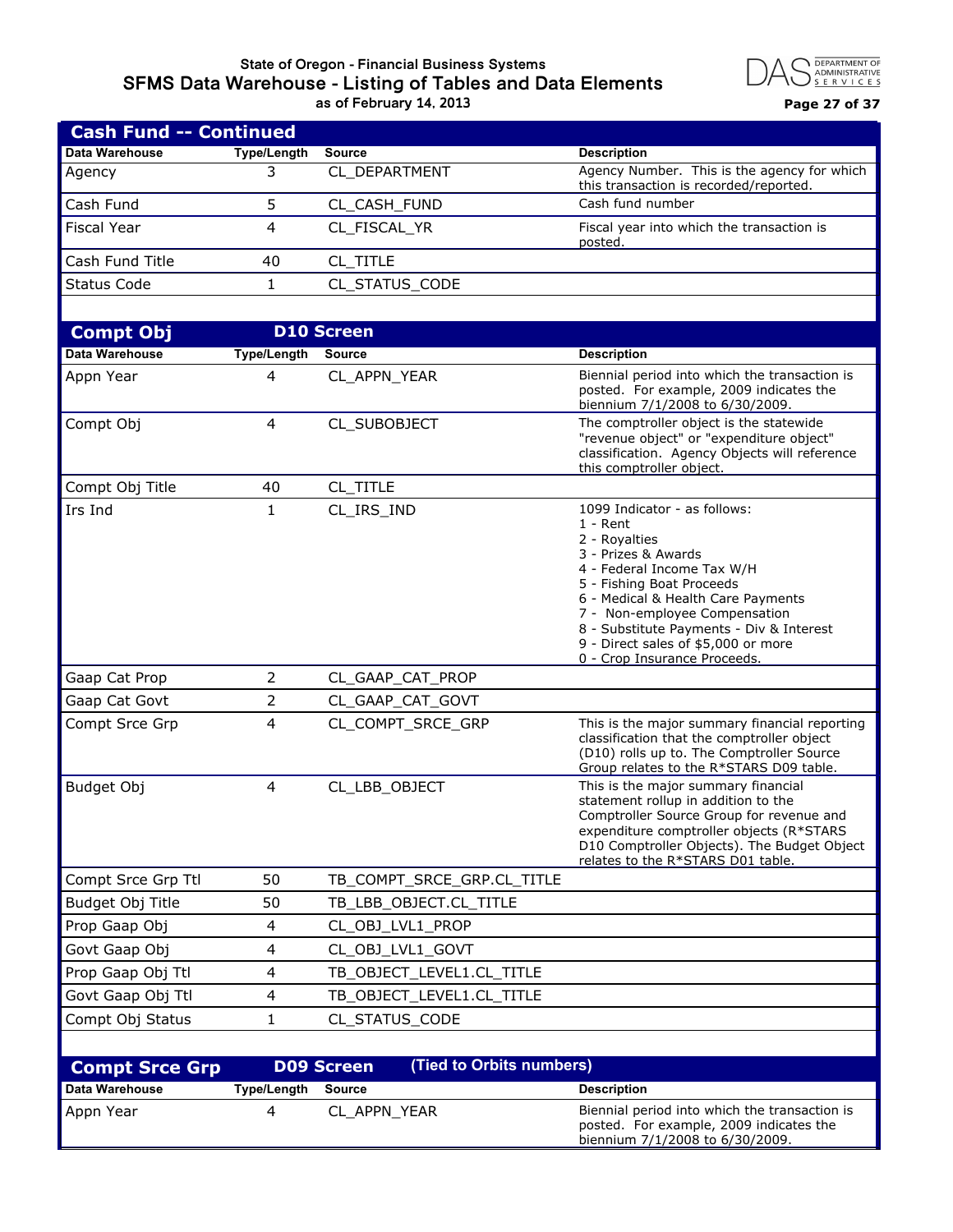## **State of Oregon - Financial Business Systems SFMS Data Warehouse - Listing of Tables and Data Elements as of February 14, 2013 Page 28 of 37**



| <b>Compt Srce Grp -- Continued</b> |                    |                      |                                                                                                                                                                                                                                                                                                                                                                                                                                                            |
|------------------------------------|--------------------|----------------------|------------------------------------------------------------------------------------------------------------------------------------------------------------------------------------------------------------------------------------------------------------------------------------------------------------------------------------------------------------------------------------------------------------------------------------------------------------|
| Data Warehouse                     | <b>Type/Length</b> | <b>Source</b>        | <b>Description</b>                                                                                                                                                                                                                                                                                                                                                                                                                                         |
| Compt Srce Grp                     | 4                  | CL_COMPT_SRCE_GRP    | This is the major summary financial reporting<br>classification that the comptroller object<br>(D10) rolls up to. The Comptroller Source<br>Group relates to the R*STARS D09 table.                                                                                                                                                                                                                                                                        |
| Compt Srce Grp Ttl                 | 50                 | CL TITLE             |                                                                                                                                                                                                                                                                                                                                                                                                                                                            |
| <b>Status Code</b>                 | $\mathbf{1}$       | CL_STATUS_CODE       |                                                                                                                                                                                                                                                                                                                                                                                                                                                            |
|                                    |                    |                      |                                                                                                                                                                                                                                                                                                                                                                                                                                                            |
| <b>Contract</b>                    |                    | <b>30 Screen</b>     |                                                                                                                                                                                                                                                                                                                                                                                                                                                            |
| Data Warehouse                     | <b>Type/Length</b> | <b>Source</b>        | <b>Description</b>                                                                                                                                                                                                                                                                                                                                                                                                                                         |
| Agency                             | 3                  | <b>CL-DEPARTMENT</b> | Agency Number. This is the agency for which<br>this transaction is recorded/reported.                                                                                                                                                                                                                                                                                                                                                                      |
| Contract No                        | 10                 | CL-CONTRACT-NO       | Agency identifier for purposes of tracking<br>contract transactions.                                                                                                                                                                                                                                                                                                                                                                                       |
| <b>Contract Amend No</b>           | 8                  | CL-CONTRACT-AMD-NO   |                                                                                                                                                                                                                                                                                                                                                                                                                                                            |
| Contract Change No                 | 10                 | CL-CONTRACT-CHG-NO   |                                                                                                                                                                                                                                                                                                                                                                                                                                                            |
| Contract Type                      | 1                  | CL-CONTRACT-TYPE     |                                                                                                                                                                                                                                                                                                                                                                                                                                                            |
| Contract Cmp No                    | 10                 | CL-CONTRACT-CMP-NO   |                                                                                                                                                                                                                                                                                                                                                                                                                                                            |
| Description1                       | 65                 | CL-CONTRACT-DESCR1   |                                                                                                                                                                                                                                                                                                                                                                                                                                                            |
| Description2                       | 65                 | CL-CONTRACT-DESCR2   |                                                                                                                                                                                                                                                                                                                                                                                                                                                            |
| Description3                       | 65                 | CL-CONTRACT-DESCR3   |                                                                                                                                                                                                                                                                                                                                                                                                                                                            |
| Description4                       | 65                 | CL-CONTRACT-DESCR4   |                                                                                                                                                                                                                                                                                                                                                                                                                                                            |
| Description5                       | 65                 | CL-CONTRACT-DESCR5   |                                                                                                                                                                                                                                                                                                                                                                                                                                                            |
| Vendor No                          | 10                 | CL-VN-NO             | Identifies a payee or customer. The first<br>position identifies the type of<br>vendor/customer as follows:<br>0 - Agency customer defined on the 34 profile<br>1 - State-wide vendor must be defined on the<br>51/52 profiles<br>2 - State-wide international vendors defined<br>on the 51/52 profiles<br>8 - Temporary vendor with 1099 reporting,<br>must be on 51/52 profiles<br>9 - Temporary vendor, no 1099 reporting,<br>name and address required |
| Mail Code                          | 3                  | CL-MAIL-CODE         |                                                                                                                                                                                                                                                                                                                                                                                                                                                            |
| <b>Contractor Name</b>             | 40                 | <b>CL-NAME</b>       |                                                                                                                                                                                                                                                                                                                                                                                                                                                            |
| Contract Amt                       | Numeric            | CL-CONTRACT-AMT      |                                                                                                                                                                                                                                                                                                                                                                                                                                                            |
| Contingency Amt                    | Numeric            | CL-CONTINGENCY-AMT   |                                                                                                                                                                                                                                                                                                                                                                                                                                                            |
| Retainage Amt                      | <b>Numeric</b>     | CL-RETAINAGE-AMT     |                                                                                                                                                                                                                                                                                                                                                                                                                                                            |
| <b>Budget Amt</b>                  | Numeric            | CL-BUDGET-AMT        |                                                                                                                                                                                                                                                                                                                                                                                                                                                            |
| Budget Chk Ind                     | 1                  | CL-BUDGET-CK-IND     |                                                                                                                                                                                                                                                                                                                                                                                                                                                            |
| <b>Tax Register</b>                | 14                 | CL-TX-REGISTER       |                                                                                                                                                                                                                                                                                                                                                                                                                                                            |
| Award Amt                          | Numeric            | CL-AWARD-AMT         |                                                                                                                                                                                                                                                                                                                                                                                                                                                            |
| Amendment Amt                      | Numeric            | CL-AMEND-AMT         |                                                                                                                                                                                                                                                                                                                                                                                                                                                            |
| <b>Status Code</b>                 | 1                  | SL-STATUS-CODE       |                                                                                                                                                                                                                                                                                                                                                                                                                                                            |
| Lastproc Date                      | 8                  | CL-LASTPROC-DATE     |                                                                                                                                                                                                                                                                                                                                                                                                                                                            |
| Begin Date                         | 8                  | CL-EFFECT-BEG-DATE   |                                                                                                                                                                                                                                                                                                                                                                                                                                                            |
| End Date                           | 8                  | CL-EFFECT-END-DATE   |                                                                                                                                                                                                                                                                                                                                                                                                                                                            |
| <b>Agency Contact</b>              | Numeric            | CL-CONTR-CONTACT     |                                                                                                                                                                                                                                                                                                                                                                                                                                                            |
| <b>Expiration Date</b>             | 8                  | CL-CONTR-EXP-DATE    |                                                                                                                                                                                                                                                                                                                                                                                                                                                            |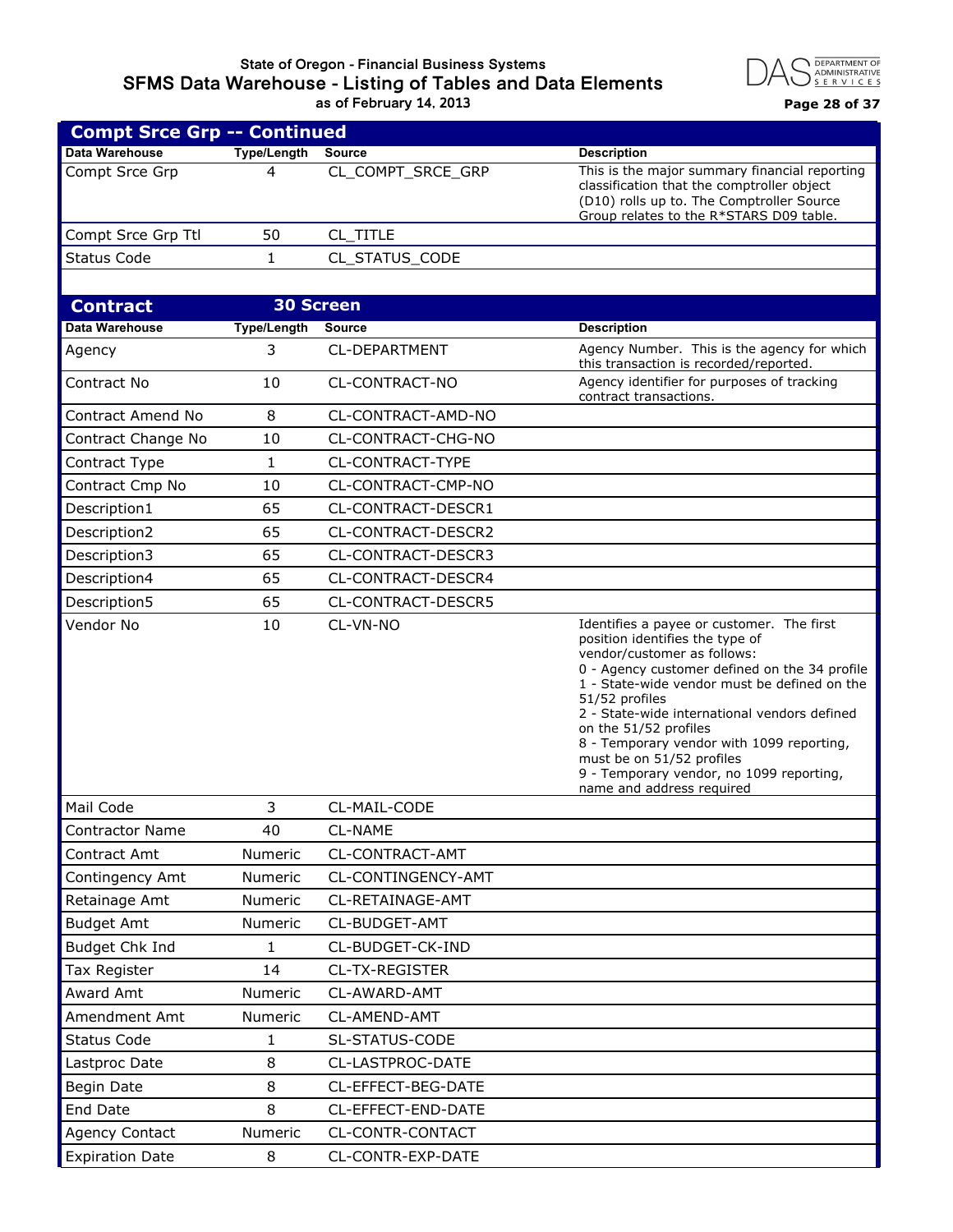#### **State of Oregon - Financial Business Systems SFMS Data Warehouse - Listing of Tables and Data Elements as of February 14, 2013 Page 29 of 37**



| <b>Contract -- Continued</b> |                    |                                                  |                                                                                                                                                                                                                      |
|------------------------------|--------------------|--------------------------------------------------|----------------------------------------------------------------------------------------------------------------------------------------------------------------------------------------------------------------------|
| Data Warehouse               | <b>Type/Length</b> | <b>Source</b>                                    | <b>Description</b>                                                                                                                                                                                                   |
| Renewal Date                 | 8                  | CL-CONTR-REN-DATE                                |                                                                                                                                                                                                                      |
| <b>Contract Status</b>       | 3                  | <b>CL-CONTR-STATUS</b>                           |                                                                                                                                                                                                                      |
| <b>Fiscal Year</b>           | 4                  | Generated based on effective end<br>date in SFMA | Fiscal year into which the transaction is<br>posted.                                                                                                                                                                 |
|                              |                    |                                                  |                                                                                                                                                                                                                      |
| <b>Fund D23</b>              |                    | <b>D23 Screen</b>                                |                                                                                                                                                                                                                      |
| <b>Data Warehouse</b>        | <b>Type/Length</b> | <b>Source</b>                                    | <b>Description</b>                                                                                                                                                                                                   |
| Agency                       | 3                  | CL DEPARTMENT                                    | Agency Number. This is the agency for which<br>this transaction is recorded/reported.                                                                                                                                |
| <b>Fiscal Year</b>           | 4                  | CL_FISCAL_YR                                     | Fiscal year into which the transaction is<br>posted.                                                                                                                                                                 |
| Fund                         | 4                  | CL_FUND_DETAIL                                   | D23 Fund Number                                                                                                                                                                                                      |
| <b>Fund Title</b>            | 50                 | CL TITLE                                         |                                                                                                                                                                                                                      |
| Gaap Fund                    | 4                  | CL_GAAP_FUND                                     |                                                                                                                                                                                                                      |
| <b>State Fund</b>            | 4                  | CL_STATE_FUND                                    |                                                                                                                                                                                                                      |
| Appr Fund                    | 4                  | CL FUND                                          | Appropriated fund - budgetary fund indicating<br>source and type of expenditure                                                                                                                                      |
| <b>Status Code</b>           | 1                  | CL_STATUS_CODE                                   |                                                                                                                                                                                                                      |
| <b>Tres Fund</b>             | 4                  | CL_CC_BAL_DISP_FND                               | Tresury Fund (D53 table)                                                                                                                                                                                             |
| Gaap Fund Title              | 50                 | TB_GAAP_FUND.CL_TITLE                            |                                                                                                                                                                                                                      |
| Appr Fund Title              | 50                 | TB_FUND.CL_TITLE                                 |                                                                                                                                                                                                                      |
| GASB54                       | $\overline{2}$     | CL GASB54                                        |                                                                                                                                                                                                                      |
| G54_Description              | 40                 | CL_G54_DESCRIPTION                               |                                                                                                                                                                                                                      |
| G54_Title                    | 40                 |                                                  |                                                                                                                                                                                                                      |
| CASH_FUND                    | 5                  | CL_CASH_FUND                                     |                                                                                                                                                                                                                      |
|                              |                    |                                                  |                                                                                                                                                                                                                      |
| <b>GAAP Fund</b>             |                    | <b>D24 Screen</b>                                |                                                                                                                                                                                                                      |
| Data Warehouse               | <b>Type/Length</b> | Source                                           | <b>Description</b>                                                                                                                                                                                                   |
| Gaap Fund                    | 4                  | CL_GAAP_FUND                                     |                                                                                                                                                                                                                      |
| Gaap Fund Title              | 50                 | CL_TITLE                                         |                                                                                                                                                                                                                      |
| Gaap Fund Type               | $\overline{2}$     | CL_GAAP_FUND_TYPE                                |                                                                                                                                                                                                                      |
| <b>Status Code</b>           | 1                  | CL_STATUS_CODE                                   |                                                                                                                                                                                                                      |
|                              |                    |                                                  |                                                                                                                                                                                                                      |
| <b>GL Acct</b>               |                    | <b>D31 Screen</b>                                |                                                                                                                                                                                                                      |
| Data Warehouse               | <b>Type/Length</b> | <b>Source</b>                                    | <b>Description</b>                                                                                                                                                                                                   |
| GI Acct                      | 4                  | CL_GL_ACCOUNT                                    | This is the D31 Comptroller GL Account in the<br>R*STARS. In the general ledger, it may be a<br>real account (asset, liability, equity), nominal<br>(revenue, expenditure, transfer), budgetary,<br>or memo account. |
| <b>GI Acct Title</b>         | 50                 | CL_TITLE                                         |                                                                                                                                                                                                                      |
| <b>Bal Sheet Class</b>       | 3                  | CL_BAL_SHEET_CLAS                                |                                                                                                                                                                                                                      |
| Compt Obj Type               | 1                  | CL_SUBOBJECT_TYPE                                |                                                                                                                                                                                                                      |
| Year End Close               | 1                  | CL_CLOSE_IND                                     | ('N' FOR NOMINAL 'R' FOR REAL)                                                                                                                                                                                       |
| GI Acct Dr Cr Ind            | 1                  | CL_DR_CR_IND                                     | Indicates whether the account normally<br>contains a debit or credit in the context of the<br>Datamart. This does not relate to the<br>R*STARS D31 indicator.                                                        |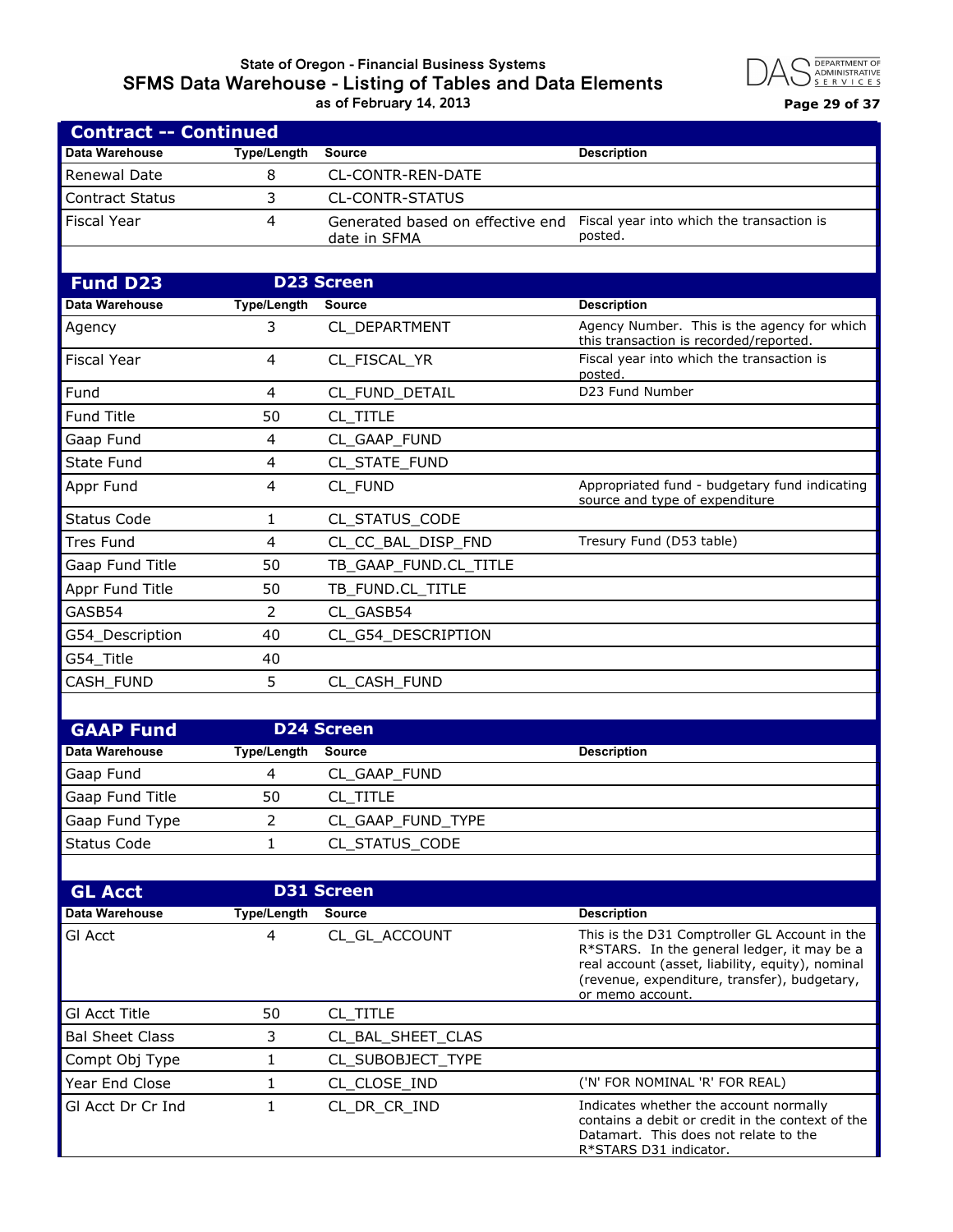#### **State of Oregon - Financial Business Systems SFMS Data Warehouse - Listing of Tables and Data Elements as of February 14, 2013 Page 30 of 37**

**GL Acct -- Continued**



| <b>GL ACCT -- CONTINUEG</b> |                    |                                                  |                                                                                                                        |
|-----------------------------|--------------------|--------------------------------------------------|------------------------------------------------------------------------------------------------------------------------|
| Data Warehouse              | Type/Length        | <b>Source</b>                                    | <b>Description</b>                                                                                                     |
| GI Gaap CIs Title           | 50                 | TB_BAL_SHEET_CLASS.CL_STATU<br>S_CODE            |                                                                                                                        |
| <b>Status Code</b>          | 1                  | CL_STATUS_CODE                                   |                                                                                                                        |
|                             |                    |                                                  |                                                                                                                        |
| <b>Grant No</b>             |                    | <b>D47 Screen</b>                                |                                                                                                                        |
| Data Warehouse              | <b>Type/Length</b> | <b>Source</b>                                    | <b>Description</b>                                                                                                     |
| Agency                      | 3                  | CL_DEPARTMENT                                    | Agency Number. This is the agency for which<br>this transaction is recorded/reported.                                  |
| Grant No                    | 6                  | CL_GRANT_NO                                      | Grant Number, as defined in the "29" Grant<br>Control Profile                                                          |
| <b>Grant No Title</b>       | 40                 | CL TITLE                                         |                                                                                                                        |
| <b>Grant Category</b>       | 6                  | CL_GRANT_CATEGORY                                |                                                                                                                        |
| <b>Award Contract No</b>    | 20                 | CL_AWRD_CONTR_NO                                 |                                                                                                                        |
| <b>Status Code</b>          | 1                  | CL_STATUS_CODE                                   |                                                                                                                        |
| <b>Fiscal Year</b>          | 4                  | Generated based on effective end<br>date in SFMA | Fiscal year into which the transaction is<br>posted.                                                                   |
| <b>Grant Type</b>           | $\overline{2}$     | CL_GRANT_TYPE                                    |                                                                                                                        |
| Grantor ID                  | 14                 | CL GRANTOR ID                                    |                                                                                                                        |
|                             |                    |                                                  |                                                                                                                        |
| <b>Grant Obj</b>            |                    | <b>D48 Screen</b>                                |                                                                                                                        |
| <b>Data Warehouse</b>       | <b>Type/Length</b> | <b>Source</b>                                    | <b>Description</b>                                                                                                     |
| Agency                      | 3                  | CL_DEPARTMENT                                    | Agency Number. This is the agency for which<br>this transaction is recorded/reported.                                  |
| Grant No                    | 6                  | CL_GRANT_NO                                      | Grant Number, as defined in the "29" Grant<br>Control Profile                                                          |
| Grant Obj                   | 6                  | CL_GRANT_OBJ                                     | This is used to provide summary rollups of<br>Comptroller Objects for grant reporting<br>purposes (R*STARS D42 table). |
| Grant Obj Title             | 40                 | CL_GRANT_OBJ_TIT                                 |                                                                                                                        |
| <b>Status Code</b>          | 1                  | CL_STATUS_CODE                                   |                                                                                                                        |
| <b>Fiscal Year</b>          | 4                  | Generated based on effective end<br>date in SFMA | Fiscal year into which the transaction is<br>posted.                                                                   |
|                             |                    |                                                  |                                                                                                                        |
| <b>Grant Phase</b>          |                    | <b>29 Screen</b>                                 |                                                                                                                        |
| Data Warehouse              | <b>Type/Length</b> | <b>Source</b>                                    | <b>Description</b>                                                                                                     |
| Agency                      | 3                  | CL_DEPARTMENT                                    | Agency Number. This is the agency for which<br>this transaction is recorded/reported.                                  |
| Grant No                    | 6                  | CL_GRANT_NO                                      | Grant Number, as defined in the "29" Grant<br>Control Profile                                                          |
| <b>Grant Phase</b>          | $\overline{2}$     | CL_GRANT_PHASE                                   | Grant Phase coding is used in conjunction<br>with the Grant Number.                                                    |
| <b>Grant Phase Title</b>    | 40                 | CL_GRANT_DESC                                    |                                                                                                                        |
| Final Post Date Gc          | Date               | CL FINAL_POST_DATE                               |                                                                                                                        |
| Effect Beg Date Gc          | Date               | CL_EFFECT_BEG_DATE                               |                                                                                                                        |
| <b>Effect End Date Gc</b>   | Date               | CL_EFFECT_END_DATE                               |                                                                                                                        |
| <b>Grant Status</b>         | 1                  | CL_STATUS_CODE                                   |                                                                                                                        |
| CI Ltr Crdt No              | 15                 | CL_LTR_CRDT_NO                                   |                                                                                                                        |
| Cl Crdt Award No            | 15                 | CL_CRDT_AWARD_NO                                 |                                                                                                                        |
| Agency Code 1               | 4                  | CL_FACILITY                                      | When used, this is an agency defined code to<br>identify a transaction.                                                |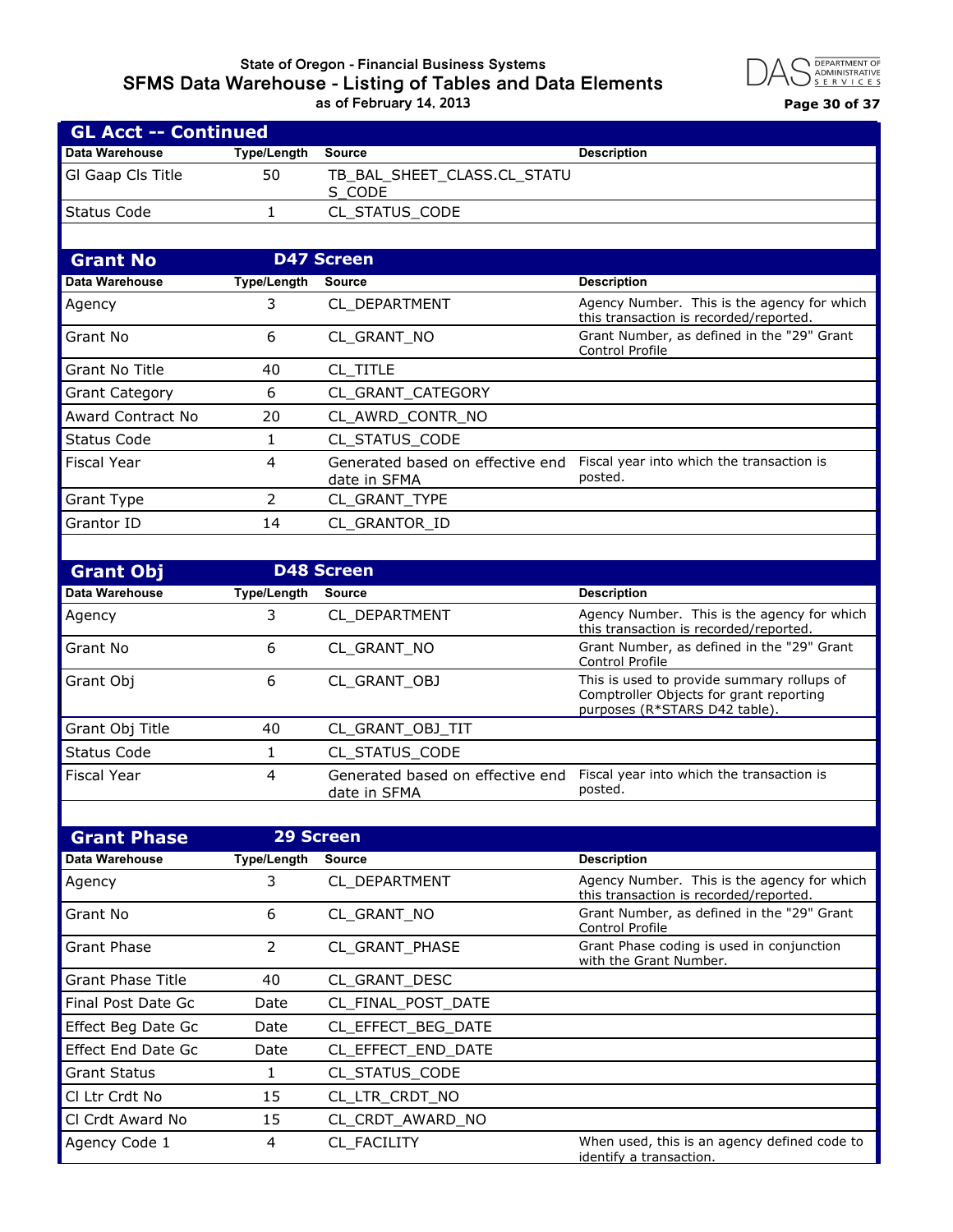## **State of Oregon - Financial Business Systems SFMS Data Warehouse - Listing of Tables and Data Elements as of February 14, 2013 Page 31 of 37**



| <b>Grant Phase -- Continued</b> |                    |                                                  |                                                                                                                                                                                                                                                                                        |
|---------------------------------|--------------------|--------------------------------------------------|----------------------------------------------------------------------------------------------------------------------------------------------------------------------------------------------------------------------------------------------------------------------------------------|
| <b>Data Warehouse</b>           | <b>Type/Length</b> | <b>Source</b>                                    | <b>Description</b>                                                                                                                                                                                                                                                                     |
| <b>Fiscal Year</b>              | 4                  | Generated based on effective end<br>date in SFMA | Fiscal year into which the transaction is<br>posted.                                                                                                                                                                                                                                   |
|                                 |                    |                                                  |                                                                                                                                                                                                                                                                                        |
| <b>Grantor Id</b>               |                    |                                                  |                                                                                                                                                                                                                                                                                        |
| Data Warehouse                  | <b>Type/Length</b> | <b>Source</b>                                    | <b>Description</b>                                                                                                                                                                                                                                                                     |
| Agency                          | 3                  | CL DEPARTMENT                                    | Agency Number. This is the agency for which<br>this transaction is recorded/reported.                                                                                                                                                                                                  |
| Grantor ID                      | 14                 | CL_GRANTOR_ID                                    |                                                                                                                                                                                                                                                                                        |
| <b>Grantor Name</b>             | 40                 | CL NAME                                          |                                                                                                                                                                                                                                                                                        |
| <b>Fiscal Year</b>              | 4                  | Generated based on effective end<br>date in SFMA | Fiscal year into which the transaction is<br>posted.                                                                                                                                                                                                                                   |
|                                 |                    |                                                  |                                                                                                                                                                                                                                                                                        |
| <b>Index No</b>                 |                    | 24 Screen                                        |                                                                                                                                                                                                                                                                                        |
| Data Warehouse                  | <b>Type/Length</b> | <b>Source</b>                                    | <b>Description</b>                                                                                                                                                                                                                                                                     |
| Agency                          | 3                  | CL_DEPARTMENT                                    | Agency Number. This is the agency for which<br>this transaction is recorded/reported.                                                                                                                                                                                                  |
| Appn Year                       | 4                  | CL_APPN_YY                                       | Biennial period into which the transaction is<br>posted. For example, 2009 indicates the<br>biennium 7/1/2008 to 6/30/2009.                                                                                                                                                            |
| Index No                        | 5                  | CL_INDEX                                         | Relates to the 24 Index Code Profile in<br>R*STARS. The Index is used to identify the<br>organization structure or other coding<br>elements.                                                                                                                                           |
| Index No Title                  | 40                 | CL_TITLE                                         |                                                                                                                                                                                                                                                                                        |
| Org Code                        | 4                  | CL_ORG_CODE                                      | Organization code is defined by individual<br>agencies, and reflects the agency<br>organization and structure. The layers of<br>organization levels define the details of the<br>organization for the agency.                                                                          |
| Appn No                         | 5                  | CL_BUDGET_UNIT                                   | The Appropriation Number identifies where<br>the transaction is posted related to the<br>agency budget.                                                                                                                                                                                |
| Fund                            | 4                  | CL FUND DETAIL                                   | D23 Fund Number                                                                                                                                                                                                                                                                        |
| Allott Org L I                  | 1                  | CL_ALLOT_ORG_L_I                                 |                                                                                                                                                                                                                                                                                        |
| Grant No                        | 6                  | CL_GRANT_NO                                      | Grant Number, as defined in the "29" Grant<br>Control Profile                                                                                                                                                                                                                          |
| <b>Grant Phase</b>              | 2                  | CL_GRANT_PHASE                                   | Grant Phase coding is used in conjunction<br>with the Grant Number.                                                                                                                                                                                                                    |
| Project No                      | 6                  | CL_PROJ_NO                                       | Project number is defined in the 27 Project<br>Control Profile. This (along with the project<br>phase) is used to accumulate project<br>expenditures, revenues, budgets, & statistical<br>information. Billings for reimbursable<br>projects may be predicated on this<br>information. |
| Project Phase                   | $\overline{2}$     | CL_PROJ_PHASE                                    | Project phase is an integral part of the<br>project number coding structure.                                                                                                                                                                                                           |
| Pca                             | 5                  | CL_PCA                                           | Program Cost Account code. This must exist<br>in the 26 profile in R*STARS. The PCA is<br>used to look up the program hierarchy and<br>other coding elements.                                                                                                                          |
| Multi Purpose Ic                | 10                 | CL_MULTI_CODE                                    |                                                                                                                                                                                                                                                                                        |
| Agency Code 1                   | 4                  | CL_FACILITY                                      | When used, this is an agency defined code to<br>identify a transaction.                                                                                                                                                                                                                |
| Agency Code 2                   | 4                  | CL_TASK                                          | When used, this is an agency defined code to<br>identify a transaction.                                                                                                                                                                                                                |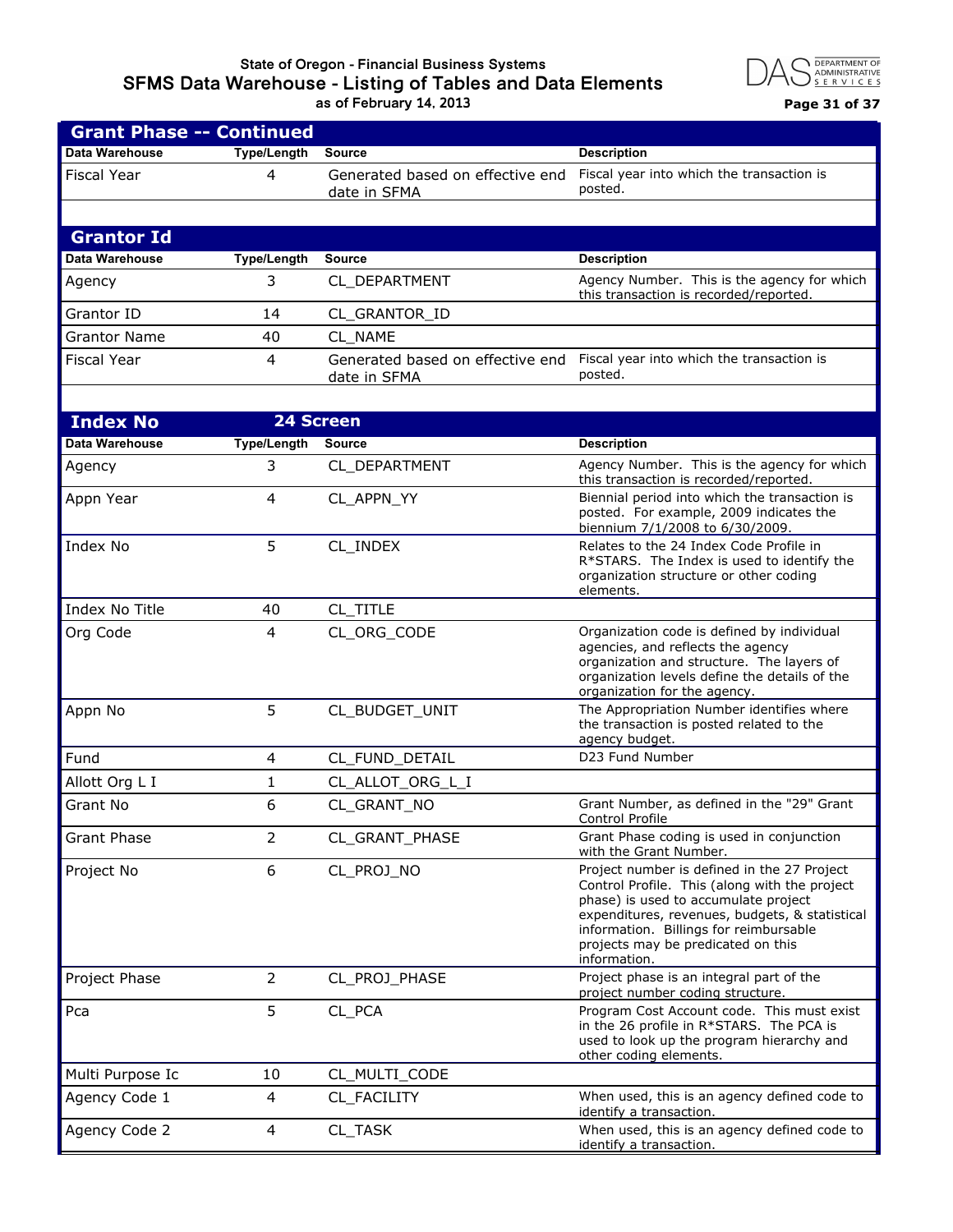#### **State of Oregon - Financial Business Systems SFMS Data Warehouse - Listing of Tables and Data Elements as of February 14, 2013 Page 32 of 37**



| <b>Index No -- Continued</b> |                         |                      |                                                                                                                                                                                                               |
|------------------------------|-------------------------|----------------------|---------------------------------------------------------------------------------------------------------------------------------------------------------------------------------------------------------------|
| <b>Data Warehouse</b>        | <b>Type/Length</b>      | <b>Source</b>        | <b>Description</b>                                                                                                                                                                                            |
| Agency Code 3                | 6                       | CL LOCATION          | When used, this is an agency defined code to<br>identify a transaction.                                                                                                                                       |
| <b>Status Code</b>           | $\mathbf{1}$            | CL_STATUS_CODE       |                                                                                                                                                                                                               |
| Lastproc Dt Ic               | Date                    | CL_LASTPROC_DATE     |                                                                                                                                                                                                               |
| Eff Beg Date Ic              | Date                    | CL_EFFECT_BEG_DATE   |                                                                                                                                                                                                               |
| Eff End Date Ic              | Date                    | CL_EFFECT_END_DATE   |                                                                                                                                                                                                               |
|                              |                         |                      |                                                                                                                                                                                                               |
| <b>Operator ID</b>           |                         | <b>D96A/B Screel</b> |                                                                                                                                                                                                               |
| Data Warehouse               | <b>Type/Length</b>      | Source               | <b>Description</b>                                                                                                                                                                                            |
| Operator Id                  | 8                       | CL OPERATORID        | RACF identification for the person that<br>entered the transaction. This operator is<br>defined in the 96a profile.                                                                                           |
| Operator Id Title            | 40                      | CL NAME              |                                                                                                                                                                                                               |
| <b>Status Code</b>           | $\mathbf{1}$            | CL STATUS CODE       |                                                                                                                                                                                                               |
|                              |                         |                      |                                                                                                                                                                                                               |
| <b>Orbits Rpt Level</b>      |                         |                      |                                                                                                                                                                                                               |
| Data Warehouse               | <b>Type/Length</b>      | <b>Source</b>        | <b>Description</b>                                                                                                                                                                                            |
| Appn Year                    | 4                       |                      | Biennial period into which the transaction is<br>posted. For example, 2009 indicates the<br>biennium 7/1/2008 to 6/30/2009.                                                                                   |
| Cross Reference Numbe        | 21                      |                      | Formatted with dashes                                                                                                                                                                                         |
| Suspense Flag                | 1                       |                      |                                                                                                                                                                                                               |
| <b>Enabled Flag</b>          | $\mathbf{1}$            |                      |                                                                                                                                                                                                               |
| Cross Reference Descr        | 45                      |                      | <b>ORBITS Cross Reference Title</b>                                                                                                                                                                           |
| Cross Reference Level        | $\overline{2}$          |                      | Reporting Level Number assigned to the<br>Cross-Reference                                                                                                                                                     |
| Cross Ref Sys Gen No         | 27                      |                      | System Generated number assigned to<br>determin hierarchy; used for summarization<br>of data                                                                                                                  |
| Cross Ref No Format          | 17                      |                      | No formatting                                                                                                                                                                                                 |
|                              |                         |                      |                                                                                                                                                                                                               |
| <b>Org Code</b>              |                         | <b>D03 Screen</b>    |                                                                                                                                                                                                               |
| Data Warehouse               | <b>Type/Length</b>      | <b>Source</b>        | <b>Description</b>                                                                                                                                                                                            |
| Agency                       | 3                       | CL DEPARTMENT        | Agency Number. This is the agency for which<br>this transaction is recorded/reported.                                                                                                                         |
| Appn Year                    | 4                       | CL_APPN_YR           | Biennial period into which the transaction is<br>posted. For example, 2009 indicates the<br>biennium 7/1/2008 to 6/30/2009.                                                                                   |
| Org Code                     | $\overline{4}$          | CL ORG CODE          | Organization code is defined by individual<br>agencies, and reflects the agency<br>organization and structure. The layers of<br>organization levels define the details of the<br>organization for the agency. |
| Org Code Title               | 50                      | CL_TITLE             |                                                                                                                                                                                                               |
| Org Level                    | $\overline{2}$          | CL_ORG_LEVEL         | Organization Level Indicator                                                                                                                                                                                  |
| Org Level1                   | 4                       | CL_ORG_LEVEL1        | Organization Level Indicator                                                                                                                                                                                  |
| Org Level2                   | 4                       | CL_ORG_LEVEL2        | Organization Level Indicator                                                                                                                                                                                  |
| Org Level3                   | $\overline{\mathbf{4}}$ | CL_ORG_LEVEL3        | Organization Level Indicator                                                                                                                                                                                  |

Org Level4 **4** CL\_ORG\_LEVEL4 **Organization Level Indicator** Org Level5 **4** CL\_ORG\_LEVEL5 **Organization Level Indicator**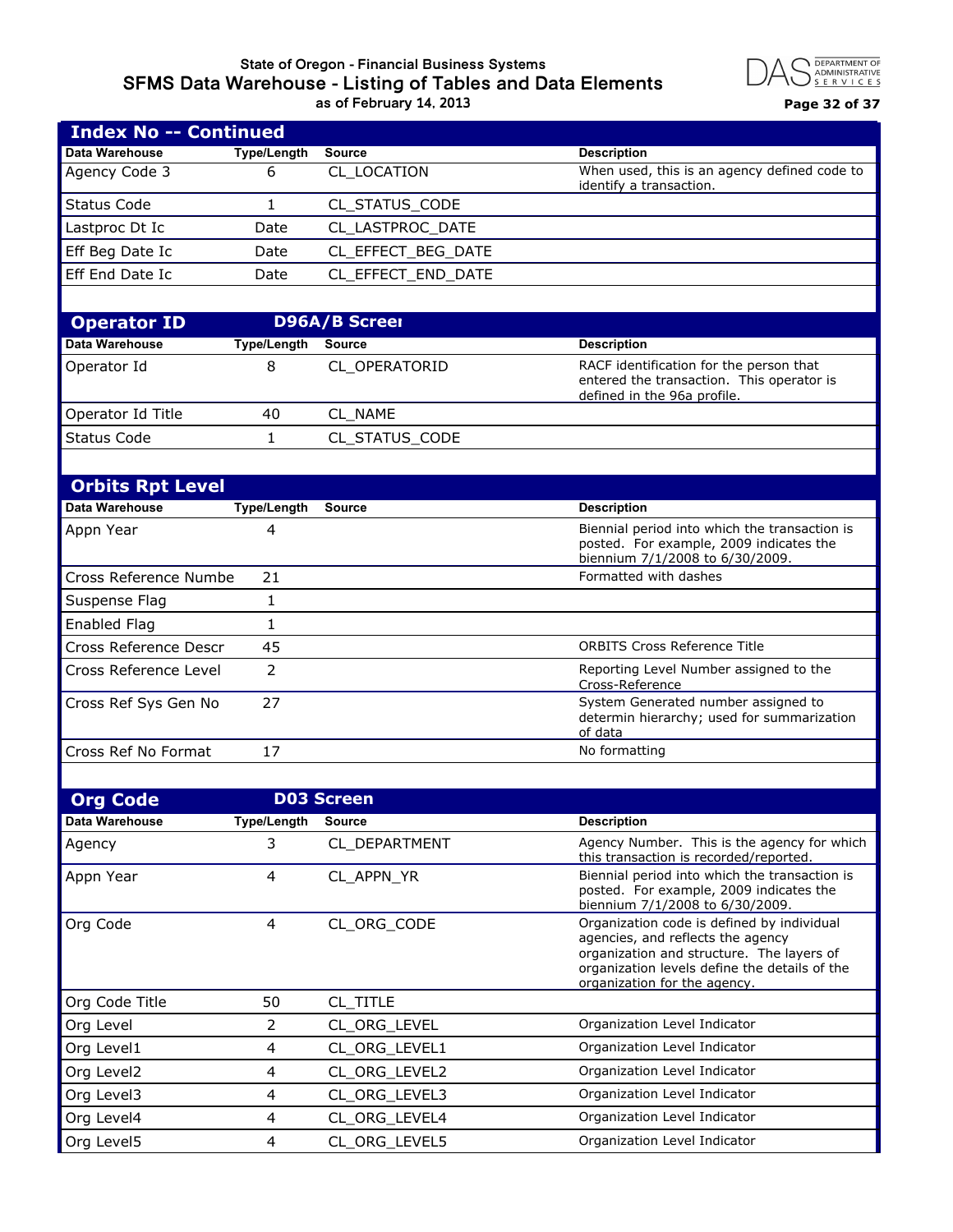## **State of Oregon - Financial Business Systems SFMS Data Warehouse - Listing of Tables and Data Elements as of February 14, 2013 Page 33 of 37**



| <b>Org Code -- Continued</b> |                    |                             |                                                                                                                                                                                                     |
|------------------------------|--------------------|-----------------------------|-----------------------------------------------------------------------------------------------------------------------------------------------------------------------------------------------------|
| Data Warehouse               | <b>Type/Length</b> | <b>Source</b>               | <b>Description</b>                                                                                                                                                                                  |
| Org Level6                   | 4                  | CL_ORG_LEVEL6               | Organization Level Indicator                                                                                                                                                                        |
| Org Level7                   | 4                  | CL_ORG_LEVEL7               | Organization Level Indicator                                                                                                                                                                        |
| Org Level8                   | 4                  | CL_ORG_LEVEL8               | Organization Level Indicator                                                                                                                                                                        |
| Org Level9                   | 4                  | CL_ORG_LEVEL9               | Organization Level Indicator                                                                                                                                                                        |
| Org Level10                  | 4                  | CL_ORG_LEVEL10              | Organization Level Indicator                                                                                                                                                                        |
| <b>Status Code</b>           | 1                  | CL_STATUS_CODE              |                                                                                                                                                                                                     |
| Org Level1 Title             | 50                 | CL_TITLE (Different Record) |                                                                                                                                                                                                     |
| Org Level2 Title             | 50                 | CL TITLE (Different Record) |                                                                                                                                                                                                     |
| Org Level3 Title             | 50                 | CL_TITLE (Different Record) |                                                                                                                                                                                                     |
| Org Level4 Title             | 50                 | CL_TITLE (Different Record) |                                                                                                                                                                                                     |
| Org Level5 Title             | 50                 | CL_TITLE (Different Record) |                                                                                                                                                                                                     |
| Org Level6 Title             | 50                 | CL_TITLE (Different Record) |                                                                                                                                                                                                     |
| Org Level7 Title             | 50                 | CL TITLE (Different Record) |                                                                                                                                                                                                     |
| Org Level8 Title             | 50                 | CL TITLE (Different Record) |                                                                                                                                                                                                     |
| Org Level9 Title             | 50                 | CL_TITLE (Different Record) |                                                                                                                                                                                                     |
| Org Level10 Title            | 50                 | CL_TITLE (Different Record) |                                                                                                                                                                                                     |
|                              |                    |                             |                                                                                                                                                                                                     |
| <b>PCA</b>                   |                    | <b>26 Screen</b>            |                                                                                                                                                                                                     |
| <b>Data Warehouse</b>        | <b>Type/Length</b> | <b>Source</b>               | <b>Description</b>                                                                                                                                                                                  |
| Agency                       | 3                  | CL_DEPARTMENT               | Agency Number. This is the agency for which<br>this transaction is recorded/reported.                                                                                                               |
| Appn Year                    | 4                  | CL_APPN_YEAR                | Biennial period into which the transaction is<br>posted. For example, 2009 indicates the<br>biennium 7/1/2008 to 6/30/2009.                                                                         |
| Pca                          | 5                  | CL_PCA                      | Program Cost Account code. This must exist<br>in the 26 profile in R*STARS. The PCA is<br>used to look up the program hierarchy and<br>other coding elements.                                       |
| Pca Title                    | 40                 | CL_PCA_TITLE                |                                                                                                                                                                                                     |
| Pca Type                     | 1                  | CL PCA TYPE                 |                                                                                                                                                                                                     |
| Program Code                 | 4                  | CL_PROGRAM_CODE             | Program code is defined by individual<br>agencies, and reflects the agency<br>organization and structure. The layers of<br>program levels define the details of the<br>organization for the agency. |
| Pca Group                    | 5                  | CL PCA GROUP                |                                                                                                                                                                                                     |
| Al Proglevel                 | 1                  | CL_AL_PROGLEVEL             |                                                                                                                                                                                                     |
| Appn No                      | 5                  | CL_BUDGET_UNIT              | The Appropriation Number identifies where<br>the transaction is posted related to the<br>agency budget.                                                                                             |
| Fund                         | 4                  | CL_FUND_DETAIL              | D23 Fund Number                                                                                                                                                                                     |
| Index No                     | 5                  | CL_INDEX                    | Relates to the 24 Index Code Profile in<br>$R*STARS$ . The Index is used to identify the<br>organization structure or other coding<br>elements.                                                     |
| Grant No                     | 6                  | CL_GRANT_NO                 | Grant Number, as defined in the "29" Grant<br>Control Profile                                                                                                                                       |
| Grant Phase                  | $\overline{2}$     | CL_GRANT_PHASE              | Grant Phase coding is used in conjunction<br>with the Grant Number.                                                                                                                                 |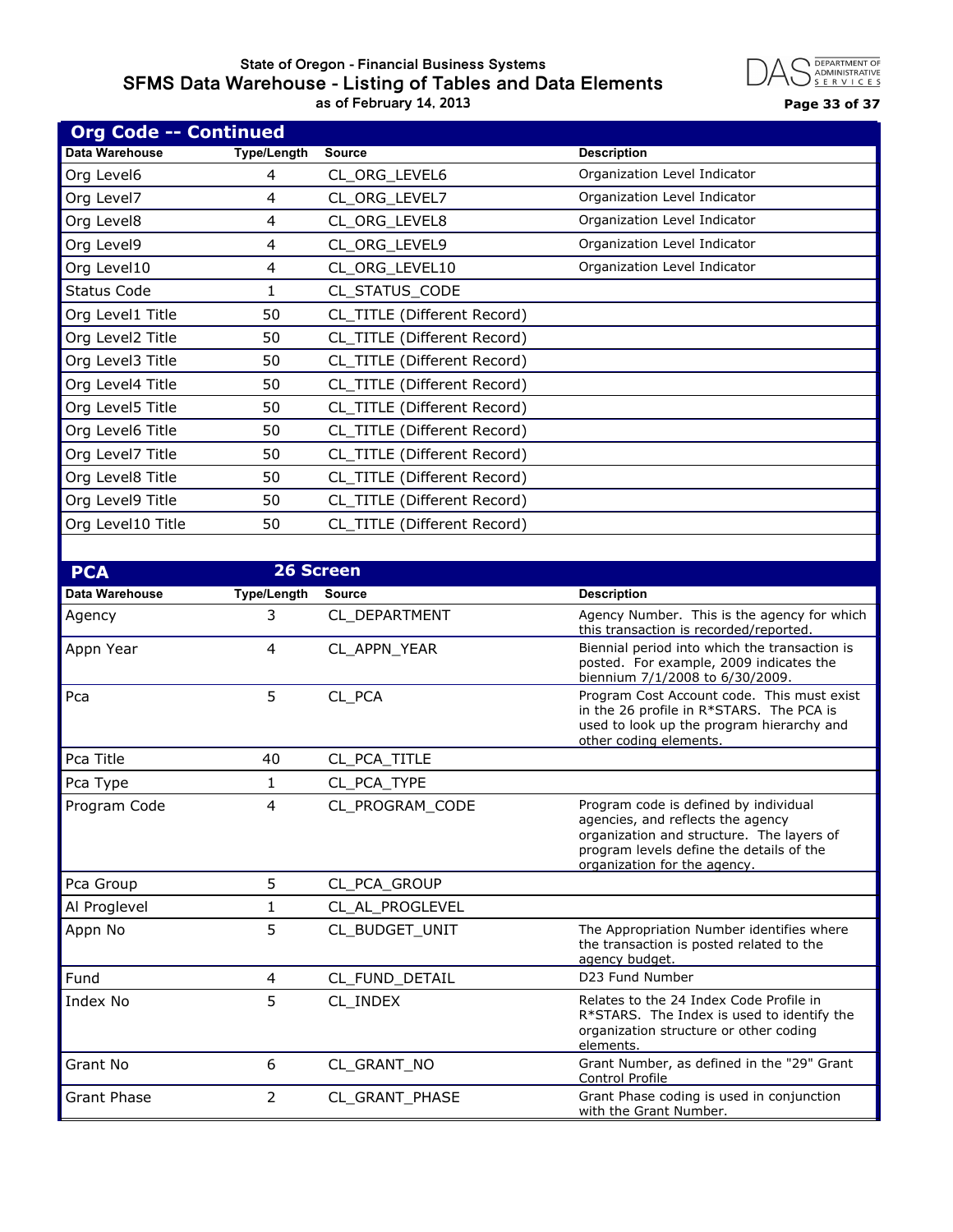## **State of Oregon - Financial Business Systems SFMS Data Warehouse - Listing of Tables and Data Elements as of February 14, 2013 Page 34 of 37**



| <b>PCA -- Continued</b>   |                    |                                                                                                                                                                                                                                                                                                      |                                                                                                                                                                                                                                                                                                                                                                                                                                       |
|---------------------------|--------------------|------------------------------------------------------------------------------------------------------------------------------------------------------------------------------------------------------------------------------------------------------------------------------------------------------|---------------------------------------------------------------------------------------------------------------------------------------------------------------------------------------------------------------------------------------------------------------------------------------------------------------------------------------------------------------------------------------------------------------------------------------|
| Data Warehouse            | <b>Type/Length</b> | <b>Source</b>                                                                                                                                                                                                                                                                                        | <b>Description</b>                                                                                                                                                                                                                                                                                                                                                                                                                    |
| Project No                | 6                  | Project number is defined in the 27 Project<br>CL_PROJ_NO<br>Control Profile. This (along with the project<br>phase) is used to accumulate project<br>expenditures, revenues, budgets, & statistical<br>information. Billings for reimbursable<br>projects may be predicated on this<br>information. |                                                                                                                                                                                                                                                                                                                                                                                                                                       |
| Project Phase             | $\overline{2}$     | CL_PROJ_PHASE                                                                                                                                                                                                                                                                                        | Project phase is an integral part of the<br>project number coding structure.                                                                                                                                                                                                                                                                                                                                                          |
| Rti                       | 6                  | CL_RTI                                                                                                                                                                                                                                                                                               | Recurring Transaction Index When used, it<br>must exist in the 550 Recurring Transaction<br>Profile. The RTI distributes a transaction<br>across cost centers as defined in the 550<br>profile. The RTI is generally used for routine,<br>recurring transactions. The RTI is generally<br>looked up by PCA or Index. (Note: In<br>R*STARS, "D" is entered in the R*STARS<br>input screen to prevent a transaction from<br>splitting.) |
| Multi Purpose Pa          | 10                 | CL_MULTI_PURP_CODE                                                                                                                                                                                                                                                                                   |                                                                                                                                                                                                                                                                                                                                                                                                                                       |
| Agency Code 1             | 4                  | CL_FACILITY                                                                                                                                                                                                                                                                                          | When used, this is an agency defined code to<br>identify a transaction.                                                                                                                                                                                                                                                                                                                                                               |
| Agency Code 2             | $\overline{4}$     | When used, this is an agency defined code to<br>CL_TASK<br>identify a transaction.                                                                                                                                                                                                                   |                                                                                                                                                                                                                                                                                                                                                                                                                                       |
| Agency Code 3             | 6                  | CL_LOCATION                                                                                                                                                                                                                                                                                          | When used, this is an agency defined code to<br>identify a transaction.                                                                                                                                                                                                                                                                                                                                                               |
| <b>Status Code</b>        | $\mathbf{1}$       | CL_STATUS_CODE                                                                                                                                                                                                                                                                                       |                                                                                                                                                                                                                                                                                                                                                                                                                                       |
| Lastproc Dt Pa            | Date               | CL_LASTPROC_DATE                                                                                                                                                                                                                                                                                     |                                                                                                                                                                                                                                                                                                                                                                                                                                       |
| Eff Beg Date Pa           | Date               | CL_EFFECT_BEG_DATE                                                                                                                                                                                                                                                                                   |                                                                                                                                                                                                                                                                                                                                                                                                                                       |
| Eff End Date PA           | Date               | CL_EFFECT_END_DATE                                                                                                                                                                                                                                                                                   |                                                                                                                                                                                                                                                                                                                                                                                                                                       |
| Grant Ind                 | 1                  | CL_GRANT_IND                                                                                                                                                                                                                                                                                         |                                                                                                                                                                                                                                                                                                                                                                                                                                       |
| Project Ind               | $\mathbf{1}$       | CL_PROJECT_IND                                                                                                                                                                                                                                                                                       |                                                                                                                                                                                                                                                                                                                                                                                                                                       |
|                           |                    |                                                                                                                                                                                                                                                                                                      |                                                                                                                                                                                                                                                                                                                                                                                                                                       |
| <b>PCA Index Rel</b>      |                    | 21 Screen                                                                                                                                                                                                                                                                                            |                                                                                                                                                                                                                                                                                                                                                                                                                                       |
| Data Warehouse            | <b>Type/Length</b> | <b>Source</b>                                                                                                                                                                                                                                                                                        | <b>Description</b>                                                                                                                                                                                                                                                                                                                                                                                                                    |
| Agency                    | 3                  | CL_AGENCY                                                                                                                                                                                                                                                                                            | Agency Number. This is the agency for which<br>this transaction is recorded/reported.                                                                                                                                                                                                                                                                                                                                                 |
| Appn Year                 | 4                  | CL_APPN_YEAR<br>Biennial period into which the transaction is<br>posted. For example, 2009 indicates the<br>biennium 7/1/2008 to 6/30/2009.                                                                                                                                                          |                                                                                                                                                                                                                                                                                                                                                                                                                                       |
| Index                     | 5                  | CL_INDEX                                                                                                                                                                                                                                                                                             |                                                                                                                                                                                                                                                                                                                                                                                                                                       |
| Pca                       | 5                  | CL_PCA<br>Program Cost Account code. This must exist<br>in the 26 profile in R*STARS. The PCA is<br>used to look up the program hierarchy and<br>other coding elements.                                                                                                                              |                                                                                                                                                                                                                                                                                                                                                                                                                                       |
| Pca Index Title           | 40                 | CL_TITLE                                                                                                                                                                                                                                                                                             |                                                                                                                                                                                                                                                                                                                                                                                                                                       |
| Status Code               | 1                  | CL STATUS CODE                                                                                                                                                                                                                                                                                       |                                                                                                                                                                                                                                                                                                                                                                                                                                       |
| Lastproc Date Ir          | Date               | CL_LASTPROC_DATE                                                                                                                                                                                                                                                                                     |                                                                                                                                                                                                                                                                                                                                                                                                                                       |
| Effect Beg Date Ir        | Date               | CL_EFFECT_BEG_DATE                                                                                                                                                                                                                                                                                   |                                                                                                                                                                                                                                                                                                                                                                                                                                       |
| <b>Effect End Date Ir</b> | Date               | CL_EFFECT_END_DATE                                                                                                                                                                                                                                                                                   |                                                                                                                                                                                                                                                                                                                                                                                                                                       |
|                           |                    |                                                                                                                                                                                                                                                                                                      |                                                                                                                                                                                                                                                                                                                                                                                                                                       |
| <b>Program Code</b>       |                    | <b>D04 Screen</b>                                                                                                                                                                                                                                                                                    | <b>Contains ORBITS cross-reference number</b>                                                                                                                                                                                                                                                                                                                                                                                         |
| Data Warehouse            | <b>Type/Length</b> | <b>Source</b>                                                                                                                                                                                                                                                                                        | <b>Description</b>                                                                                                                                                                                                                                                                                                                                                                                                                    |
| Agency                    | 3                  | CL_DEPARTMENT                                                                                                                                                                                                                                                                                        | Agency Number. This is the agency for which<br>this transaction is recorded/reported.                                                                                                                                                                                                                                                                                                                                                 |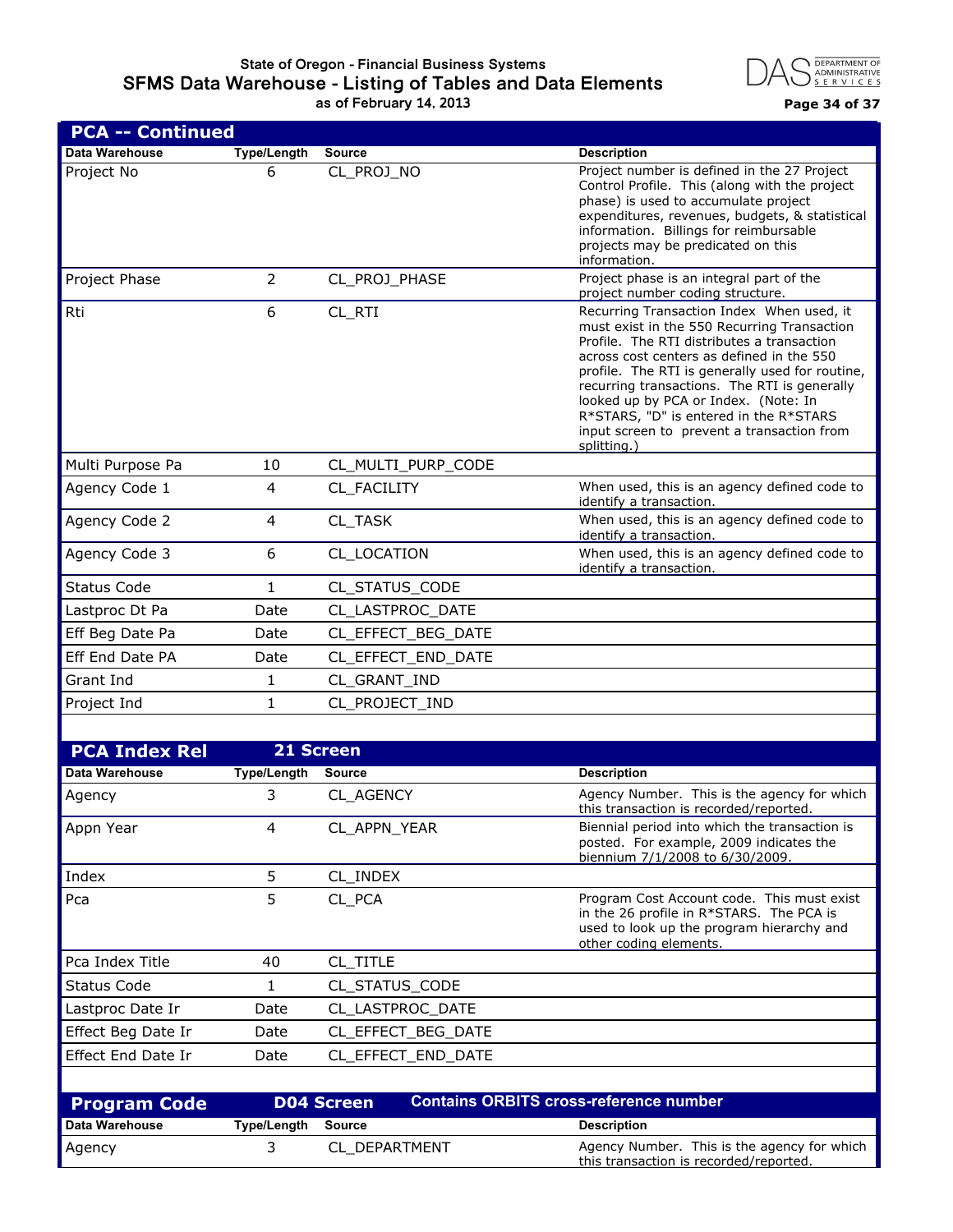#### **State of Oregon - Financial Business Systems SFMS Data Warehouse - Listing of Tables and Data Elements as of February 14, 2013 Page 35 of 37**



| <b>Program Code -- Continued</b> |                         |                                                                                                                                                                                                                                                                                                      |                                                                                                                                                                                                     |  |
|----------------------------------|-------------------------|------------------------------------------------------------------------------------------------------------------------------------------------------------------------------------------------------------------------------------------------------------------------------------------------------|-----------------------------------------------------------------------------------------------------------------------------------------------------------------------------------------------------|--|
| Data Warehouse                   | <b>Type/Length</b>      | <b>Source</b>                                                                                                                                                                                                                                                                                        | <b>Description</b>                                                                                                                                                                                  |  |
| Appn Year                        | 4                       | Biennial period into which the transaction is<br>CL_APPN_YR<br>posted. For example, 2009 indicates the<br>biennium 7/1/2008 to 6/30/2009.                                                                                                                                                            |                                                                                                                                                                                                     |  |
| Program Code                     | $\overline{4}$          | CL_PROGRAM_CODE                                                                                                                                                                                                                                                                                      | Program code is defined by individual<br>agencies, and reflects the agency<br>organization and structure. The layers of<br>program levels define the details of the<br>organization for the agency. |  |
| Program Code Title               | 50                      | CL_TITLE                                                                                                                                                                                                                                                                                             |                                                                                                                                                                                                     |  |
| Program Level                    | 2                       | CL PROG LEVEL                                                                                                                                                                                                                                                                                        |                                                                                                                                                                                                     |  |
| Program Level1                   | 4                       | CL PROG LEVEL1                                                                                                                                                                                                                                                                                       | Program Level Indicator                                                                                                                                                                             |  |
| Program Level2                   | 4                       | CL_PROG_LEVEL2                                                                                                                                                                                                                                                                                       | Program Level Indicator                                                                                                                                                                             |  |
| Program Level3                   | 4                       | CL_PROG_LEVEL3                                                                                                                                                                                                                                                                                       | Program Level Indicator                                                                                                                                                                             |  |
| Program Level4                   | 4                       | CL_PROG_LEVEL4                                                                                                                                                                                                                                                                                       | Program Level Indicator                                                                                                                                                                             |  |
| Program Level5                   | 4                       | CL PROG LEVEL5                                                                                                                                                                                                                                                                                       | Program Level Indicator                                                                                                                                                                             |  |
| Program Level6                   | 4                       | CL_PROG_LEVEL6                                                                                                                                                                                                                                                                                       | Program Level Indicator                                                                                                                                                                             |  |
| Program Level7                   | 4                       | CL_PROG_LEVEL7                                                                                                                                                                                                                                                                                       | Program Level Indicator                                                                                                                                                                             |  |
| Program Level8                   | 4                       | CL_PROG_LEVEL8                                                                                                                                                                                                                                                                                       | Program Level Indicator                                                                                                                                                                             |  |
| Program Level9                   | 4                       | CL PROG LEVEL9                                                                                                                                                                                                                                                                                       | Program Level Indicator                                                                                                                                                                             |  |
| <b>Status Code</b>               | $\mathbf{1}$            | CL STATUS CODE                                                                                                                                                                                                                                                                                       |                                                                                                                                                                                                     |  |
| Prog Level1 Title                | 50                      | CL_TITLE (Different Record)                                                                                                                                                                                                                                                                          |                                                                                                                                                                                                     |  |
| Prog Level2 Title                | 50                      | CL_TITLE (Different Record)                                                                                                                                                                                                                                                                          |                                                                                                                                                                                                     |  |
| Prog Level3 Title                | 50                      | CL_TITLE (Different Record)                                                                                                                                                                                                                                                                          |                                                                                                                                                                                                     |  |
| Prog Level4 Title                | 50                      | CL_TITLE (Different Record)                                                                                                                                                                                                                                                                          |                                                                                                                                                                                                     |  |
| Prog Level5 Title                | 50                      | CL_TITLE (Different Record)                                                                                                                                                                                                                                                                          |                                                                                                                                                                                                     |  |
| Prog Level6 Title                | 50                      | CL_TITLE (Different Record)                                                                                                                                                                                                                                                                          |                                                                                                                                                                                                     |  |
| Prog Level7 Title                | 50                      | CL_TITLE (Different Record)                                                                                                                                                                                                                                                                          |                                                                                                                                                                                                     |  |
| Prog Level8 Title                | 50                      | CL_TITLE (Different Record)                                                                                                                                                                                                                                                                          |                                                                                                                                                                                                     |  |
| Prog Level9 Title                | 50                      | CL_TITLE (Different Record)                                                                                                                                                                                                                                                                          |                                                                                                                                                                                                     |  |
| Rpts To Program Code             | $\overline{4}$          |                                                                                                                                                                                                                                                                                                      |                                                                                                                                                                                                     |  |
| Orbits Xref                      | 21                      |                                                                                                                                                                                                                                                                                                      |                                                                                                                                                                                                     |  |
|                                  |                         |                                                                                                                                                                                                                                                                                                      |                                                                                                                                                                                                     |  |
| <b>Project No</b>                |                         | <b>D42 Screen</b>                                                                                                                                                                                                                                                                                    |                                                                                                                                                                                                     |  |
| Data Warehouse                   | <b>Type/Length</b>      | <b>Source</b>                                                                                                                                                                                                                                                                                        | <b>Description</b>                                                                                                                                                                                  |  |
| Agency                           | 3                       | CL_DEPARTMENT                                                                                                                                                                                                                                                                                        | Agency Number. This is the agency for which<br>this transaction is recorded/reported.                                                                                                               |  |
| Project No                       | 6                       | CL PROJ NO<br>Project number is defined in the 27 Project<br>Control Profile. This (along with the project<br>phase) is used to accumulate project<br>expenditures, revenues, budgets, & statistical<br>information. Billings for reimbursable<br>projects may be predicated on this<br>information. |                                                                                                                                                                                                     |  |
| Project No Title                 | 40                      | CL_TITLE                                                                                                                                                                                                                                                                                             |                                                                                                                                                                                                     |  |
| <b>Status Code</b>               | 1                       | CL_STATUS_CODE                                                                                                                                                                                                                                                                                       |                                                                                                                                                                                                     |  |
| Fiscal Year                      | $\overline{\mathbf{4}}$ | Generated based on effective end<br>Fiscal year into which the transaction is<br>posted.<br>date in SFMA                                                                                                                                                                                             |                                                                                                                                                                                                     |  |
|                                  |                         |                                                                                                                                                                                                                                                                                                      |                                                                                                                                                                                                     |  |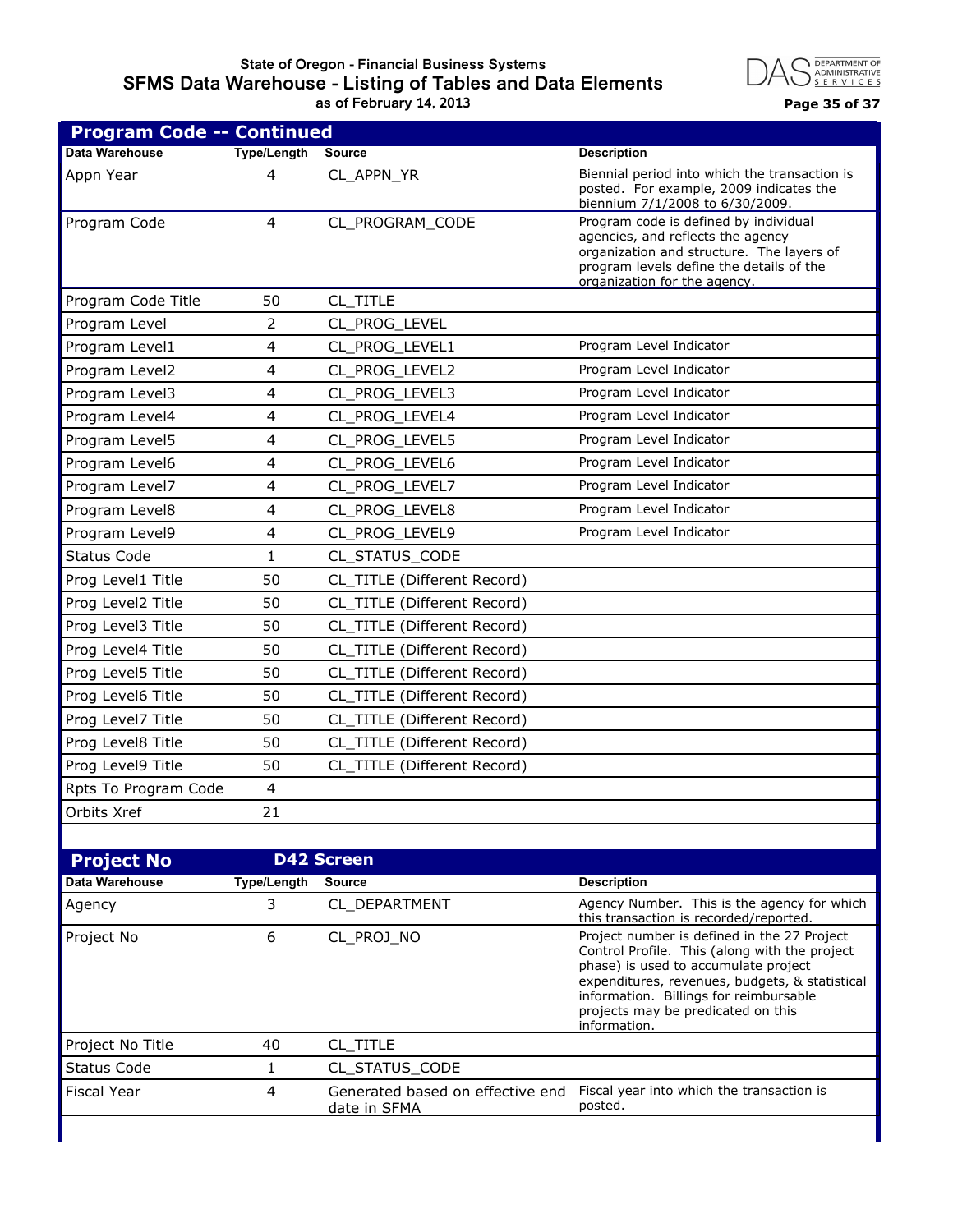# **State of Oregon - Financial Business Systems SFMS Data Warehouse - Listing of Tables and Data Elements**



|                           |                    | as of February 14, 2013                                                                                                                                                | Page 36 of 37                                                                                                                                                                                                                                                                          |
|---------------------------|--------------------|------------------------------------------------------------------------------------------------------------------------------------------------------------------------|----------------------------------------------------------------------------------------------------------------------------------------------------------------------------------------------------------------------------------------------------------------------------------------|
| <b>Project Phase</b>      |                    | 27 Screen                                                                                                                                                              |                                                                                                                                                                                                                                                                                        |
| Data Warehouse            | <b>Type/Length</b> | <b>Source</b>                                                                                                                                                          | <b>Description</b>                                                                                                                                                                                                                                                                     |
| Agency                    | 3                  | CL DEPARTMENT                                                                                                                                                          | Agency Number. This is the agency for which<br>this transaction is recorded/reported.                                                                                                                                                                                                  |
| Project No                | 6                  | CL_PROJ_NO                                                                                                                                                             | Project number is defined in the 27 Project<br>Control Profile. This (along with the project<br>phase) is used to accumulate project<br>expenditures, revenues, budgets, & statistical<br>information. Billings for reimbursable<br>projects may be predicated on this<br>information. |
| Project Phase             | 2                  | CL_PROJ_PHASE                                                                                                                                                          | Project phase is an integral part of the<br>project number coding structure.                                                                                                                                                                                                           |
| Project Phase Ttl         | 40                 | CL_PROJ_DESC                                                                                                                                                           |                                                                                                                                                                                                                                                                                        |
| Final Post Date Gc        | Date               | CL_FINAL_POST_DATE                                                                                                                                                     |                                                                                                                                                                                                                                                                                        |
| Effect Beg Date Gc        | Date               | CL_EFFECT_BEG_DATE                                                                                                                                                     |                                                                                                                                                                                                                                                                                        |
| <b>Effect End Date Gc</b> | Date               | CL_EFFECT_END_DATE                                                                                                                                                     |                                                                                                                                                                                                                                                                                        |
| <b>Status Code</b>        | $\mathbf{1}$       | CL_STATUS_CODE                                                                                                                                                         |                                                                                                                                                                                                                                                                                        |
| Agency Code 2             | 4                  | CL_TASK                                                                                                                                                                | When used, this is an agency defined code to<br>identify a transaction.                                                                                                                                                                                                                |
| <b>Fiscal Year</b>        | 4                  | Generated based on effective end<br>date in SFMA                                                                                                                       | Fiscal year into which the transaction is<br>posted.                                                                                                                                                                                                                                   |
|                           |                    |                                                                                                                                                                        |                                                                                                                                                                                                                                                                                        |
| <b>State Fund Grp</b>     |                    | <b>D20 Screen</b>                                                                                                                                                      |                                                                                                                                                                                                                                                                                        |
| Data Warehouse            | <b>Type/Length</b> | <b>Source</b>                                                                                                                                                          | <b>Description</b>                                                                                                                                                                                                                                                                     |
| State Fund Grp            | 4                  | CL_STATE_FUND_GRP                                                                                                                                                      | This is a specialized group indicator. Most<br>transactions fall into the default general<br>group. When used, it is primarily used to<br>identify disaster recovery activity.                                                                                                         |
| State Fund Grp Ttl        | 40                 | CL_TITLE                                                                                                                                                               |                                                                                                                                                                                                                                                                                        |
| <b>Status Code</b>        | 1                  | CL_STATUS_CODE                                                                                                                                                         |                                                                                                                                                                                                                                                                                        |
|                           |                    |                                                                                                                                                                        |                                                                                                                                                                                                                                                                                        |
| <b>Sub Grantee</b>        |                    | <b>31 Screen</b>                                                                                                                                                       |                                                                                                                                                                                                                                                                                        |
| Data Warehouse            | <b>Type/Length</b> | <b>Source</b>                                                                                                                                                          | <b>Description</b>                                                                                                                                                                                                                                                                     |
| Agency                    | 3                  | CL_DEPARTMENT                                                                                                                                                          | Agency Number. This is the agency for which<br>this transaction is recorded/reported.                                                                                                                                                                                                  |
| Sub Grantee               | 14                 | Subgrantee must exist in the 31 Subgrantee<br>CL_VN_NO<br>Profile. These are entities (agencies,<br>localities, etc.,) who receive portions of<br>pass-through grants. |                                                                                                                                                                                                                                                                                        |
| Sub Grantee Title         | 40                 | CL_NAME                                                                                                                                                                |                                                                                                                                                                                                                                                                                        |
| <b>Status Code</b>        | 1                  | CL_STATUS_CODE                                                                                                                                                         |                                                                                                                                                                                                                                                                                        |
| <b>Fiscal Year</b>        | 4                  | Fiscal year into which the transaction is<br>Generated based on effective end<br>posted.<br>date in SFMA                                                               |                                                                                                                                                                                                                                                                                        |
|                           |                    |                                                                                                                                                                        |                                                                                                                                                                                                                                                                                        |
| <b>Tdate</b>              |                    | <b>Generated</b>                                                                                                                                                       |                                                                                                                                                                                                                                                                                        |

| I date                  |             |               | Generated                                            |
|-------------------------|-------------|---------------|------------------------------------------------------|
| Data Warehouse          | Type/Length | <b>Source</b> | <b>Description</b>                                   |
| Cal Date                | Date        |               |                                                      |
| Month Name              |             |               |                                                      |
| Quarter                 |             |               |                                                      |
| <b>Fiscal Month Nbr</b> |             |               |                                                      |
| <b>Fiscal Quarter</b>   |             |               |                                                      |
| <b>Fiscal Year</b>      |             |               | Fiscal year into which the transaction is<br>posted. |